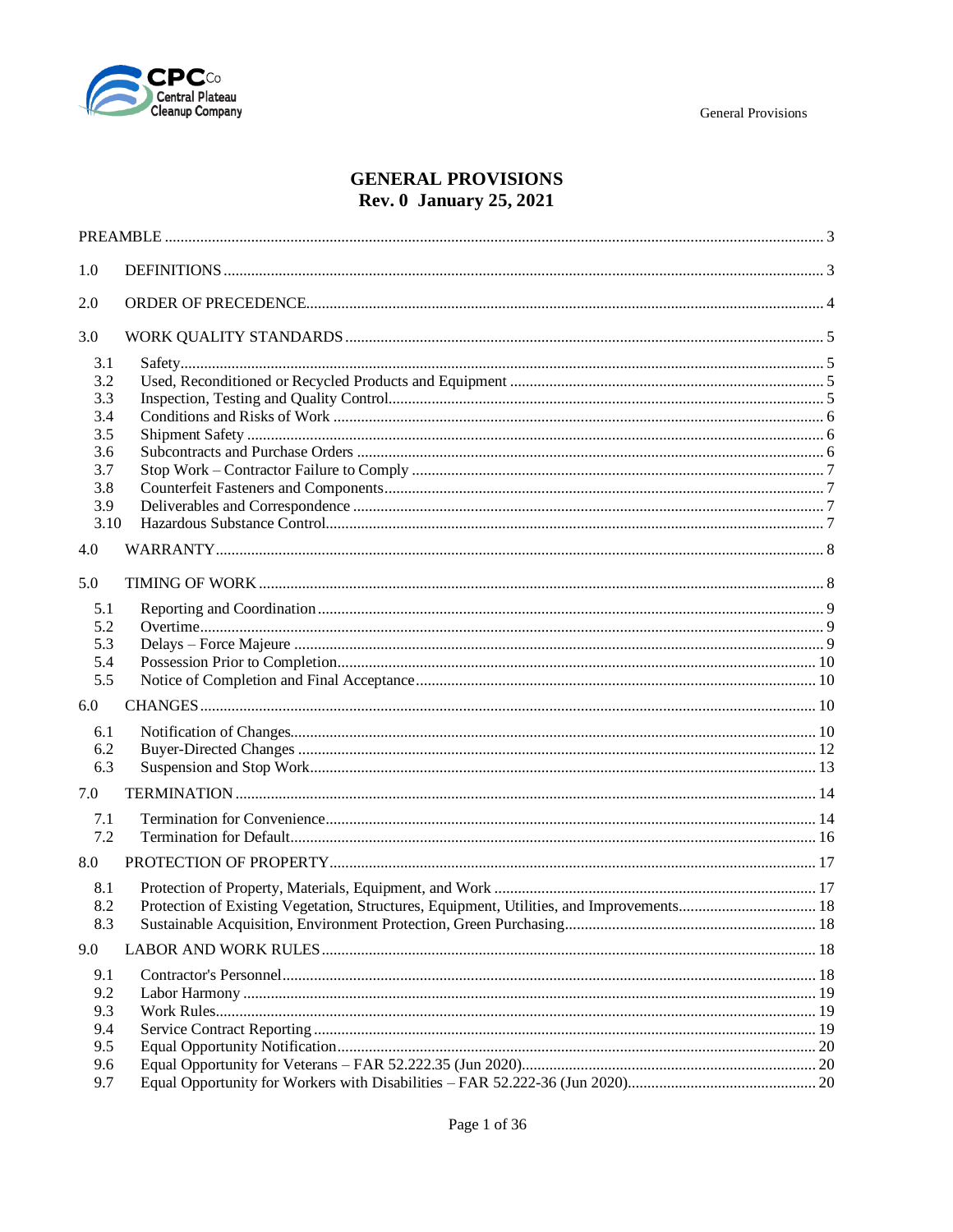

#### General Provisions

| 10.0          |                                                                                                      |  |
|---------------|------------------------------------------------------------------------------------------------------|--|
| 10.1          |                                                                                                      |  |
| 10.2          |                                                                                                      |  |
| 11.0          |                                                                                                      |  |
| 12.0          |                                                                                                      |  |
| 12.1          |                                                                                                      |  |
| 12.2          |                                                                                                      |  |
| 12.3          |                                                                                                      |  |
| 12.4          |                                                                                                      |  |
| 12.5          |                                                                                                      |  |
| 12.6          |                                                                                                      |  |
| 12.7<br>12.8  | DOE-H-2064 Use of Information Technology Equipment, Software, and Third Party Services - Alternate I |  |
|               |                                                                                                      |  |
| 12.9          |                                                                                                      |  |
| 13.0          |                                                                                                      |  |
| 13.1          |                                                                                                      |  |
| 13.2          |                                                                                                      |  |
| 13.3          |                                                                                                      |  |
| 13.4          |                                                                                                      |  |
| 13.5          |                                                                                                      |  |
| 13.6          |                                                                                                      |  |
| 13.7          |                                                                                                      |  |
| 13.8          |                                                                                                      |  |
| 13.9<br>13.10 |                                                                                                      |  |
|               |                                                                                                      |  |
| 14.0          |                                                                                                      |  |
| 14.1          |                                                                                                      |  |
| 14.2          |                                                                                                      |  |
| 14.3<br>14.4  |                                                                                                      |  |
| 14.5          |                                                                                                      |  |
| 14.6          |                                                                                                      |  |
| 14.7          |                                                                                                      |  |
| 14.8          |                                                                                                      |  |
| 14.9          |                                                                                                      |  |
| 14.10         |                                                                                                      |  |
| 14.11         |                                                                                                      |  |
| 14.12         |                                                                                                      |  |
| 15.0          |                                                                                                      |  |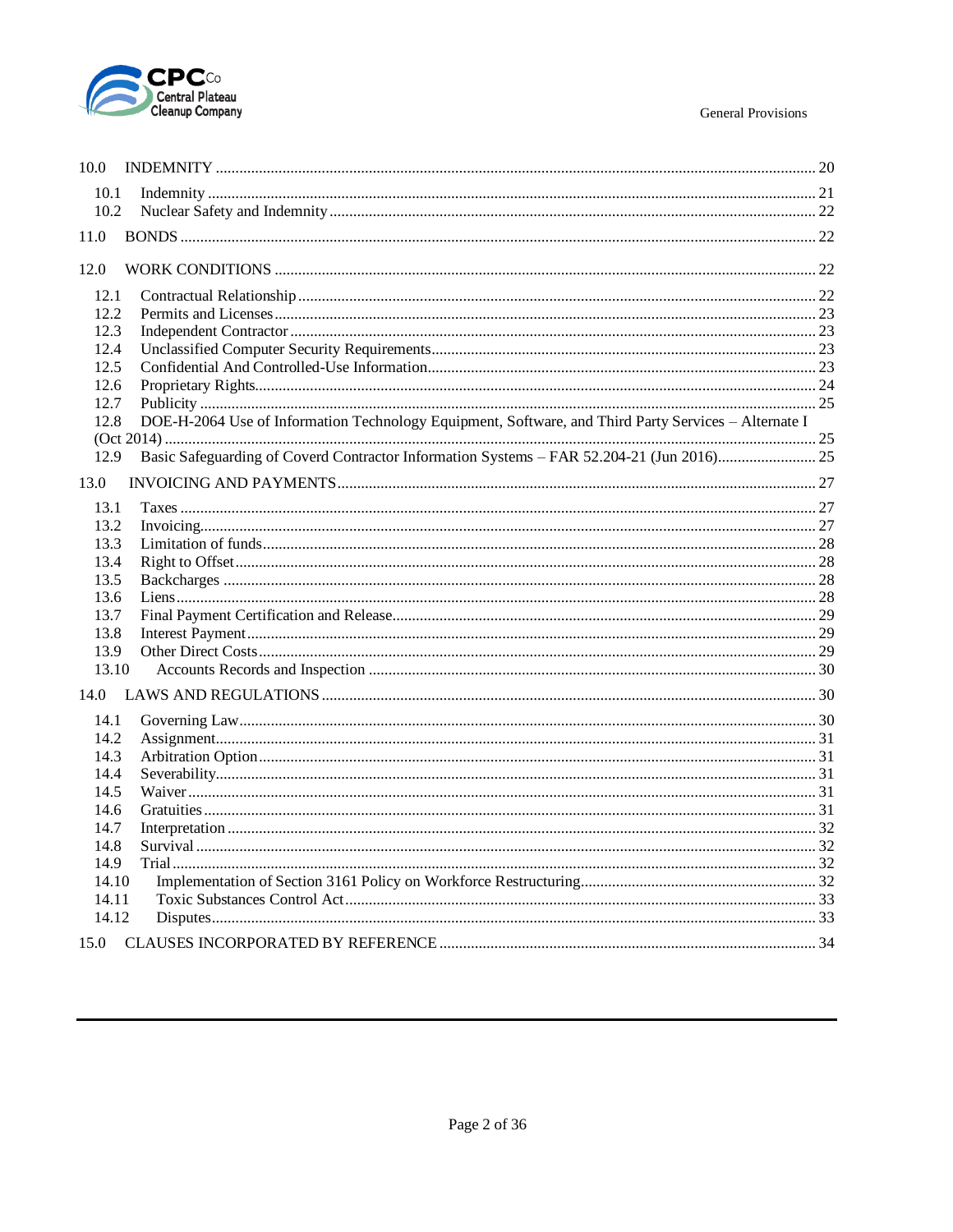

#### <span id="page-2-0"></span>**PREAMBLE**

- A. This Contract embodies the entire agreement between Contractor and Central Plateau Cleanup Company (BuyerBuyer) and supersedes all other writings. The parties shall not be bound by or be liable for any statement, representation, promise, or inducement or understanding not set forth herein.
- B. Without in any way limiting the Federal Acquisition Regulation (FAR) and Department of Energy Acquisition Regulation (DEAR) clauses which may be applicable to this action by law or regulation, the FAR, DEAR and other regulation references herein are specifically incorporated into this Contract. Applicability instructions and comments are provided for convenience only. Contractor is responsible for reviewing the full text of each clause and requesting clarification if the intent or applicability to this specific Contract is not clear.
- C. In the referenced clauses, the obligations of Buyer to the Government as provided in said clauses shall be deemed to be the obligations of Contractor to Buyer unless otherwise noted below.
- D. Whenever necessary to make the context of the FAR/DEAR clauses applicable to this Contract, the term "disputes" shall mean "claims" and the terms "Government," "Contracting Officer," and equivalent phrases shall mean Buyer except the terms "Government," and "Contracting Officer" do not change:
	- 1. in the phrases referencing "Government Property" and "Government-Owned Equipment,"
	- 2. in the clauses referring to "intellectual property rights", "Stop Work", "nuclear hazards indemnity,"
	- 3. when a right, act, authorization, or obligation can be granted or performed only by the Government or the Prime Contract Contracting Officer or duly authorized representative,
	- 4. when access to proprietary financial information or other proprietary data is required for purposes other than Buyer's obligation to evaluate Cost/Price data submitted by Contractor in conjunction with any provision of this Contract, and
	- 5. when title to property is to be transferred directly to the Government.
- E. If there is a conflict between the referenced clauses and the terms and conditions found elsewhere in this Contract, the below FAR/DEAR and Regulatory references shall take precedence.
- F. Contractor shall flowdown to its subcontracts at all tiers the applicable portions of these provisions and referenced FAR/DEAR clauses. Referenced Clauses are available at: <https://www.acquisition.gov/content/regulations>

#### <span id="page-2-1"></span>**1.0 DEFINITIONS**

For the purposes of this Contract the following definitions shall apply unless specifically delineated otherwise in the body of the Contract.

- 1. The term **Buyer's Technical Representative (BTR)** refers to the person designated in the Contract who is responsible for monitoring and providing technical guidance for this Contract. The BTR does not possess any explicit, apparent or implied authority to modify the Contract.
- 2. The "**Buyer**" refers directly to the Central Plateau Cleanup Company (CPCCo), the company or organization issuing this Contract.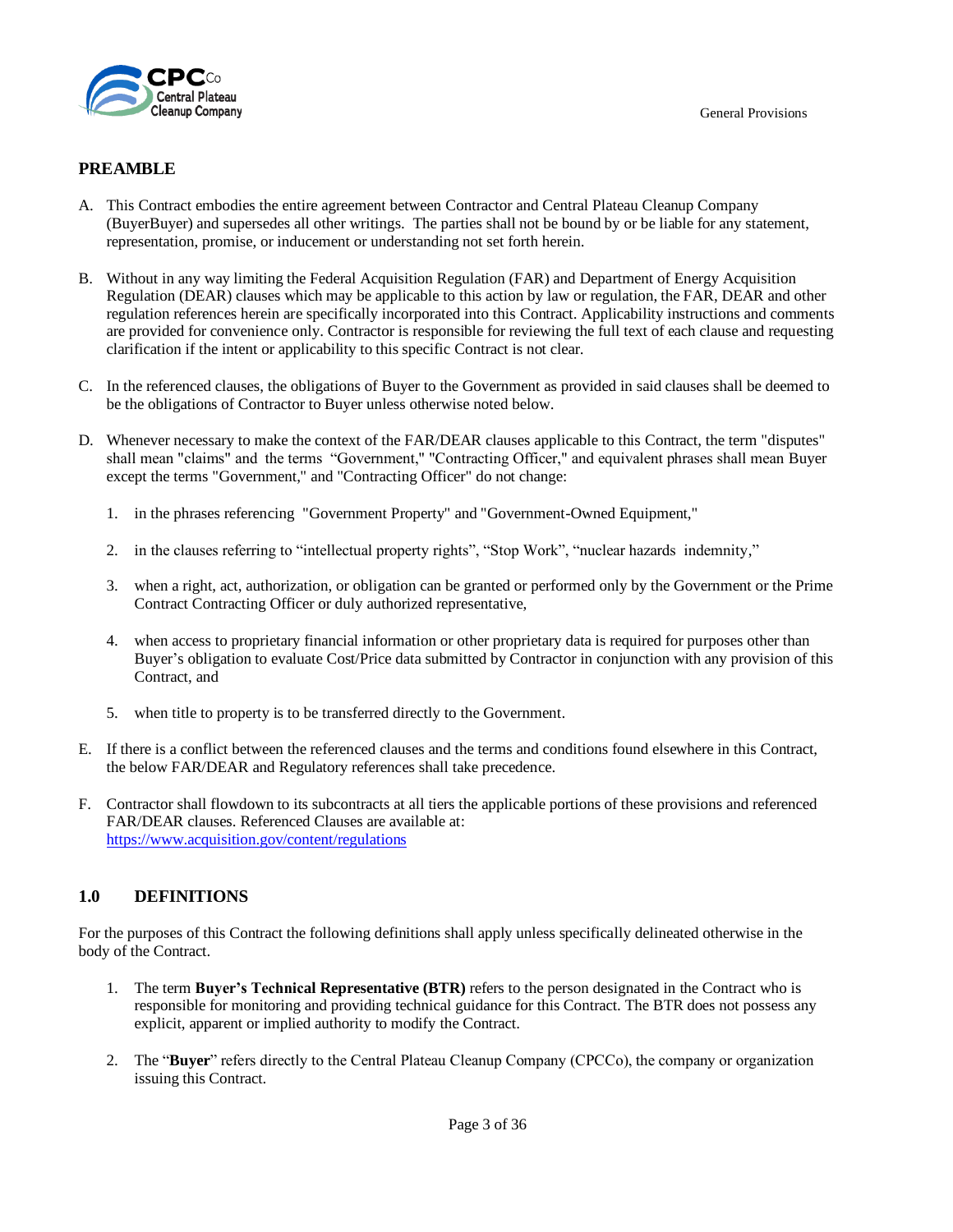

- 3. **Contract** shall mean this Contract between CPCCo and Contractor; also includes purchase order, task orders, releases and other agreements
- 4. The term **Contract Labor Resource Supervisor (CLR Supervisor)** refers to the person assigned by CPCCo with responsibility for supervising contracted labor and approving CLR time records. The CLR Supervisor does not possess any explicit, apparent or implied authority to modify the Contract.
- 5. The term **Contractor Personnel and Contractor Employee(s)** includes both Contractor and subcontractor employees, temporary staff and all other persons involved in performance of this Contract under the supervision of Contractor.
- 6. The term **Contractor** refers to the company, person or organization performing work under this Contract. For CPCCo contracting purposes, the term "contractor" generally refers to vendors, sellers and suppliers.
- 7. The term **Contract Specialist** refers to the individual responsible for the issuance and administration of this contractual document. Any modification to the Contract or Contract terms must be performed by the Contract Specialist.
- 8. **Government** shall mean the United States of America and includes the U.S. Department of Energy (DOE) or any duly authorized representative thereof, including the Contracting Officer.
- 9. **Head of Agency** or **Secretary** shall mean the Secretary, the Under Secretary, and Assistant Secretary, or any other head or assistant head of the executive or military department or other Federal agency.
- 10. **Services** shall mean labor, direction of labor, production of technical information, consulting services or any other services furnished by Contractor and its subcontractors under this Contract.
- 11. **Site** refers to the Hanford Nuclear reservation north of Richland, WA and all Department of Energy or Buyer owned, leased or controlled facilities in Richland, WA.
- 12. **Site Services Contractor (SSC)** refers to the DOE designated contractor responsible for providing mission support services, facilities and infrastructure. This includes security, utilities, training, roadway maintenance and other services.
- 13. **Subcontractor** shall mean any subcontractor or supplier of any tier, which supplies goods and/or services to Contractor in connection with Contractor's obligation under this Contract.
- 14. **Supplies** shall mean equipment, components, parts and materials to be provided by Contractor and its subcontractors pursuant to this Contract.
- 15. **Vendor data** shall mean any and all information, data and documentation to be provided by Contractor and its subcontractors under this Contract.
- 16. **Work** shall mean supplies, services, and vendor data provided by Contractor and its subcontractors and all work performed with respect thereto pursuant to this Contract.

#### <span id="page-3-0"></span>**2.0 ORDER OF PRECEDENCE**

A. In the event of a discrepancy among any of the Contract terms, conditions, clauses, provisions, written direction and instructions, and documents (collectively, the 'Contract'), the following order of precedence shall govern resolution: (1) Buyer's written Contract modifications, direction, and instructions; (2) Written Contract (3) Technical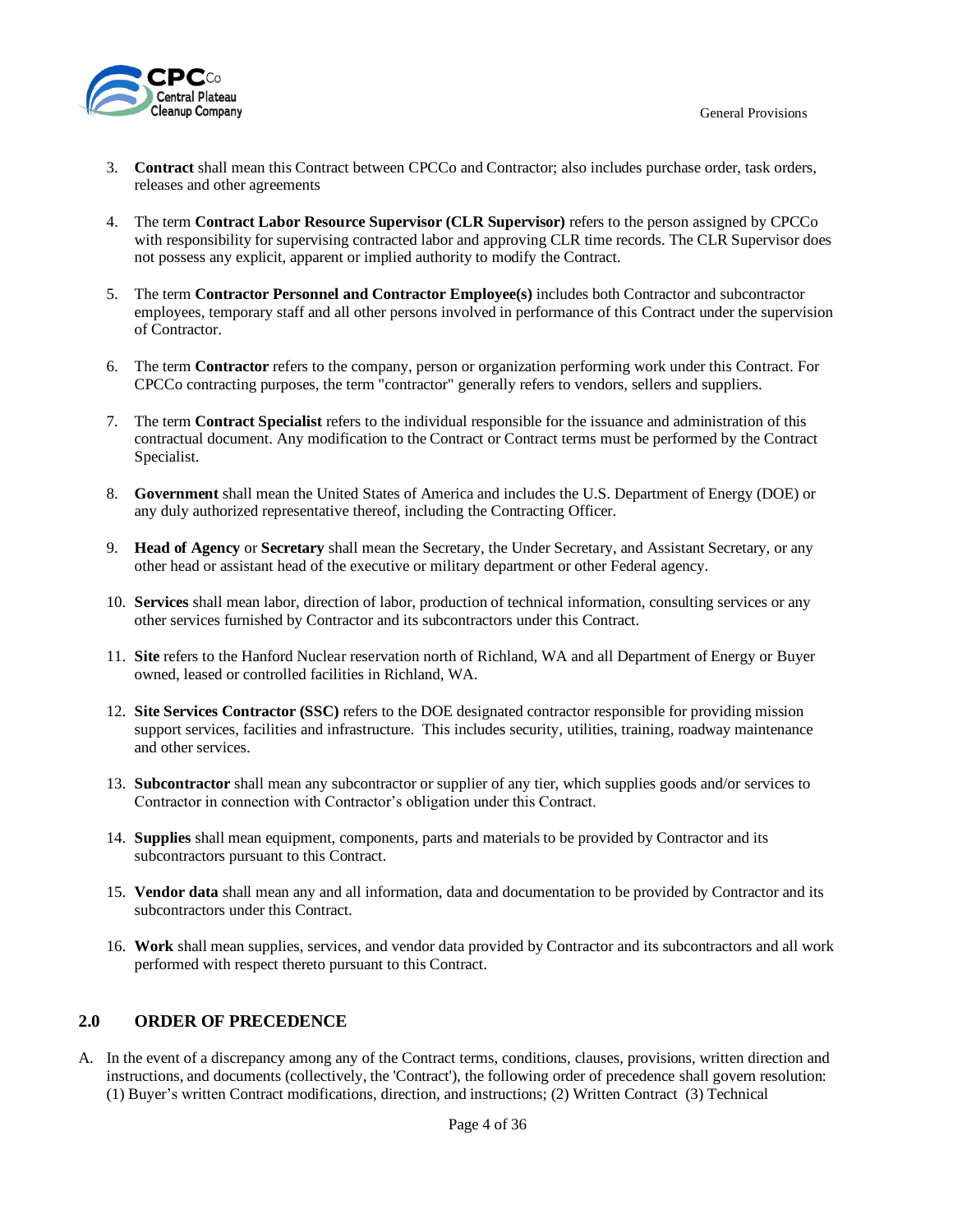

instructions, including the Statement of Work (SOW), (a) engineering drawings, (b) exhibits and attachments, and (c) applicable standards; (4) Special Provisions; (5) General Provisions; and (6) other documents identified as being part of the Contract.

B. Nothing recited above shall be construed as superseding or deleting any applicable statute, rule, ordinance, or regulation (collectively, the 'laws'). In the event of a conflict with laws, the specific conflicting term of the Contract shall be considered null and without effect, and laws shall govern. All remaining terms unaffected by said laws should continue in force.

## <span id="page-4-0"></span>**3.0 WORK QUALITY STANDARDS**

#### <span id="page-4-1"></span>**3.1 SAFETY.**

- A. Contractor shall perform Work safely, in a manner that ensures adequate protection for employees, the public, and the environment, and shall be accountable for the safe performance of work. Contractor shall comply with, and assist Buyer in complying with Environmental, Safety, Health, and Quality (ESH&Q) requirements of all applicable laws, regulations and directives.
- B. Contractor shall exercise a degree of care commensurate with the Work and the associated hazards. Contractor shall ensure that management of ESH&Q functions and activities is an integral and visible part of Contractor's work planning and execution processes. As a minimum, Contractor shall:
	- 1. Thoroughly review the defined scope of work;
	- 2. Identify hazards and ESH&Q requirements;
	- 3. Analyze hazards and implement controls;
	- 4. Perform Work within controls; and
	- 5. Provide feedback on adequacy of controls and continue to improve safety management.
- C. Contractor shall flow down ESH&Q requirements to all lower tier subcontractors performing work on the Hanford site.

#### <span id="page-4-2"></span>**3.2 USED, RECONDITIONED OR RECYCLED PRODUCTS AND EQUIPMENT**

Unless specifically authorized in the Contract, substitution of used, reconditioned or recycled products or equipment requires prior approval of Buyer.

## <span id="page-4-3"></span>**3.3 INSPECTION, TESTING AND QUALITY CONTROL**

A. Contractor shall inspect its Work along with materials, supplies, and equipment which are to be incorporated into the Work. In addition, Contractor shall conduct a continuous program of quality control for all Work. When requested by Buyer, Contractor's quality control program and inspection procedures for the foregoing shall be submitted in writing to Buyer for review and approval, in sufficient detail to delineate those items to be inspected and the manner in which they are to be inspected, and shall adequately describe all quality control activities contemplated, including provision for adequate documentation of Contractor's performance of such quality control and inspection.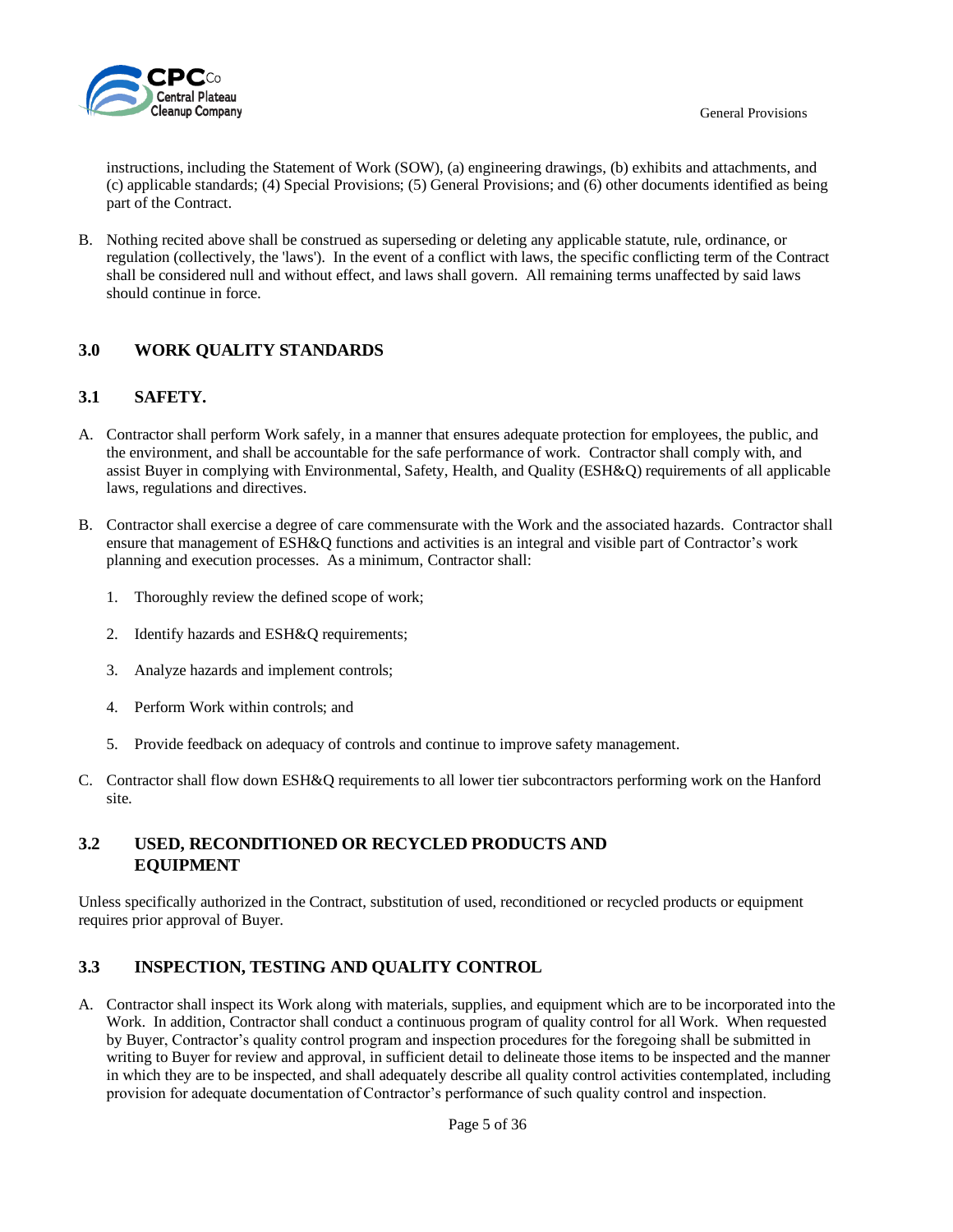

- B. Contractor shall, during the course of performance of the Work, without additional compensation, make or cause to be made all tests required by this Contract. Buyer may require additional inspections and tests. Contractor shall furnish Buyer with satisfactory documentation of the results of all inspections and tests. Buyer shall be given not less than five (5) working days' notice of any tests to be made by Contractor or Contractor's subcontractors in order that Buyer may witness any such tests.
- C. Buyer and the Government and their representatives, and others as may be required by applicable laws, ordinances and regulations, shall have the right at all reasonable times to inspect the Work and all material, supplies and equipment for the Work. Contractor shall provide, or cause to be provided access and sufficient, safe and proper facilities for such inspections. Neither the failure to make such inspection nor to discover defective workmanship, materials or equipment, nor approval of or payment to Contractor for such work, materials or equipment shall prejudice the rights of Buyer or the Government.
- D. If Contractor covers any portion of the Work prior to any inspection or test provided for in the specifications, inspection schedule, or as previously requested by Buyer, the cost of uncovering and covering the Work to allow for such inspection or test shall be borne by Contractor. Buyer may order reexamination of any Work. In the event of such reexamination, if any material, equipment or any part of the Work is determined by Buyer to be defective, Contractor shall not be reimbursed for uncovering, repair or corrective and restoration costs. If such Work is found to be in accordance with the Contract requirements upon such reexamination, Buyer will pay Contractor the cost of uncovering and restoration.
- E. Rejection by Buyer of any or all parts of defective Work for failure to conform to this Contract shall be final and binding. Such rejected Work shall be promptly corrected or replaced by Contractor at Contractor's expense. If Contractor fails to commence and diligently continue correction or replacement of such rejected Work immediately after receipt of written notice from Buyer to correct or replace the rejected Work, Buyer may at its option remove and replace the rejected Work, and Contractor shall promptly reimburse Buyer for the costs of such removal and replacement of defective Work.

#### <span id="page-5-0"></span>**3.4 CONDITIONS AND RISKS OF WORK**

Contractor represents that it has carefully examined the drawings and specifications for the Work and has fully acquainted itself with all other conditions relevant to the Work and its surroundings. Contractor assumes the risk of such conditions and will, regardless of such conditions, the expense, or difficulty of performing the Work, fully complete the Work for the stated Contract price. Information about the site of the Work and local conditions at such site furnished by Buyer in specifications, drawings or otherwise is not guaranteed by Buyer and is furnished only for the convenience of Contractor.

#### <span id="page-5-1"></span>**3.5 SHIPMENT SAFETY**

Contractor shall ensure that all shipments made to the Hanford site in performance of this Contract are packaged and loaded for safe handling and unloading. Any person delivering to the Hanford site or to a Buyer-controlled facility should wear appropriate protective equipment and may be required by Buyer to wear specific personal protective equipment (hand, eye, head or foot protection). Deliveries to the Hanford site or Buyer-controlled facility may be refused and/or unloading of the deliveries stopped by any Buyer employee for unsafe conditions or practices.

#### <span id="page-5-2"></span>**3.6 SUBCONTRACTS AND PURCHASE ORDERS**

A. Contractor shall not subcontract any on-site Work and/or any significant aspects of off-site contract performance without first identifying the proposed subcontractor and subcontract scope to Buyer. Contractor shall certify that all appropriate flow-down provisions and requirements have been included in the subcontract. When requested by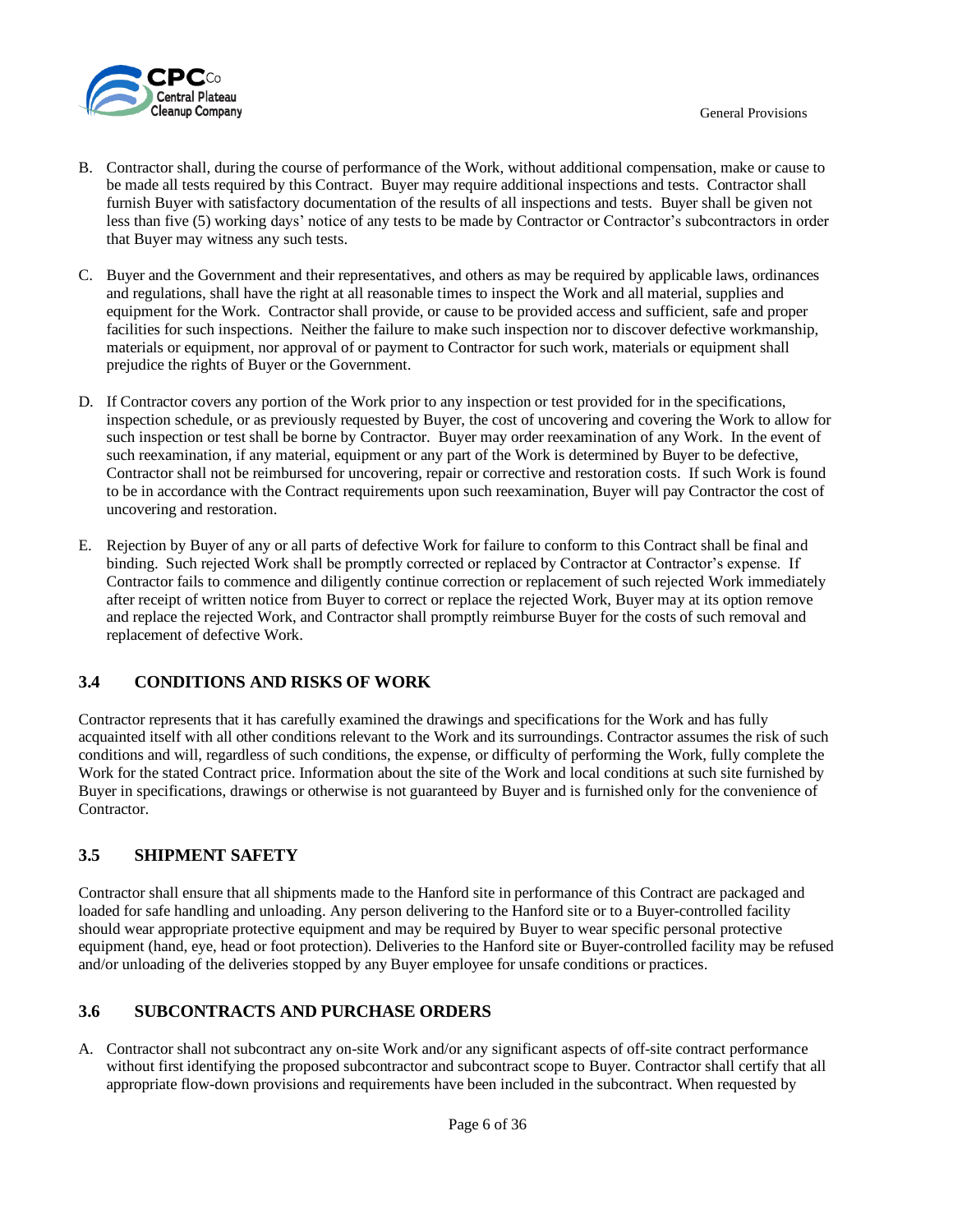

Buyer, Contractor shall furnish Buyer a copy of the proposed subcontract demonstrating that all appropriate flowdown provisions and requirements are specifically delineated in the subcontract and will be met. Buyer reserves the right to: 1) reject any proposed subcontract or subcontractor as incomplete or unsuitable; 2) require submittal of the proposed subcontract before contract award or prior to performance of any work on site; and 3) require the replacement, at Contractor's expense, of any subcontractor who fails to adhere to all of the applicable provisions and requirements of this Contract. Failure of Contractor to notify Buyer in advance of subcontracting may be considered a material breach of these Contract terms.

- B. Contractor is responsible for Contract performance and performance of its subcontractors regardless of having notified Buyer of the intent to subcontract. On request of Buyer, any subcontractor not performing in accordance with the terms of this Contract shall be replaced at no additional cost to Buyer and shall not be employed again on the Work.
- C. Contractor shall require and include a provision in every subcontract at any tier authorizing assignment of such subcontract to Buyer or the Government without requiring consent from such subcontractor or supplier.
- D. As used in paragraph A above, the term "subcontract" shall also include purchase orders and rental agreements for materials or equipment, and the term "subcontractor" shall also include vendors or suppliers of such material or equipment when significant to Contract performance.

# <span id="page-6-0"></span>**3.7 STOP WORK – CONTRACTOR FAILURE TO COMPLY**

Upon failure of Contractor or its subcontractor(s) to comply with any of the requirements of this Contract, Buyer has the authority to stop any operations of Contractor or its subcontractors affected by such failure until such failure is remedied or to terminate this Contract. No part of the time lost due to any such stop work orders shall be made the subject of a claim for extension of time or for increased costs or damages by Contractor.

## <span id="page-6-1"></span>**3.8 COUNTERFEIT FASTENERS AND COMPONENTS**

Buyer reserves the right to question and/or require Contractor to certify and/or furnish proof regarding the quality, authenticity, application or fitness for use of the items supplied by Contractor under this Contract. Any items furnished as part of this Contract and which have been previously found by Buyer, the Department of Energy, or the Department of Commerce to be counterfeit or which are listed by the Department of Commerce to be suspect will be deemed to be subject to the above requirement of further proof or certification. Buyer also reserves the right to question the related circumstances and make available a report of any such review to the Government. All costs associated with conducting inquiries into and reporting on fasteners and components determined to be counterfeit shall be recovered by Buyer from Contractor.

## <span id="page-6-2"></span>**3.9 DELIVERABLES AND CORRESPONDENCE**

Unless otherwise specified, all correspondence, reports and data deliverables provided to Buyer shall be legible, written in clear and concise English, identified with the date and/or unique identifier and if applicable the Contract number.

## <span id="page-6-3"></span>**3.10 HAZARDOUS SUBSTANCE CONTROL**

Contractor shall not, under any circumstances, cause or permit, in connection with the Work to be performed hereunder, the discharge, emission or release of any hazardous substance and/or waste, pollutant, contaminant or other substance in violation of any applicable laws, rules or regulations which are now or hereafter promulgated by any governmental authorities having jurisdiction over the Work. Contractor shall comply with all legal regulatory requirements applicable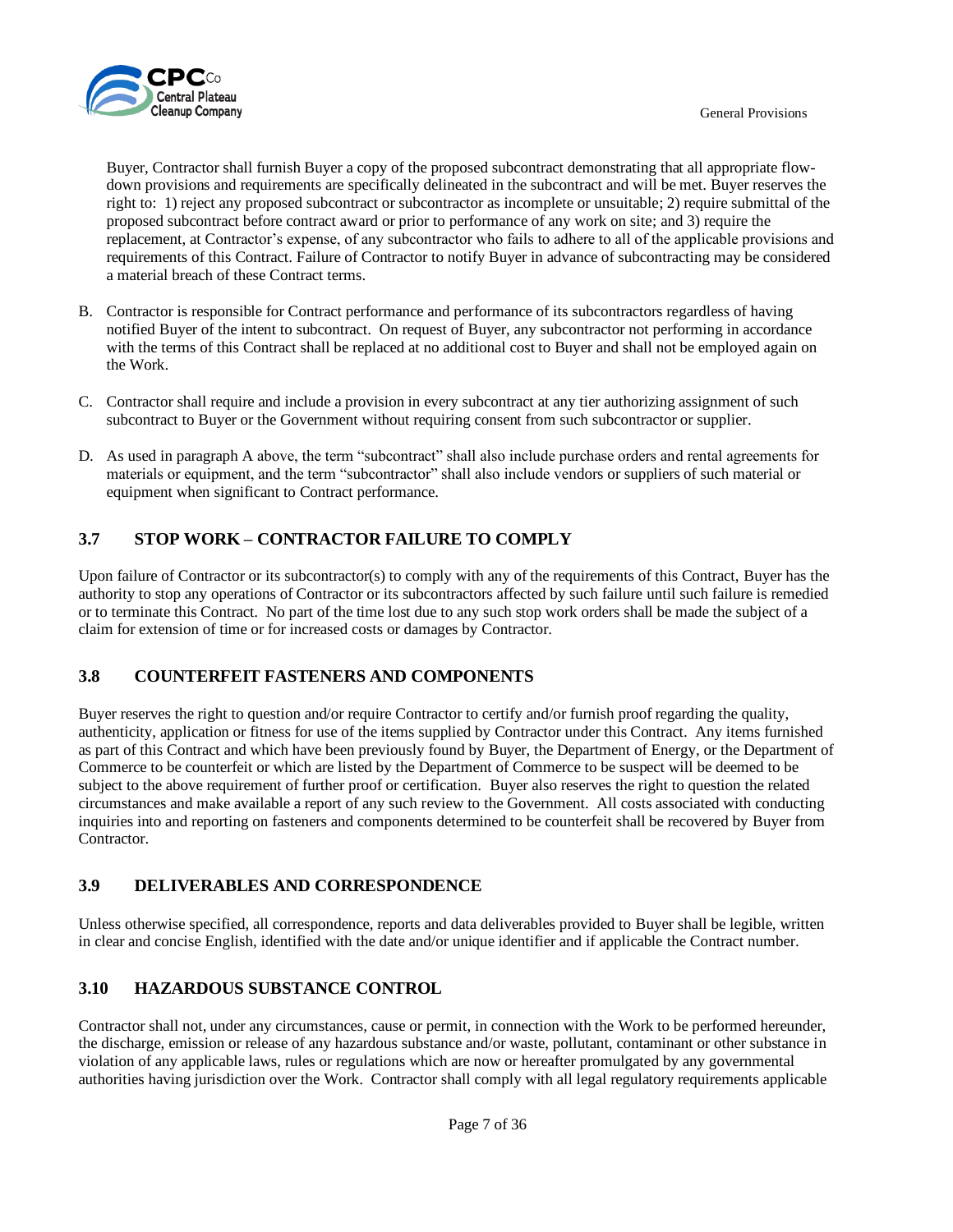

to the Work performed under this Contract and shall be responsible for compliance with all hazardous waste, health and safety, notice, training, and environmental protection laws, rules, regulations and requirements. "Hazardous waste" includes all substances which are or may be identified as such in 40 CFR, Part 261 or other applicable laws or regulations. Contractor shall submit to Buyer material safety data sheets (OSHA form 20) as required by applicable regulation. As an inducement to award of this Contract, Contractor warrants full compliance and that it will adhere to all applicable project hazardous waste procedures and if necessary, obtain or arrange for at its expense all identification numbers, permits, applications and other things required in connection with the activities under this Contract. Contractor agrees that it will not store any hazardous wastes at the jobsite for periods in excess of ninety (90) days or in violation of the applicable jobsite storage limitations imposed by law, the Government or Buyer, whichever shall be more restrictive. Contractor further agrees that it will not permit any accumulation in excess of the small quantity generator exclusion of 40 CFR, Part 261, or other applicable laws, as amended. Contractor agrees to take, at its expense all actions necessary to protect third parties, including without limitation, employees and agents of the Government and Buyer from any exposure to, or hazards of, hazardous and/or toxic wastes or substances generated or utilized in Contractor's operations. Contractor agrees to report to the appropriate governmental agencies all discharges, releases and spills of hazardous substances and/or wastes required to be reported by law and to immediately notify Buyer of the same.

## <span id="page-7-0"></span>**4.0 WARRANTY**

- A. Contractor warrants that the Work shall comply strictly with the provisions of this Contract and all specifications, drawings and standards referred to in this Contract or thereafter furnished by Buyer, and that the Work shall be firstclass in every particular and free from defects in materials and workmanship and in any design or engineering furnished by Contractor. Contractor further warrants that all materials, equipment and supplies furnished by Contractor for the Work shall be new, merchantable, of the most suitable grade and fit for their intended purposes unless specifically provided in this Contract. Without limitation of any other rights or remedies of Buyer, if any defect in the Work in violation of the foregoing warranties arises within the period set forth below, Contractor shall, upon receipt of written notice of such defect, promptly furnish, at no cost to Buyer, design and engineering, labor, equipment and materials necessary to correct such defect and cause the Work to comply fully with the foregoing warranties.
- B. Contractor's warranties set forth in subparagraph A shall extend for twenty-four (24) months after the date of final written acceptance of the Work by Buyer, or eighteen (18) months after the start of regular operation or use of the Work by Buyer, whichever occurs first. Any period wherein the Work is not available for use due to defects in materials, workmanship or engineering furnished by Contractor shall extend the warranty period by an equal period of time.
- C. Design and engineering, labor, equipment and materials furnished by Contractor pursuant to subparagraph A to correct defects shall be warranted by Contractor in accordance with the warranties set forth in subparagraph A for a period of eighteen (18) months from the date of completion of the correction, or for the remainder of the warranty period set forth in subparagraph B above, whichever is longer.
- D. In the event Contractor shall have been notified of any defects in the Work in violation of Contractor's foregoing warranties and shall fail to promptly and adequately correct such defects, Buyer will have the right to correct or to have such defects corrected for the account of Contractor, and Contractor shall promptly pay Buyer the costs incurred in correcting such defects.
- E. Contractor shall obtain from suppliers or vendors, warranties consistent with  $(A) (D)$  covering any commercial or manufactured goods incorporated into the Work provided under this contract.

#### <span id="page-7-1"></span>**5.0 TIMING OF WORK**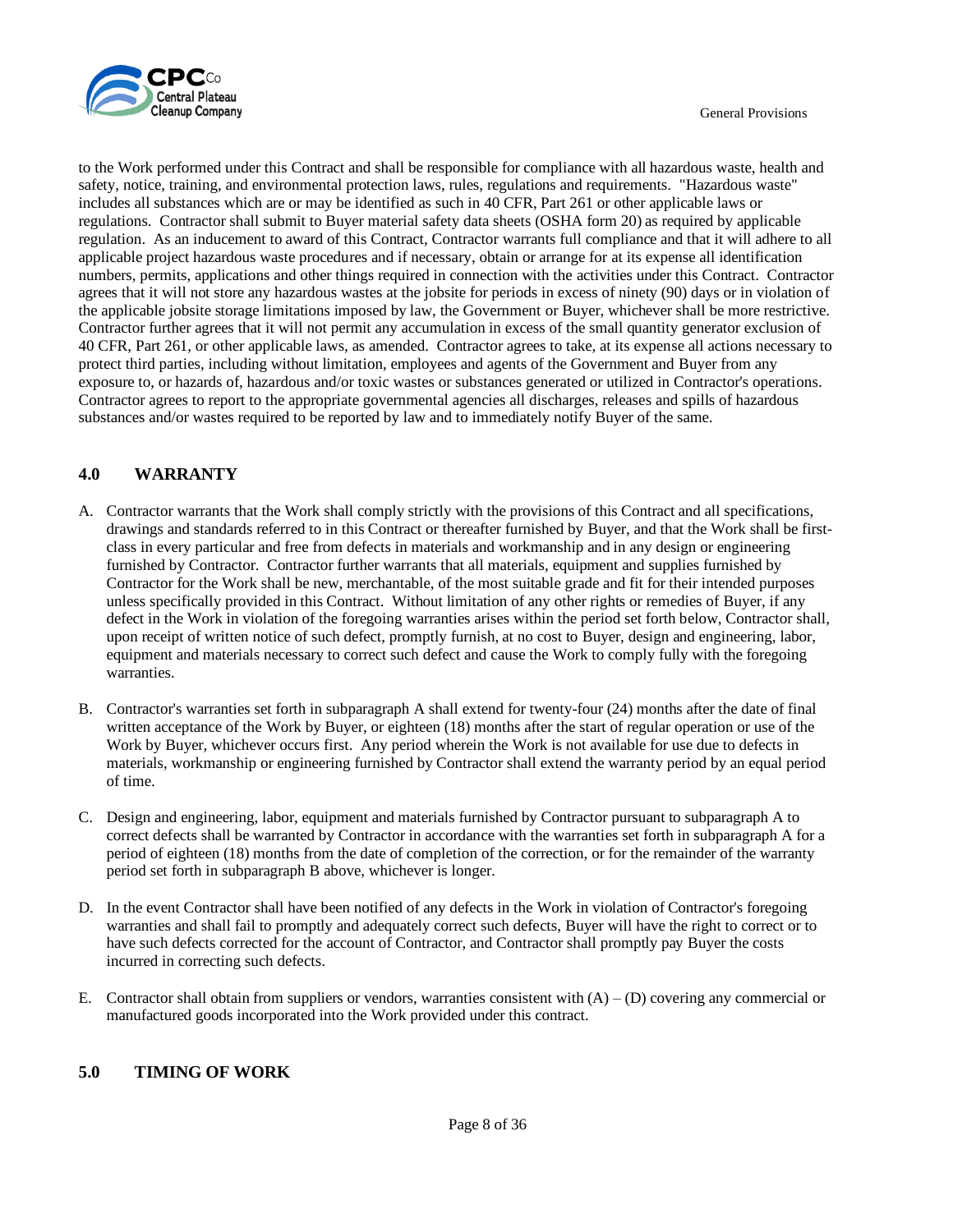

#### <span id="page-8-0"></span>**5.1 REPORTING AND COORDINATION**

- A. During the performance of Work, Contractor shall submit to Buyer periodic progress reports on the actual progress and updated schedules as may be required by this Contract or requested by Buyer. In the event Contractor's performance of the Work is not in compliance with the schedule established for such performance, Buyer may, in writing, require Contractor to submit its plan for schedule recovery, or specify in writing the steps to be taken to achieve compliance with such schedule, and/or exercise any other remedies under this Contract. Contractor shall thereupon take such steps as may be directed by Buyer or otherwise necessary to improve its progress without additional cost to Buyer.
- B. Contractor recognizes that Buyer, the Government, other contractors and subcontractors may be working concurrently at the jobsite. Contractor agrees to cooperate with Buyer, the Government and other contractors and subcontractors so that the project as a whole will progress with a minimum of delays. Buyer reserves the right to direct Contractor to schedule the order of performance of its Work in such manner as not to interfere with the performance of others.
- C. If any part of Contractor's Work is dependent upon the quality and/or completeness of work performed under another contract, Contractor shall inspect such other work and promptly report to Buyer any defects therein which render such work unsuitable for the proper execution of the Work under this Contract. Failure to make such inspections or to report any such defects to Buyer shall constitute Contractor's acceptance of such other work as suitable to receive Contractor's Work; provided however, that Contractor shall not be responsible for defects that could not have reasonably been detected.

## <span id="page-8-1"></span>**5.2 OVERTIME**

Unless expressly stated elsewhere in this Contract, work on the Hanford site shall be compatible with Buyer's starting and quitting times, or other times approved by Buyer. Buyer must approve scheduled overtime work by Contractor in advance and in writing. Contractor shall notify Buyer in advance of any incidental overtime that Contractor elects to work due to such operations as concrete placement, nondisruptable work activities and emergencies to protect life and/or property. Overtime work, whether scheduled or incidental, shall be to Contractor's account unless the compensation therefore is specifically authorized in writing by Buyer. In the event Buyer approves compensation of Contractor's overtime in advance, such compensation as separately authorized shall be limited to the actual cost to Contractor of the premium portion only of all applicable wages, craft fringe benefits, and payroll burdens imposed by any governmental authority and measured by the compensation payable to employees. To establish the amount of payment, Contractor shall submit supporting documents satisfactory in form and content to Buyer for its verification and approval.

## <span id="page-8-2"></span>**5.3 DELAYS – FORCE MAJEURE**

- A. In the event Contractor or Buyer is delayed in performing any of their respective obligations in this Contract and such delay is caused by acts of God, war, riots, civil insurrection, acts of the public enemy, accidents, acts of civil or military authority, fires, floods, or earthquakes, beyond the reasonable control of the party delayed, such delay will be excused and the period of such delay will be added to the time for performance of the obligation delayed, unless the date, schedule or time period for performance of the obligation is expressly stated in this Contract to be guaranteed. In the event any delay due to the foregoing causes or events occurs or is anticipated, the party delayed or anticipating delay shall promptly notify the other party in writing of such delay or expected delay and the cause and estimated duration of such delay. In the event of a delay due to the foregoing causes or events, the party delayed shall, at no cost to the other party, exercise due diligence to shorten and avoid the delay and shall keep the other party advised as to the continuance of the delay and steps taken to shorten or terminate the delay.
- B. Contractor shall, within five (5) working days of the commencement of any delay, give to Buyer written notice thereof and of the anticipated effects thereof. Within two (2) working days of the termination of any delay,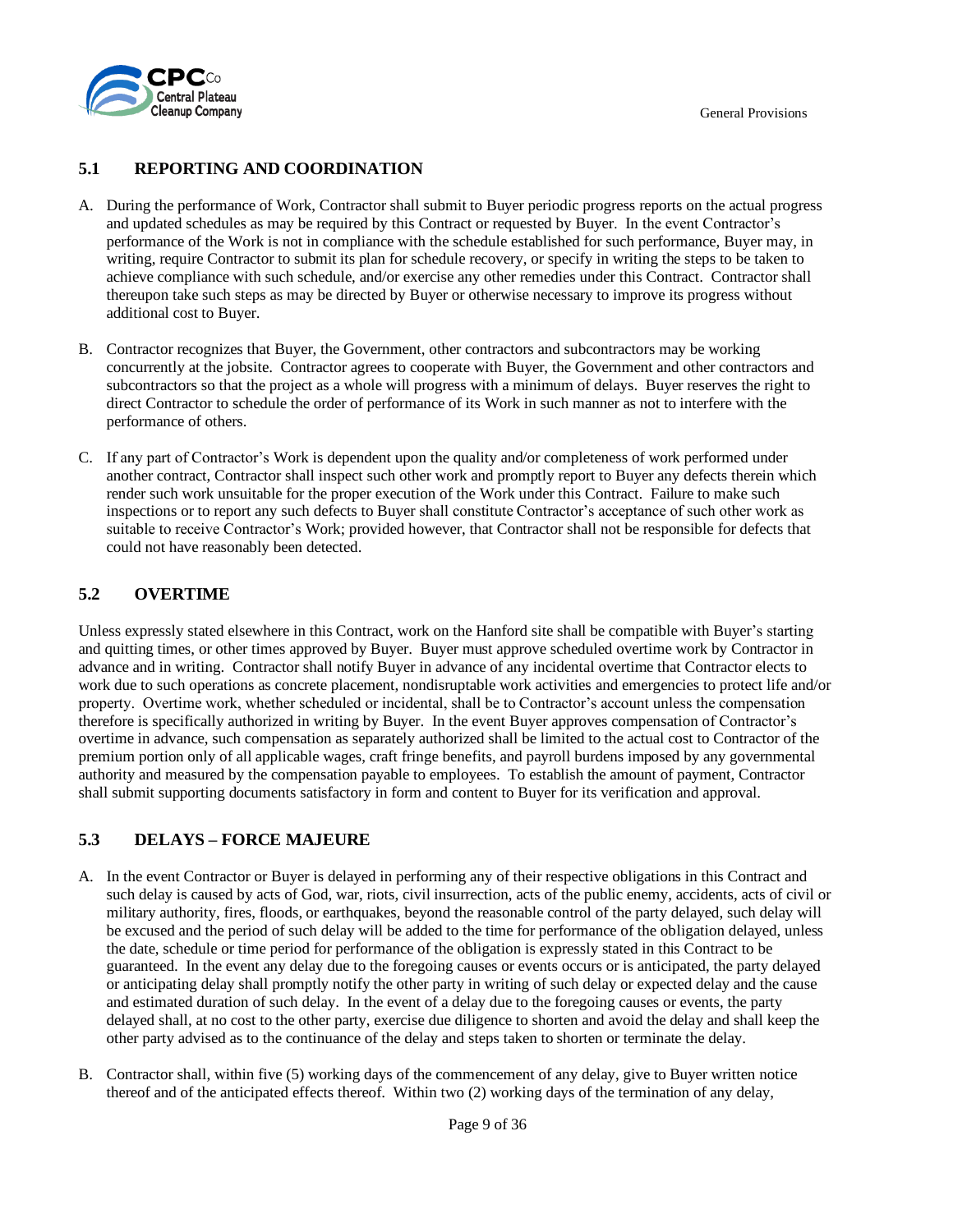

Contractor shall file a written notice with Buyer specifying the actual duration of the delay. If Buyer determines that a delay was beyond the control and without the fault or negligence of Contractor, Buyer will determine the duration of the delay and shall extend the time of performance of this Contract thereby.

C. Contractor shall not be entitled to, and hereby expressly waives recovery of, any damages suffered by reason of delays of any nature, and extension of time shall constitute the sole liability of Buyer and Contractor's sole remedy for delays.

## <span id="page-9-0"></span>**5.4 POSSESSION PRIOR TO COMPLETION**

Buyer and/or the Government shall have the right to move into Contractor's working and storage areas and the right to take possession of or use any completed or partially completed part of Contractor's Work as Buyer or the Government deem necessary for their operations. In the event Buyer or the Government desires to exercise the foregoing right, Buyer will so notify Contractor in writing. Such possession or use shall not constitute acceptance of Contractor's Work.

## <span id="page-9-1"></span>**5.5 NOTICE OF COMPLETION AND FINAL ACCEPTANCE**

- A. When Contractor deems the Work fully completed, including satisfactory completion of such inspections, tests and documentation as are specified in this Contract, Contractor shall, within ten (10) working days thereafter, give a written Notice of Completion of the Work to Buyer, specifying the Work completed and the date it was completed. Within thirty (30) calendar days after receipt of said Notice of Completion, Buyer may inspect the Work and shall either reject the Notice of Completion and specify defective or uncompleted portions of the Work, or shall give Contractor a written Notice of Acceptance of the Work either for the purpose of final payment only, or for the purposes of final payment and final acceptance.
- B. In the event Buyer rejects the Notice of Completion and specifies defective or uncompleted portions of the Work, Contractor shall within five (5) working days, provide for Buyer review and approval, a schedule detailing when all defects will be corrected and/or the Work will be completed and shall proceed to remedy such defective and uncompleted portions of the Work. Thereafter, Contractor shall again give Buyer a written Notice of Completion of the Work, specifying a new date for the completion of the Work based upon the date such defective or uncompleted portions of the Work were corrected. The foregoing procedure shall apply again and successively thereafter until Buyer has given Contractor written Notice of Acceptance for purposes of final payment and final acceptance.
- C. Any failure by Buyer to inspect or to reject the Work or to reject Contractor's Notice of Completion as set forth above, shall not be deemed to be acceptance of the Work for any purpose by Buyer nor imply acceptance of, or agreement with, said Notice of Completion.

#### <span id="page-9-2"></span>**6.0 CHANGES**

#### <span id="page-9-3"></span>**6.1 NOTIFICATION OF CHANGES**

- A. The primary purpose of this clause is to obtain prompt reporting of Buyer conduct that Contractor considers to constitute a change to this Contract. Except for changes identified as such in writing and signed by the Contract Specialist, Contractor shall notify the Contract Specialist in writing promptly, within 5 calendar days from the date that Contractor identifies any Buyer conduct (including actions, inactions, and written or oral communications) that Contractor regards as a change to the Contract terms and conditions. On the basis of the most accurate information available to Contractor, the notice shall state:
	- 1. The date, nature, and circumstances of the conduct regarded as a change;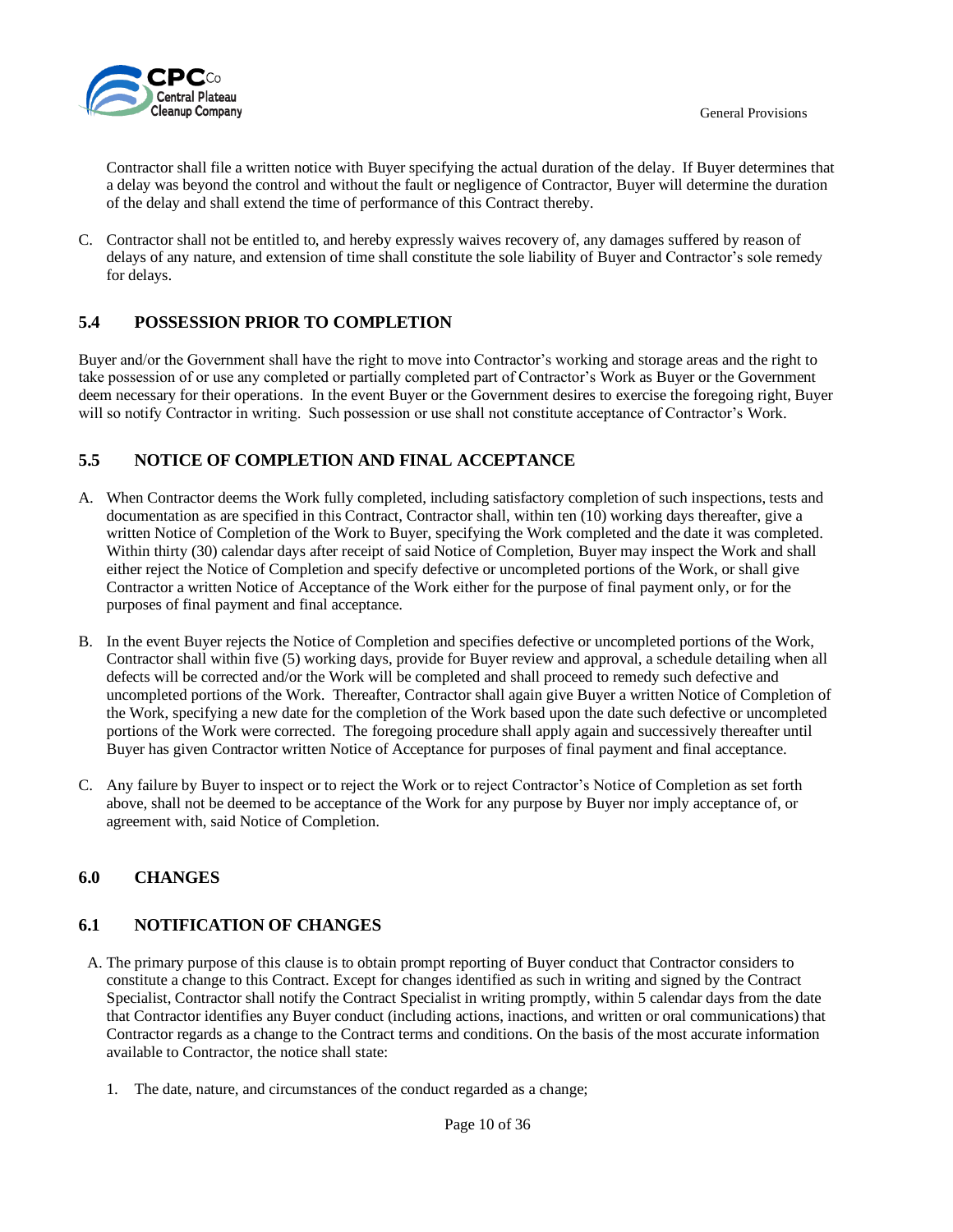

- 2. The name, function, and activity of each Buyer individual and Contractor official or employee involved in or knowledgeable about such conduct;
- 3. The identification of any documents and the substance of any oral communication involved in such conduct;
- 4. In the instance of alleged acceleration of scheduled performance or delivery, the basis upon which it arose;
- 5. The particular elements of Contract performance for which Contractor may seek an equitable adjustment under this clause, including:
	- (i) What Contract line items have been or may be affected by the alleged change;
	- (ii) What labor or materials or both have been or may be added, deleted, or wasted by the alleged change;
	- (iii) To the extent practicable, what delay and disruption in the manner and sequence of performance and effect on continued performance have been or may be caused by the alleged change;
	- (iv) What adjustments to Contract price, delivery schedule, and other provisions affected by the alleged change are estimated; and
- 6. Contractor's estimate of the time by which Buyer must respond to Contractor's notice to minimize cost, delay or disruption of performance.
- B. Following submission of the notice required by paragraph (A) of this clause, Contractor shall diligently continue performance of this Contract in accordance with its terms and conditions as construed by Contractor.
- C. The Contract Specialist will promptly respond to the notice in writing. In responding, the Contract Specialist shall either—
	- 1. Confirm that the conduct of which Contractor gave notice constitutes a change and when necessary direct the mode of further performance;
	- 2. Countermand any communication regarded as a change;
	- 3. Deny that the conduct of which Contractor gave notice constitutes a change and when necessary direct the mode of further performance; or
	- 4. In the event Contractor's notice information is inadequate to make a decision under paragraphs C 1, 2, or 3 of this clause, advise Contractor what additional information is required, and establish the date by which it should be furnished and the date thereafter by which Buyer will respond.
- D. Equitable adjustments.
	- 1. If the Contract Specialist confirms that Buyer conduct effected a change as alleged by Contractor, and the conduct causes an increase or decrease in Contractor's cost of, or the time required for, performance of any part of the Work under this Contract, whether changed or not changed by such conduct, an equitable adjustment shall be made—
		- (i) In the Contract price or delivery schedule or both; and
		- (ii) In such other provisions of the Contract as may be affected.
	- 2. The Contract shall be modified in writing accordingly. In the case of drawings, designs or specifications which are defective and for which Buyer is responsible, the equitable adjustment shall include the cost and time extension for delay reasonably incurred by Contractor in attempting to comply with the defective drawings,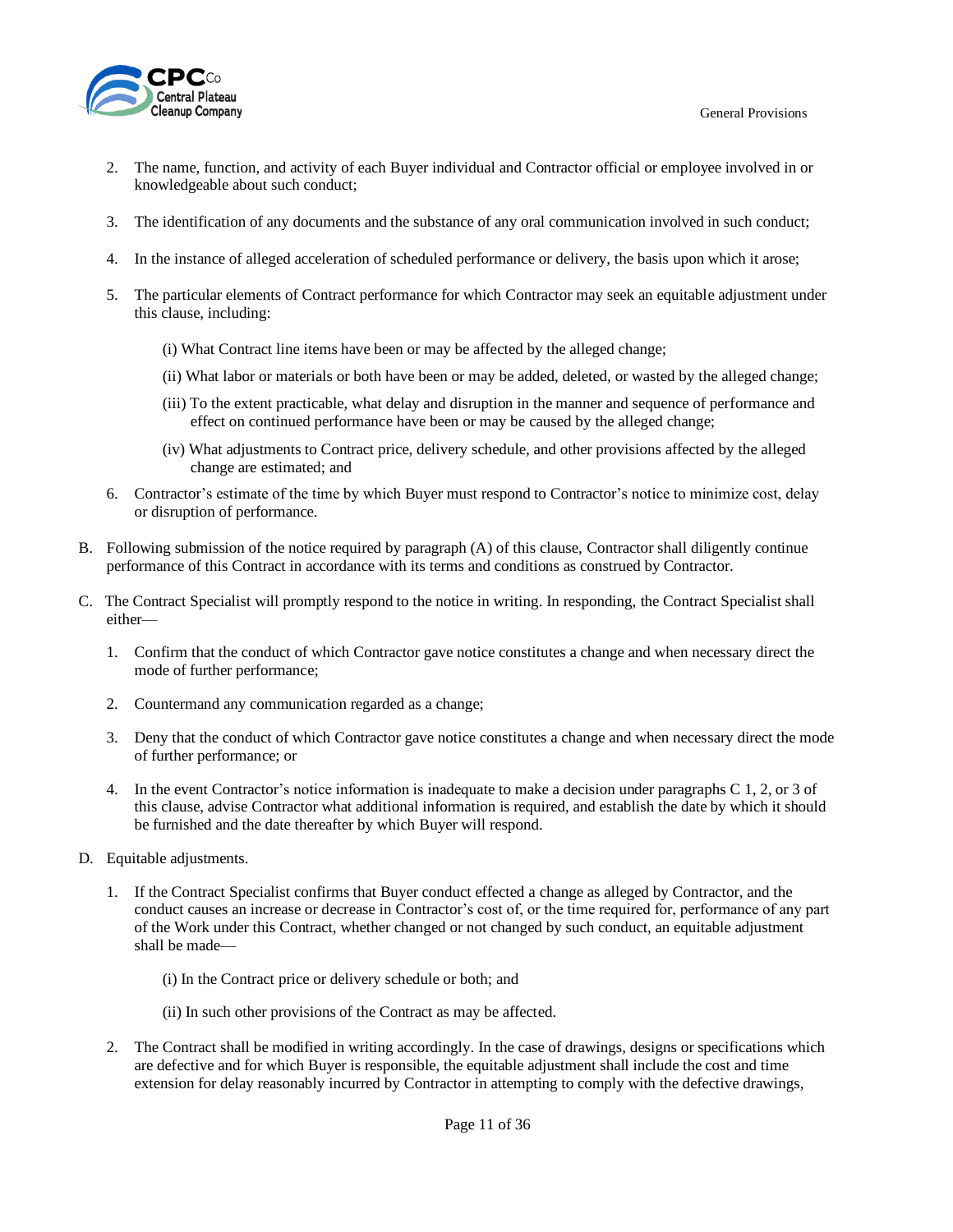

designs or specifications before Contractor identified, or reasonably should have identified, such defect. When the cost of property made obsolete or excess as a result of a change confirmed by the Contract Specialist under this clause is included in the equitable adjustment, the Contract Specialist will have the right to prescribe the manner of disposition of the property. The equitable adjustment shall not include increased costs or time extensions for delay resulting from Contractor's failure to provide notice or to continue performance as provided, respectively, in paragraphs (a) and (b) of this clause.

- E. Except for audit rights preserved under the Contract, the Contract Modification shall constitute final settlement and full release of all Claims (as defined under the "Disputes" clause) for time and for direct, indirect, and consequential costs, including costs of delay, inconvenience, disruption of schedule, or loss of efficiency or productivity, arising out of or affected by the change. Further, for the avoidance of doubt, Buyer expressly reserves from this release any warranty claims provided for in the Contract.
- F. If Buyer and Contractor are unable to reach timely agreement on the terms of any change in the Work, including any adjustment to the Contract price or period of performance, Contractor may request, in writing, a final offer from Buyer. Buyer may also, at any time, provide a final offer. If Contractor rejects Buyer's final offer, Contractor may proceed under the "Disputes" clause; provided, however, that failure of Contractor to first strictly comply with the requirements of this Changes clause regarding any type of Claim as set forth in this provision shall constitute a complete waiver, release and bar of such Claim under the Contract.
- G. Contractor is not entitled to payment for any proposed changes until such change is incorporated into a Contract Modification. Further, Contractor shall not be entitled to payment without the proposed change and basis for payment documented and agreed upon by Buyer.

## <span id="page-11-0"></span>**6.2 BUYER-DIRECTED CHANGES**

- A. Buyer may at any time, by written order, and without notice to the sureties, if any, make changes within the general scope of this Contract in any one or more of the following:
	- 1. Drawings, designs, or specifications when the supplies to be furnished are to be specially manufactured for the Government in accordance with the drawings, designs, or specifications.
	- 2. Method of shipment or packing.
	- 3. Place of delivery.
- B. If any such change causes an increase or decrease in the cost of, or the time required for, performance of any part of the Work under this Contract, whether or not changed by the order, the Contract Specialist will make an equitable adjustment in the Contract price, the delivery schedule, or both, and shall modify the Contract.
- C. Contractor must assert its right to an adjustment under this clause by first submitting a "rough order of magnitude" ("ROM") estimate within 10 calendar days from the date of receipt of the written order and submit a proposal to Buyer within 20 calendar days from the date the ROM is submitted. If after reviewing the Buyer directed change, Contractor determines that it is not feasible to provide a proposal within 20 calendar days after the ROM is submitted, due to intricacy or detail level of the Buyer directed change, Contractor shall notify Buyer at the time the ROM is submitted that its proposal will be delayed. Such notice shall provide an expected date of proposal to Buyer, including sufficient justification for the delay. Contractor shall use best efforts to minimize any delay in providing the proposal and shall timely respond to Buyer's questions regarding Contractor's anticipated proposal. Further, if necessary, Contractor may update its ROM.

Contractor's proposal shall set forth the full compensation for implementing the proposed change in the Work, including any adjustment in the Contract price and/or period of performance, and include all compensation and expense associated with the proposed change including compensation for all delays in connection with such change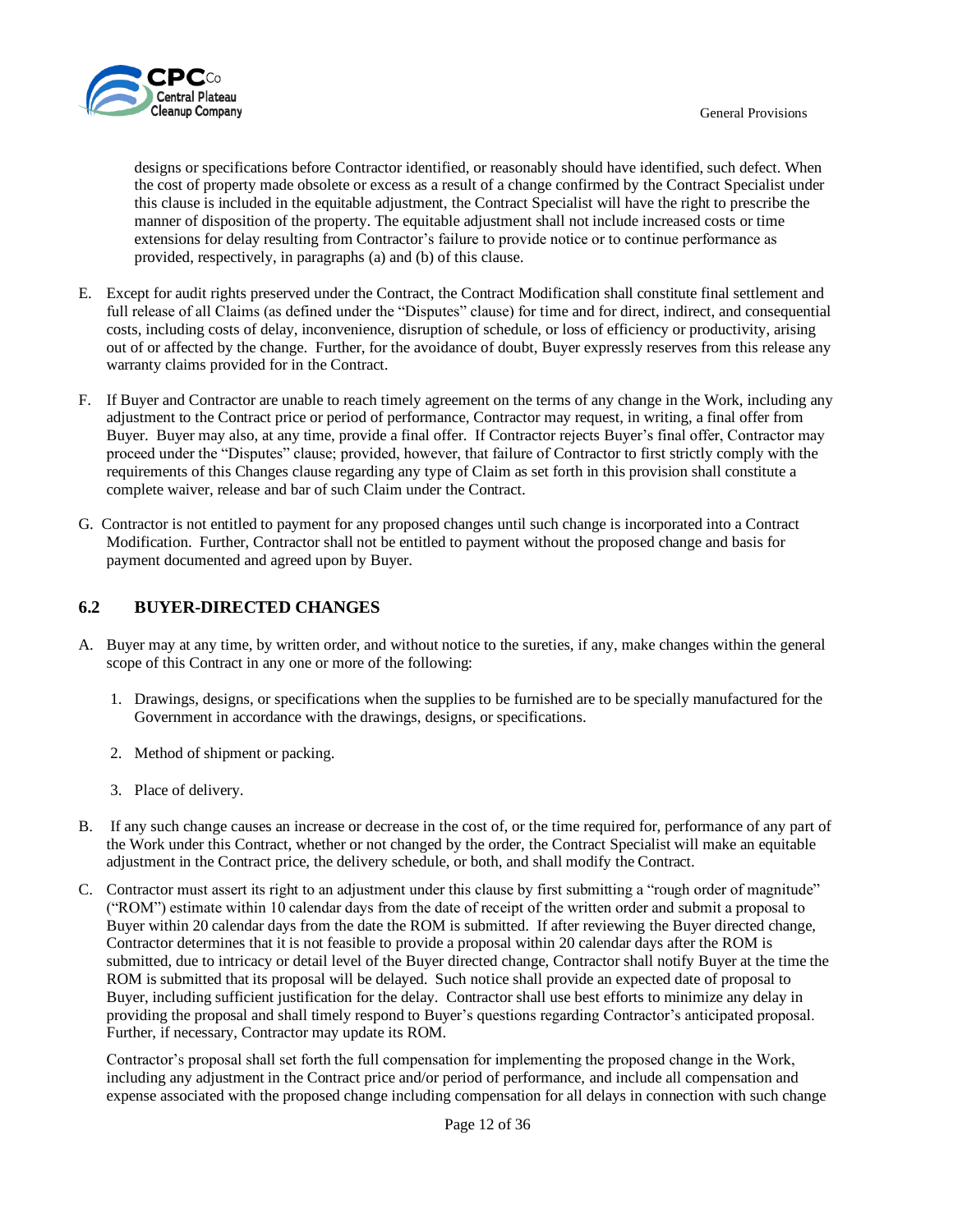

in the Work and for any expense or inconvenience, disruption of schedule, or loss of efficiency or productivity occasioned by the change in the Work.

The parties acknowledge and agree that strict compliance with this provision is beneficial and necessary in that it provides Contractor an opportunity to promptly identify and resolve impacts and it timely notifies Buyer of Contractor's contentions concerning changes or delays that affect the project, budget and schedule.

- D. If Contractor's proposal includes the cost of property made obsolete or excess by the change, the Contract Specialist will have the right to prescribe the manner of the disposition of the property.
- E. Except for audit rights preserved under the Contract, the Contract Modification shall constitute final settlement and full release of all Claims (as defined under the "Disputes" clause) for time and for direct, indirect, and consequential costs, including costs of delay, inconvenience, disruption of schedule, or loss of efficiency or productivity, arising out of or affected by the change. Further, for the avoidance of doubt, Buyer expressly reserves from this release any warranty claims provided for in the Contract.
- G. If Buyer and Contractor are unable to reach agreement on the terms of any change in the Work, including any adjustment to the Contract price or period of performance, Contractor may request, in writing, a final offer from Buyer. Buyer may also, at any time, provide a final offer. If Contractor rejects Buyer's final offer, Contractor may proceed under the "Disputes" clause; provided, however, that failure of Contractor to first strictly comply with the requirements of this Changes clause regarding any type of Claim as set forth in this provision shall constitute a complete waiver, release and bar of such Claim under the Contract. Further, nothing herein shall excuse Contractor from proceeding with the Contract as changed.
- H. Contractor is not entitled to payment for any proposed changes until such change is incorporated into a Contract Modification. Further, Contractor shall not be entitled to payment without the proposed change and basis for payment documented and agreed upon by Buyer.

#### <span id="page-12-0"></span>**6.3 SUSPENSION AND STOP WORK**

- A. Buyer may at any time, and from time to time, by written notice to Contractor suspend, delay or interrupt performance of all or any portion of the Work by Contractor. Said notice of suspension shall specify the date of suspension and the estimated duration of the suspension. Such suspensions shall not exceed one hundred eighty (180) consecutive calendar days each nor aggregate more than two hundred seventy (270) calendar days.
- B. Upon receiving any such notice of suspension, Contractor shall promptly suspend further performance of the Work to the extent specified, and during the period of such suspension shall properly care for and protect all Work in progress and materials, supplies and equipment Contractor has on hand for performance of the work. Upon the request of Buyer, Contractor shall promptly deliver to Buyer copies of outstanding subcontracts of Contractor, and shall take such action relative to such subcontracts as may be directed by Buyer. Contractor shall use its best efforts to utilize its material, labor and equipment in such a manner as to mitigate costs associated with suspension.
- C. Buyer may at any time withdraw the suspension of performance of the Work as to all or part of the suspended work by written notice to Contractor specifying the effective date and scope of withdrawal, and Contractor shall resume diligent performance of the Work for which the suspension is withdrawn on the specified effective date of withdrawal.
- D. If Contractor believes that any such suspension or withdrawal of suspension will have a cost or schedule impact, then Contractor shall comply with this Changes provisions. Contractor shall not be entitled to any prospective profits or any damages because of such suspension or withdrawals of suspension.
- E. A claim resulting from a suspension under this clause will not be allowed unless it is asserted in writing as soon as practical after the withdrawal of the suspension but not later than the date of final payment.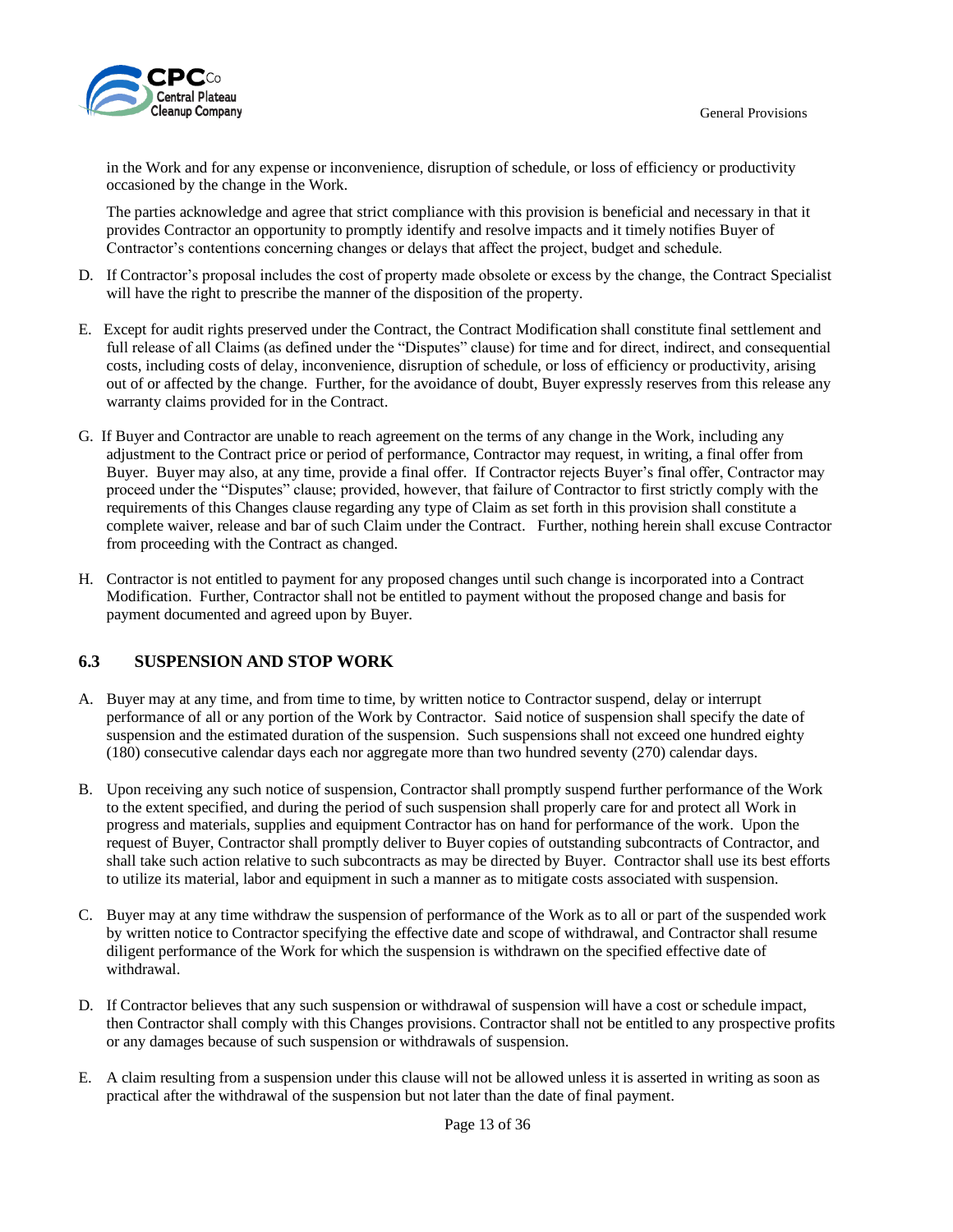

#### <span id="page-13-0"></span>**7.0 TERMINATION**

#### <span id="page-13-1"></span>**7.1 TERMINATION FOR CONVENIENCE**

- A. Buyer may terminate performance of Work under this Contract in whole or in part if Buyer determines that a termination is in Buyer's interest. Buyer will terminate by delivering to Contractor a Notice of Termination for Convenience specifying the extent of termination and the effective date.
- B. After receipt of a Notice of Termination, and except as directed by Buyer, Contractor shall immediately proceed with the following obligations, regardless of any delay in determining or adjusting any amounts due under this Clause:
	- 1. Stop work as specified in the notice.
	- 2. Place no further subcontracts or orders (referred to as subcontracts in this Clause) for materials, services, or facilities, except as necessary to complete the continued portion of the Contract.
	- 3. Terminate all subcontracts to the extent they relate to the Work terminated.
	- 4. Assign to the Government, as directed by Buyer, all right, title, and interest of Contractor under the subcontracts terminated, in which case Buyer will have the right to settle or to pay any termination settlement proposal arising out of those terminations.
	- 5. Proposed settlements arising from the termination of subcontracts require the approval of Buyer prior to final settlement with the subcontractor.
	- 6. As directed by Buyer, transfer title to the Government and deliver to Buyer (1) the fabricated or unfabricated parts, Work in process, completed Work, supplies, and other material produced or acquired for the Work terminated and (2) the completed or partially completed plans, drawings, information, and other property that, if the Contract had been completed, would be required to be furnished to Buyer.
	- 7. Complete performance of the Work not terminated.
	- 8. Take any action that may be necessary, or that Buyer may direct, for the protection and preservation of the property related to this Contract that is in the possession of Contractor and in which the Government has or may acquire an interest.
	- 9. Use its best efforts to sell, as directed or authorized by Buyer, any property of the types referred to in subparagraph -B.6 above; provided, however, that Contractor (1) is not required to extend credit to any purchaser and (2) may acquire the property under the conditions prescribed by, and at prices approved by, Buyer. The proceeds of any transfer or disposition will be applied to reduce any payments to be made by Buyer under this Contract, credited to the price or cost of the Work, or paid in any other manner directed by Buyer.
- C. After termination, Contractor shall submit a final termination settlement proposal to Buyer in the form and with the certification prescribed by Buyer. Contractor shall submit the proposal promptly, but no later than one year from the effective date of termination, unless extended in writing by Buyer upon written request of Contractor within this one-year period. However, if Buyer determines that the facts justify it, a termination settlement proposal may be received and acted on after one year or any extension. If Contractor fails to submit the proposal within the time allowed, Buyer may determine, on the basis of information available, the amount, if any, due Contractor because of the termination and shall pay the amount determined.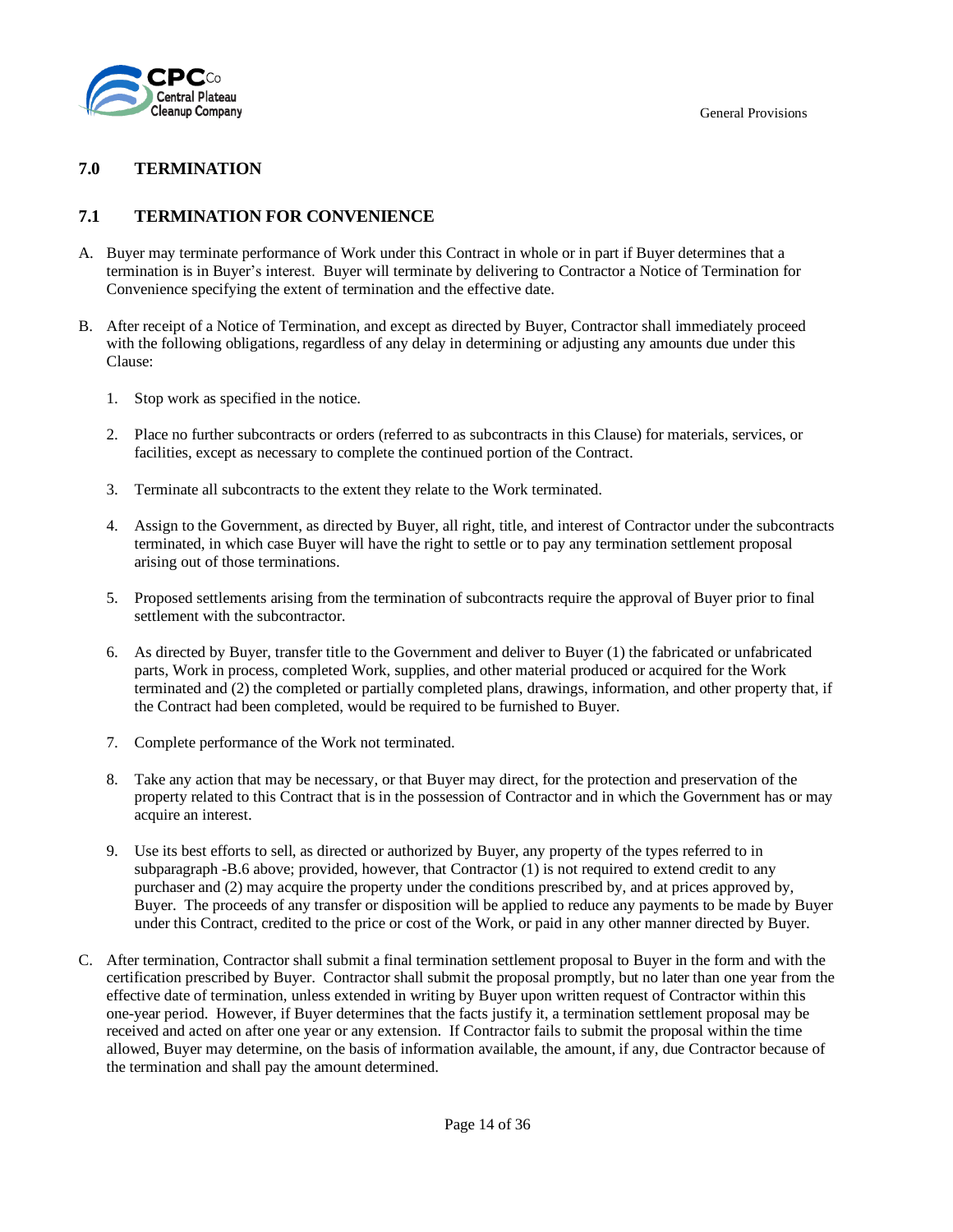

- D. Subject to paragraph C. above, Contractor and Buyer may agree upon the whole or any part of the amount to be paid because of the termination. The amount may include a reasonable allowance for profit on Work completed. However, the agreed amount, whether under this paragraph or paragraph E. below, exclusive of costs shown in subparagraph E. 3. below, may not exceed the total Contract price as reduced by (1) the amount of payments previously made and (2) the Contract price of Work not terminated. The Contract shall be amended, and Contractor paid the agreed amount. Paragraph E. below shall not limit, restrict, or affect the amount that may be agreed upon to be paid under this paragraph.
- E. If Contractor and Buyer fail to agree on the whole amount to be paid because of the termination of Work, Buyer will pay Contractor the amounts determined by Buyer as follows, but without duplication of any amounts agreed on under paragraph D. above.
	- 1. The Contract price for completed supplies or services accepted by Buyer (or sold or acquired under subparagraph B.9. above) not previously paid for, adjusted for any saving of freight and other charges.
	- 2. The total of:
		- a. The costs incurred in the performance of the Work terminated, including initial costs and preparatory expense allocable thereto, but excluding any costs attributable to supplies or services paid or to be paid under subparagraph 1 above.
		- b. The cost of settling and paying termination settlement proposals under terminated subcontracts that are properly chargeable to the terminated portion of the Contract if not included in subdivision 2. a. above; and
		- c. A sum, as profit on subdivision 2. a. above, determined by Buyer under 49.202 of the Federal Acquisition Regulation, in effect on the date of this Contract, to be fair and reasonable; however, if it appears that Contractor would have sustained a loss on the entire Contract had it been completed, Buyer will allow no profit under this subdivision 2. c. and shall reduce the settlement to reflect the indicated rate of loss.
	- 3. The reasonable costs of settlement of the Work terminated, including:
		- a. Accounting, legal, clerical, and other expenses reasonably necessary for the preparation of termination settlement proposals and supporting data;
		- b. The termination and settlement of subcontracts (excluding the amounts of such settlements); and
		- c. Storage, transportation, and other cost incurred, reasonably necessary for the preservation, protection, or disposition of the termination inventory.
- F. Except for normal spoilage, and except to the extent that Buyer expressly assumed the risk of loss, Buyer will exclude from the amounts payable to Contractor under paragraph E. above, the fair value, as determined by Buyer, of property that is destroyed, lost, stolen, or damaged so as to become undeliverable to the Government or to Buyer.
- G. The cost principles and procedures of Part 31 of the Federal Acquisition Regulation, in effect on the date of this Contract, shall govern all costs claimed, agreed to, or determined under this Clause.
- H. If Buyer has made a determination of the amount due under paragraphs C., E., or J., Buyer will pay Contractor the amount determined by Buyer.
- I. In arriving at the amount due Buyer under this Clause, there shall be deducted –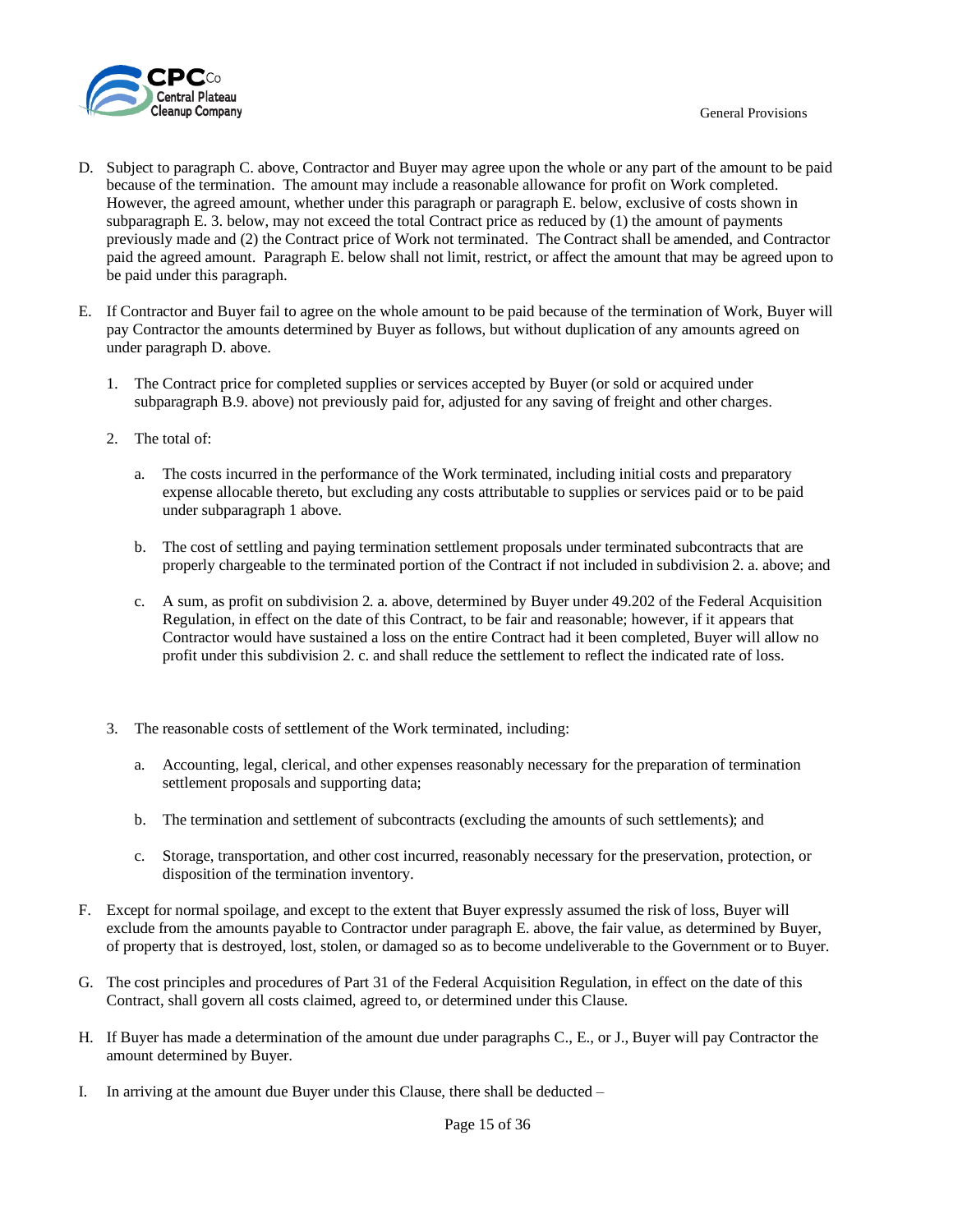General Provisions



- 1. All unliquidated advance or other payments to Contractor under the terminated portion of this Contract;
- 2. Any claim which Buyer has against Contractor under this Contract; and
- 3. The agreed price for, or the proceeds of sale of, materials, supplies, or other things acquired by Contractor or sold under the provisions of this Clause and not recovered by or credited to Buyer.
- J. If the termination is partial, Contractor may file a proposal with Buyer for an equitable adjustment of the price(s) of the continued portion of the Contract. Any proposal by Contractor for an equitable adjustment under this Clause shall be requested within 90 days from the effective date of termination unless extended in writing by Buyer.
	- 1. Buyer may, under the terms and conditions it prescribes, make partial payments and payments against costs incurred by Contractor for the terminated portion of the Contract if Buyer believes the total of these payments will not exceed the amount to which Contractor may be entitled.
	- 2. If the total payments exceed the amount finally determined to be due, Contractor shall repay the excess to Buyer upon demand, together with interest computed at the rate established by the Secretary of the Treasury under 50 U.S.C. App. 1215(b)(2). Interest shall be computed for the period from the date the excess payment is received by Contractor to the date the excess is repaid. Interest shall not be charged on any excess payment due to a reduction in Contractor's termination settlement proposal because of the retention or other disposition of termination inventory until 10 days after the date of the retention or disposition, or a later date determined by Buyer because of the circumstances.
- K. Unless otherwise provided in this Contract or by statute, Contractor shall maintain all records and documents relating to the terminated portion of this Contract for three years after final settlement. This includes all books and other evidence bearing on Contractor's costs and expenses under this Contract. Contractor shall make these records and documents available to Buyer, or the Government at Contractor's office, at all reasonable times, without any direct charge. If approved by Buyer, photographs, microphotographs, or other authentic reproductions may be maintained instead of original records and documents.

## <span id="page-15-0"></span>**7.2 TERMINATION FOR DEFAULT**

- A. Buyer may, by written notice of default to Contractor, terminate this Contract in whole or in part if Contractor fails to—
	- 1. Deliver the supplies or perform the services within the time specified in this Contract or any extension;
	- 2. Make progress, so as to endanger performance of this Contract; or
	- 3. Perform any of the other provisions of this Contract.
- B. Buyer may terminate this Contract for default if Contractor does not cure such failure within 10 days (or more if authorized in writing by Buyer) after receipt of the notice from Buyer specifying Contractor's default.
- C. If Buyer terminates this Contract in whole or in part, it may acquire, under the terms and in the manner Buyer considers appropriate, supplies or services similar to those terminated, and Contractor will be liable to Buyer for any excess costs for those supplies or services. However, Contractor shall continue the Work not terminated.
- D. Contractor shall not be held in default for causes beyond the control and without the fault or negligence of Contractor. Examples of such causes include (1) acts of God or of the public enemy, (2) acts of the Government in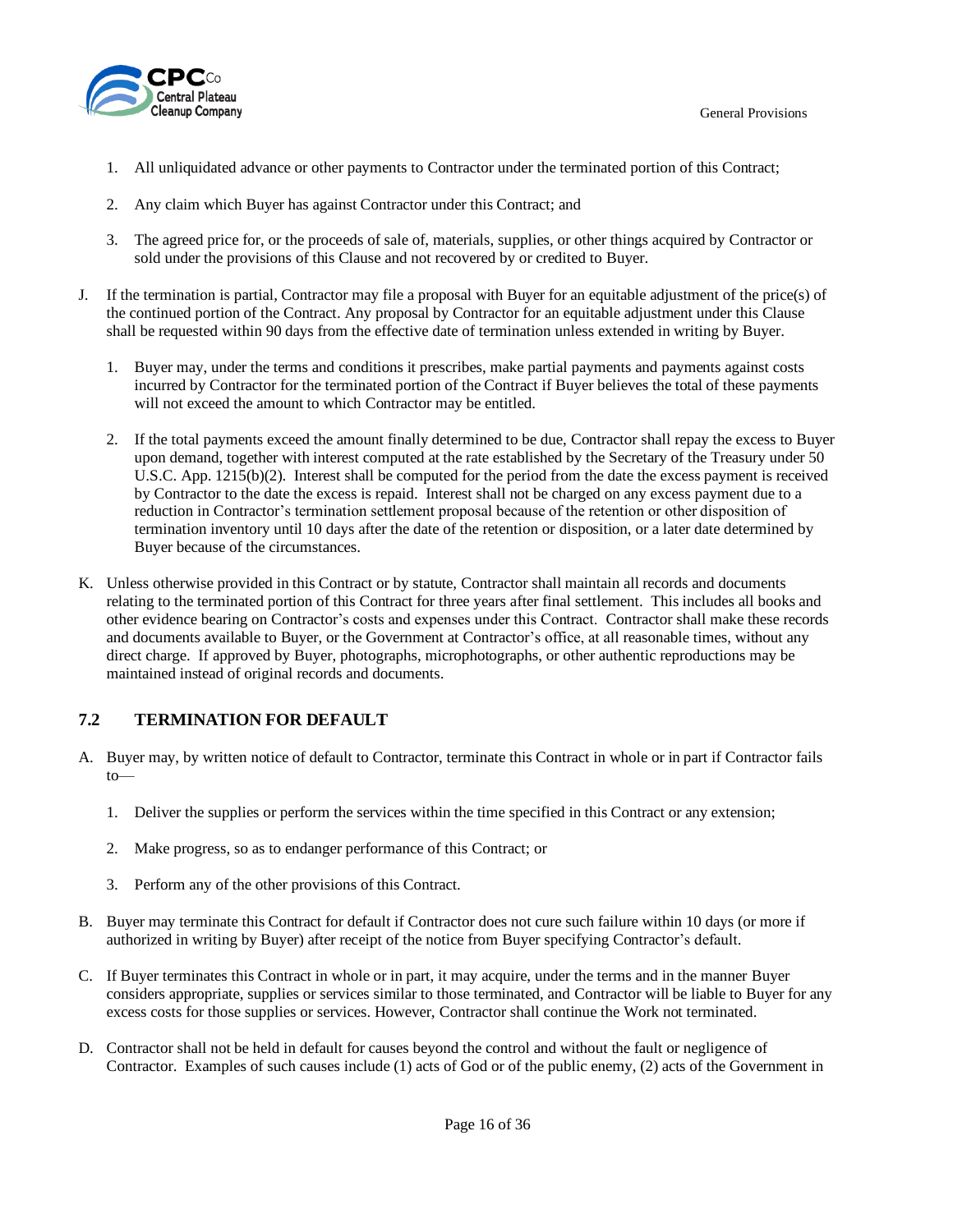

either its sovereign or Contractual capacity, (3) fires, (4) floods, (5) epidemics, (6) quarantine restrictions, (7) strikes, (8) freight embargoes, and (9) unusually severe weather.

- E. If the failure to perform is caused by the default of a subcontractor at any tier, and if the cause of the default is beyond the control of both Contractor and subcontractor, and without the fault or negligence of either, Contractor shall not be held in default, unless the subcontracted supplies or services were obtainable from other sources in sufficient time for Contractor to meet the required delivery schedule.
- F. If this Contract is terminated for default, Buyer may require Contractor to transfer title and deliver to the Government, as directed by Buyer, any (1) completed supplies, and (2) partially completed supplies and materials, parts, tools, dies, jigs, fixtures, plans, drawings, information, and Contract rights (collectively referred to as "manufacturing materials" in this Clause) that Contractor has specifically produced or acquired for the terminated portion of this Contract. Upon direction of Buyer, Contractor shall also protect and preserve property in its possession in which the Government has an interest.
- G. Buyer will pay Contract price for completed supplies delivered and accepted. Contractor and Buyer shall agree on the amount of payment for manufacturing materials delivered and accepted and for the protection and preservation of the property. Failure to agree will be a dispute under the Disputes Clause. Buyer may withhold from these amounts any sum Buyer determines to be necessary to protect Buyer and the Government against loss because of outstanding liens or claims of former lien holders.
- H. If, after termination, it is determined that Contractor was not in default, or that the default was excusable, the rights and obligations of the parties shall be the same as if the termination had been issued for the convenience of Buyer.
- I. The rights and remedies of Buyer in this Clause are in addition to any other rights and remedies provided by law or under this Contract.

#### <span id="page-16-0"></span>**8.0 PROTECTION OF PROPERTY**

#### <span id="page-16-1"></span>**8.1 PROTECTION OF PROPERTY, MATERIALS, EQUIPMENT, AND WORK**

- A. Notwithstanding any other provision of this Contract to the contrary, Contractor shall take all actions and steps necessary to safeguard and protect from loss or damage all government-owned property and equipment which is furnished or acquired by Contractor under the terms of this Contract or is provided by Buyer for Contractor's use or installation during performance of this contract. This includes all materials, tools, equipment, facilities and partially completed Work furnished to Contractor by Buyer during performance of this Contract. This also includes any materials, tools, equipment or facilities owned by others that Contractor comes in contact with on the Hanford site. Contractor shall be liable for and fully indemnify and hold harmless Buyer from all loss, damage or destruction to property and equipment that is the subject of this paragraph caused by Contractor, its employees and lower-tier contractors during the execution of this Contract. Contractor shall cooperate with Buyer representatives in maintaining accountability for Government-owned property.
- B. Contractor shall at all times in accordance with the best practices and at no additional cost to Buyer, preserve and protect material and equipment used by Contractor in the execution of the Work from damage or loss due to weather, fire, theft, unexplained disappearance or other similar casualty.
- C. Contractor shall at all times in accordance with the best practices and at no additional cost to Buyer, protect from damage due to Contractor's operations, equipment and materials (whether stored or installed), paving, structures and any and all other items on jobsite belonging to the Government, Buyer or others.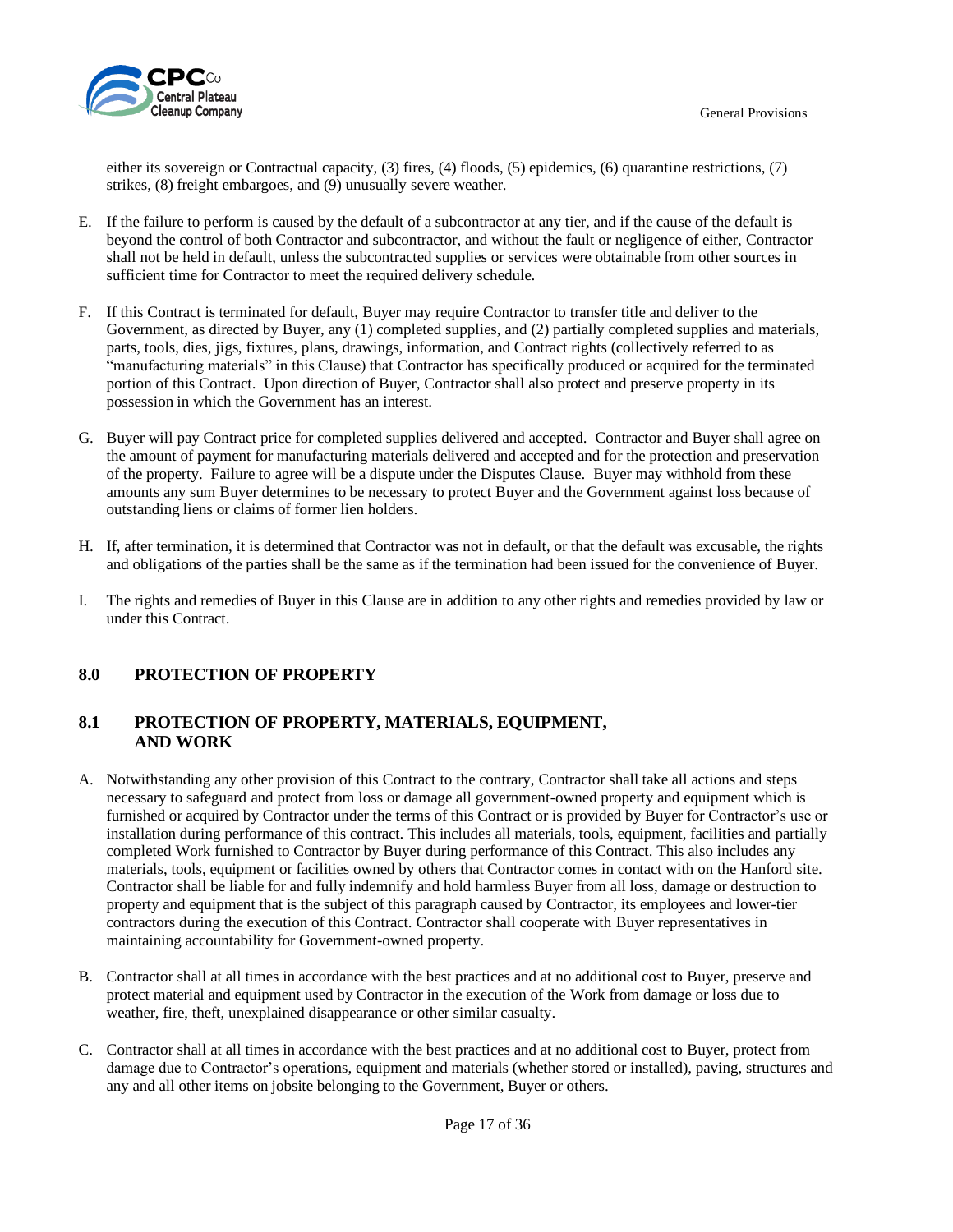General Provisions



D. Neither Buyer or the Government shall be responsible for any loss suffered by Contractor or damage to the Work, or to materials, tools and equipment of Contractor or of any other Contractor, and Contractor assumes responsibility for any such loss or damage and for any cost of repairing, making good, or replacing any such loss or damage that may be directed by Buyer or the Government.

#### <span id="page-17-0"></span>**8.2 PROTECTION OF EXISTING VEGETATION, STRUCTURES, EQUIPMENT, UTILITIES, AND IMPROVEMENTS**

- A. Contractor shall preserve and protect all structures, equipment, and vegetation (such as trees, shrubs, and grass) on or adjacent to the Work site which are not to be removed and which do not unreasonably interfere with the Work required under this Contract. Contractor shall only remove trees when specifically authorized to do so, and shall avoid damaging vegetation that will remain in place. If any limbs or branches of trees are broken during Contract performance, or by the careless operation of equipment, or by workers, Contractor shall trim those limbs or branches with a clean cut and paint the cut with a tree-pruning compound as directed by Buyer.
- B. Contractor shall protect from damage all existing improvements and utilities (1) at or near the work site and (2) on adjacent property of a third party, the locations of which are made known to or should be known by Contractor. Contractor shall repair any damage to those facilities, including those that are the property of a third party, resulting from failure to comply with the requirements of this Contract or failure to exercise reasonable care in performing the Work. If Contractor fails or refuses to repair the damage promptly, Buyer may have the necessary work performed and charge the cost to Contractor.

## <span id="page-17-1"></span>**8.3 SUSTAINABLE ACQUISITION, ENVIRONMENT PROTECTION, GREEN PURCHASING**

- A. Contractor shall provide products and services in a manner that promotes the expanded use of green products, reduces greenhouse gas emissions and protects the environment. As prescribed in DEAR clause 952.223-78, Sustainable Acquisition Program, and FAR clause 52.223-2, products provided in performance of this Contract shall be environmentally preferable, which include recycled content, bio-based, energy efficient (Energy Star or FEMP designated products), non-ozone depleting alternative products or water efficient (plumbing) products.
- B. Contractor will support Buyer's Environmental Management System in performance of this Contract and provide reports and data about sustainable acquisition efforts as required by the FAR clauses, DEAR clauses and Executive Orders referenced in these and other provisions of the Contract, directly to Buyer for consolidation and reporting to the DOE.

# <span id="page-17-2"></span>**9.0 LABOR AND WORK RULES**

# <span id="page-17-3"></span>**9.1 CONTRACTOR'S PERSONNEL**

A. Contractor represents that all services supplied by Contractor in performance of this Contract shall be supplied by personnel who are skilled, experienced and competent in their respective trades or professions. At any time and for any reason, Buyer may require Contractor to withdraw the services of any person and, in addition, request that Contractor promptly provide replacements for such persons satisfactory to Buyer. In addition to the other indemnification provisions within this Contract, Contractor specifically agrees to indemnify and hold harmless Buyer, from and against any liabilities, claims, charges, or suits for alleged losses, costs, damages or expenses arising from Buyer's exercise of its rights under this provision.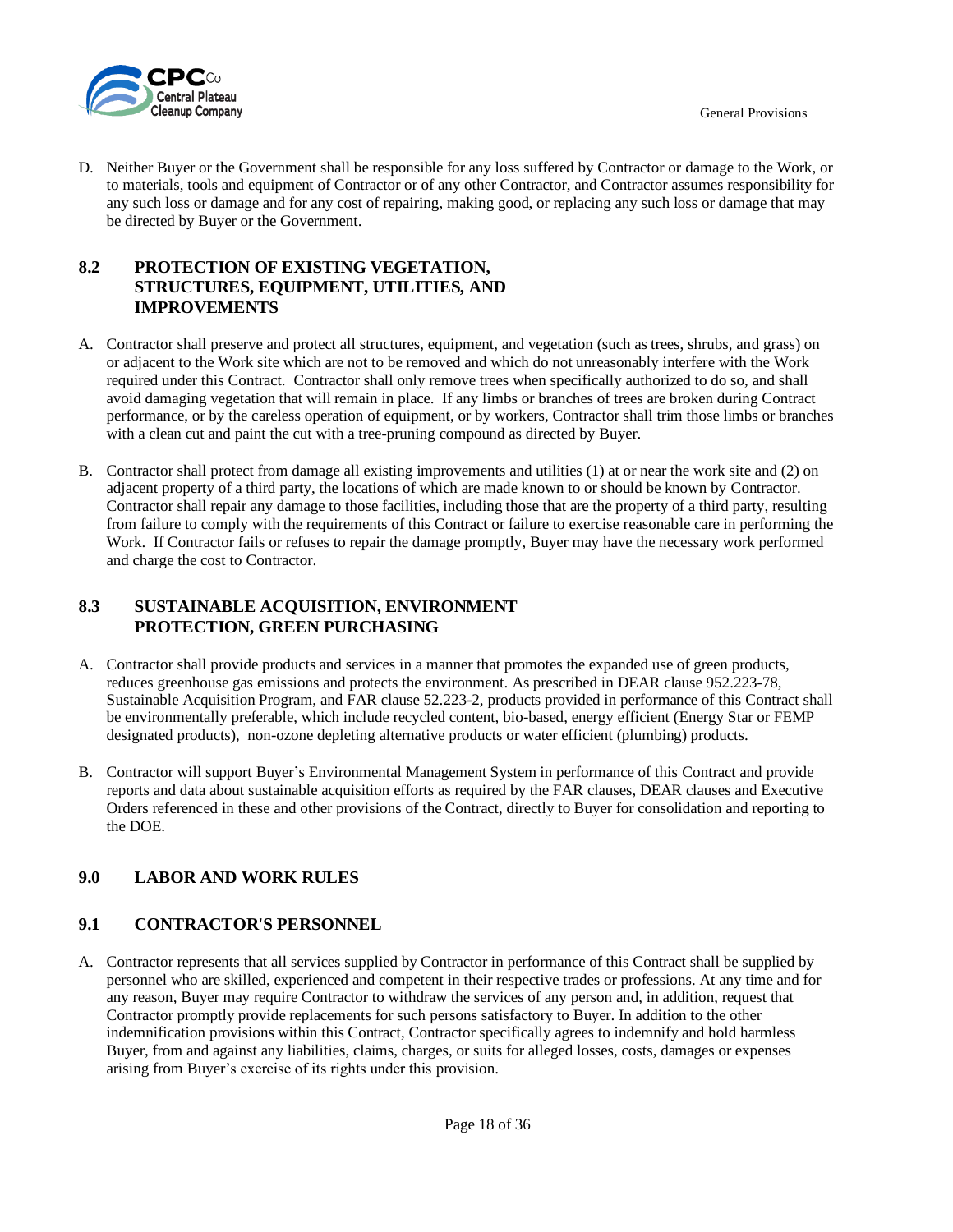

- B. At all times during the course of the Work, Contractor shall provide at the jobsite a qualified, competent and responsible supervisor who shall be satisfactory to Buyer. The supervisor shall have authority to represent Contractor and directions given to him shall be binding on Contractor. Upon Buyer's written request, Contractor shall give the supervisor, in writing, complete authority to act on behalf of, and to bind Contractor in all matters pertaining to the Work and this Contract. Contractor shall furnish Buyer a copy of the authorization. Contractor shall not transfer or remove any of its supervisory or key personnel from performance of work without the prior written approval of Buyer.
- C. Contractor shall retain all authority and control over its employees, including responsibility for all costs arising from providing reasonable accommodations for its employees.
- D. If requested by Buyer, Contractor shall furnish it with the names and addresses of Contractor's subcontractors, field employees of Contractor and its subcontractors, and others who have performed or are performing the Work hereunder.

## <span id="page-18-0"></span>**9.2 LABOR HARMONY**

Contractor agrees that all labor employed by it, its agents, and/or subcontractors for Work on the jobsites shall be in harmony with and be compatible with all other labor used by Buyer or other Contractors. Whenever Contractor has knowledge that any actual or potential labor dispute is delaying or threatens to delay the timely performance of the Work, Contractor shall immediately give notice thereof including all relevant information to Buyer.

#### <span id="page-18-1"></span>**9.3 WORK RULES**

Contractor shall comply strictly with Buyer and the Government's rules governing the conduct of Contractor and Contractor's employees, agents, and subcontractors at and about the jobsite. Contractor agrees that it shall ensure that its supervisory personnel, employees, agents, and subcontractors at the jobsite comply strictly with such rules. Buyer reserves the right to revise any such rules and Contractor shall comply fully with such rules as revised in accordance with the foregoing provisions.

#### <span id="page-18-2"></span>**9.4 SERVICE CONTRACT REPORTING**

- A. In accordance with FAR 52.204-15, "Service Contract Reporting Requirements for Indefinite-Delivery Contracts," the Contractor shall report annually on or before October 15, for services performed under this contract or contract release (order) during the preceding Government fiscal year (October 1 – September 30). Contractor reporting shall be provided to the Buyer on a contract/contract release basis and be determined based on the type and estimated total value of each contract/contract release as follows:
	- 1. All cost-reimbursement, time and materials, and labor-hour service contracts and orders with an estimated total value above the simplified acquisition threshold;
	- 2. All fixed-fixed price service contracts and orders awarded or issued with an estimated total value of \$500,000 or greater;
- B. Contractor's annual report shall contain, at a minimum, an itemized listing by
	- 1. Contract/Contract Release number including contractor name and unique entity identifier, and
	- 2. The number of Contractor direct-labor hours expended on the services performed during the previous Government fiscal year.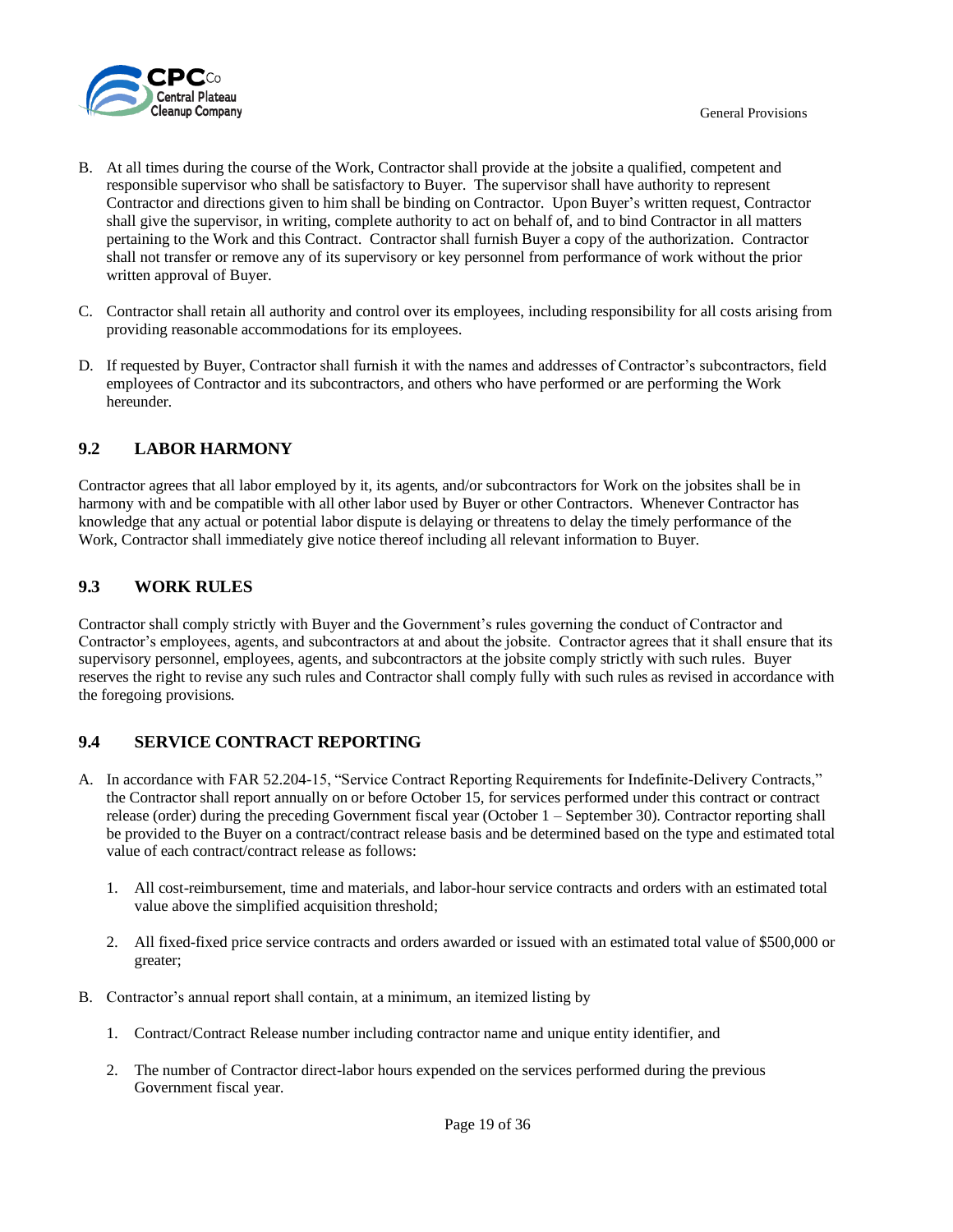

C. The Contractor is advised that the information from Contractor's report will be made available to the public as required by section 743 of Division C of the Consolidated Appropriations Act, 2010.

## <span id="page-19-0"></span>**9.5 EQUAL OPPORTUNITY NOTIFICATION**

**This contractor and any lower-tier subcontractor shall abide by the requirements of 41 CFR 60‐1.4(a), 60‐ 300.5(a) and 60‐741.5(a). These regulations prohibit discrimination against qualified individuals based on their status as protected veterans or individuals with disabilities, and prohibit discrimination against all individuals based on their race, color, religion, sex, sexual orientation, gender identity or national origin. Moreover, these regulations require that covered prime contractors and subcontractors take affirmative action to employ and advance in employment individuals without regard to race, color, religion, sex, sexual orientation, gender identity, national origin, disability or veteran status.**

## <span id="page-19-1"></span>**9.6 EQUAL OPPORTUNITY FOR VETERANS – FAR 52.222.35 (JUN 2020)**

a) Definitions. As used in this clause-

"Active duty wartime or campaign badge veteran," "Armed Forces service medal veteran," "disabled veteran," "protected veteran," "qualified disabled veteran," and "recently separated veteran" have the meanings given at Federal Acquisition Regulation (FAR)22.1301.

(b) Equal opportunity clause. The Contractor shall abide by the requirements of the equal opportunity clause at 41 CFR 60-300.5(a), as of March 24, 2014. This clause prohibits discrimination against qualified protected veterans, and requires affirmative action by the Contractor to employ and advance in employment qualified protected veterans.

(c) Subcontracts. The Contractor shall insert the terms of this clause in subcontracts valued at or above the threshold specified in FAR 22.1303(a) on the date of subcontract award, unless exempted by rules, regulations, or orders of the Secretary of Labor. The Contractor shall act as specified by the Director, Office of Federal Contract Compliance Programs, to enforce the terms, including action for noncompliance. Such necessary changes in language may be made as shall be appropriate to identify properly the parties and their undertakings

## <span id="page-19-2"></span>**9.7 EQUAL OPPORTUNITY FOR WORKERS WITH DISABILITIES – FAR 52.222-36 (JUN 2020)**

(a) Equal opportunity clause. The Contractor shall abide by the requirements of the equal opportunity clause at 41 CFR 60-741.5(a), as of March 24, 2014. This clause prohibits discrimination against qualified individuals on the basis of disability, and requires affirmative action by the Contractor to employ and advance in employment qualified individuals with disabilities.

(b) Subcontracts. The Contractor shall include the terms of this clause in every subcontract or purchase order in excess of the threshold specified in Federal Acquisition Regulation (FAR) 22.1408(a) on the date of subcontract award, unless exempted by rules, regulations, or orders of the Secretary, so that such provisions will be binding upon each subcontractor or vendor. The Contractor shall act as specified by the Director, Office of Federal Contract Compliance Programs of the U.S. Department of Labor, to enforce the terms, including action for noncompliance. Such necessary changes in language may be made as shall be appropriate to identify properly the parties and their undertakings.

## <span id="page-19-3"></span>**10.0 INDEMNITY**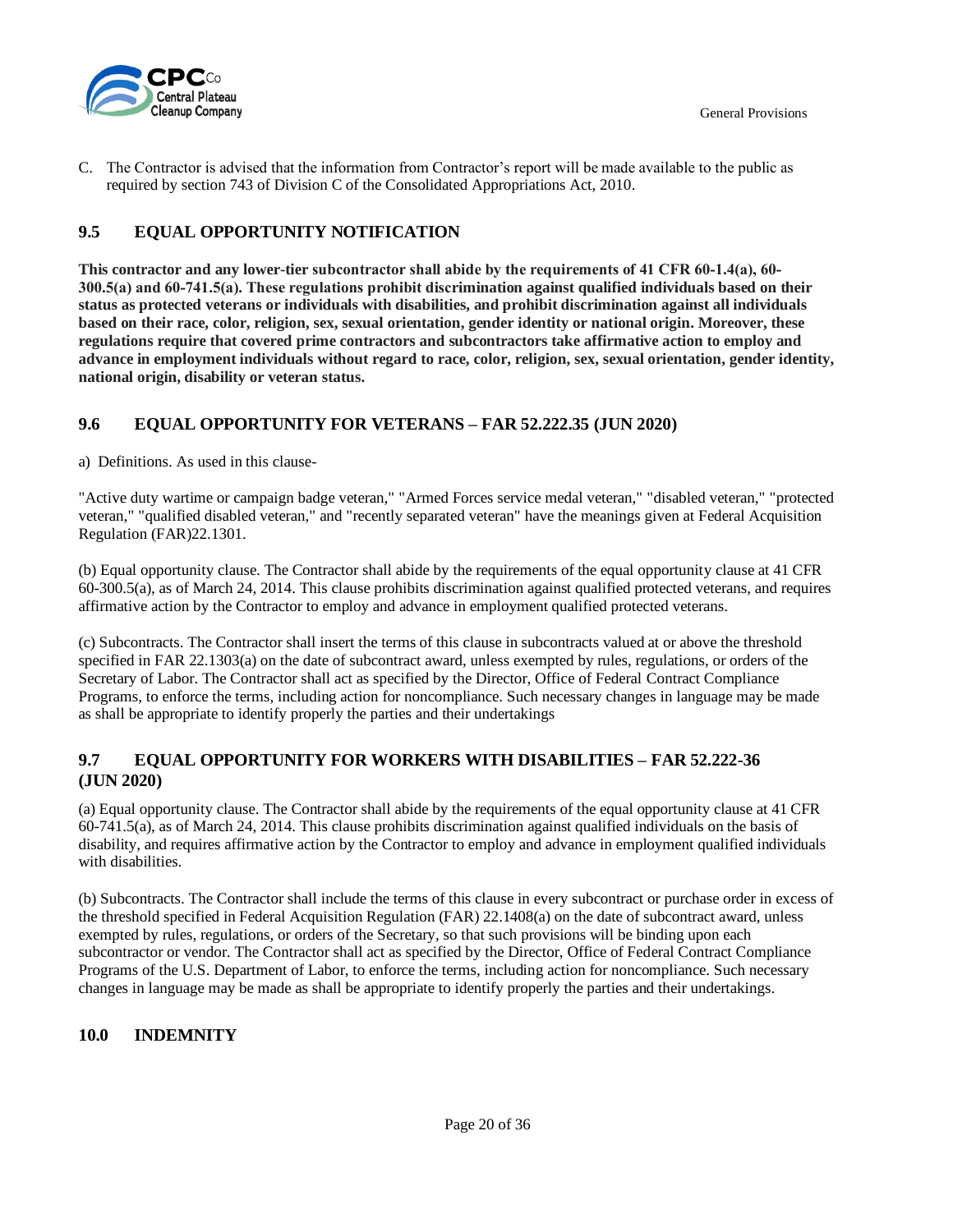

### <span id="page-20-0"></span>**10.1 INDEMNITY**

Contractor agrees to defend, indemnify, and hold harmless Buyer and the Government, the affiliated companies of each, and all of their directors, officers, employees, agents and representatives, from and against:

- A. Any claim, demand, cause of action, liability, loss, or expense arising by reason of Contractor's actual or asserted failure to comply with any law, ordinance, regulation, rule or order, or with this Contract. This includes, but is not limited to, fines or penalties by Government authorities and claims arising from Contractor's actual or asserted failure to pay taxes.
- B. Any claim, demand, cause of action, liability, loss or expense arising from actual or asserted violation or infringement of rights in any patent, copyright, proprietary information, trade secret, or other property right caused or alleged to be caused by the use or sale of goods, materials, equipment, methods, processes, designs or information, including construction methods, construction equipment, and temporary construction facilities, furnished by Contractor or its subcontractors in performance of the Work. Should any goods or services provided by Contractor become, or appear likely to become, the subject of a claim of infringement of a patent, copyright or other property right, Contractor shall, at Buyer's option, either procure for Buyer and the Government the right to continue using such goods or services, replace same with equivalent, non-infringing goods or services, or modify the goods or services so that the use thereof becomes non-infringing, provided that any such modification or replacement is of equal or better quality and provides equal or better performance to the infringing good or services.
- C. Any claim, demand, cause of action, liability, loss or expense arising from injury to or death of persons (including employees of Buyer, the Government, Contractor and Contractor's subcontractors) or from damage to or loss of property (including the property of Buyer or the Government) arising directly or indirectly out of any negligent acts or omissions of Contractor or its subcontractors. Contractor's defense and indemnity obligations hereunder include claims and damages arising from non-delegable duties of Buyer or arising from use by Contractor of construction equipment, tools, scaffolding, or facilities furnished to Contractor by Buyer or the Government.
- D. Any claim, demand, cause of action, liability, loss or expense for actual or alleged contamination, pollution, or public or private nuisance, arising directly or indirectly out of this Contract or out of any negligent acts or omissions of Contractor, or subcontractors.
- E. Contractor's obligations to indemnify defend and hold harmless Buyer shall apply except where the injury, loss, or damage was caused by Buyer's sole negligence or willful misconduct. Contractor's defense and indemnity obligations shall include the duty to reimburse any attorney's fees and expenses incurred by Buyer or the Government for legal action to enforce Contractor's indemnity obligations.
- F. In the event that the indemnity provisions in this Contract are contrary to the law governing this Contract, the indemnity obligations applicable hereunder shall be construed to be to the fullest extent allowable by applicable law.
- G. With respect to claims by employees of Contractor or its subcontractors, the indemnity obligations created under this Clause, shall not be limited by the fact of, amount, or type of benefits or compensation, payable by or for Contractor, its subcontractors or suppliers under any workers compensation, disability benefits, or other employee benefits acts or regulations. Contractor specifically waives any bar or limitation against employee lawsuits arising under the workers' compensation laws of the State of Washington.
- H. Buyer is entitled to retain from payments otherwise due Contractor such amounts as shall reasonably be considered necessary to satisfy any claims, suits or liens for damages that fall within Contractor's indemnity obligations under this Clause until such claims, suits or liens have been settled and satisfactory evidence to that effect has been furnished to Buyer.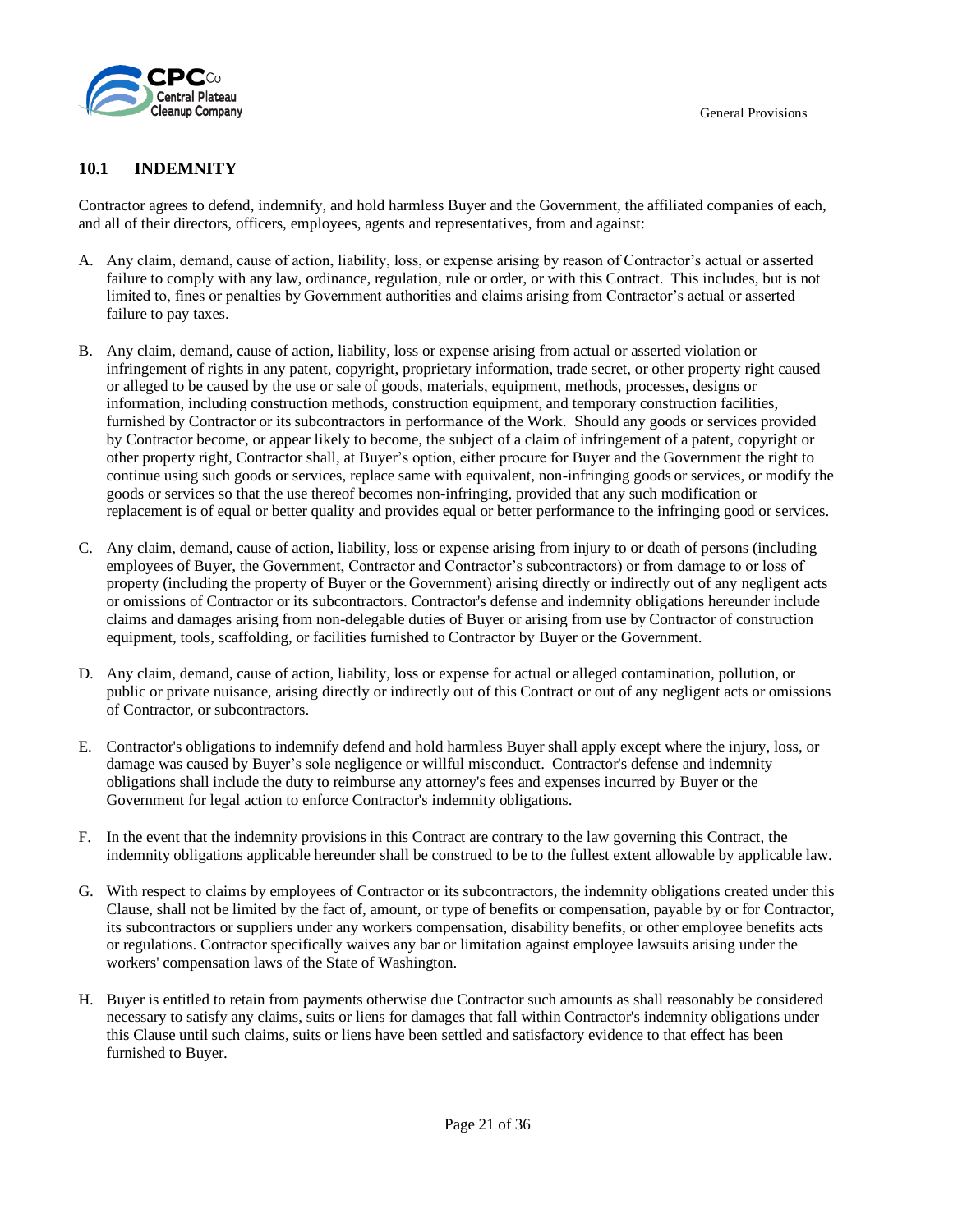

I. Neither Party to this Contract shall be liable to the other for any consequential or exemplary damages or damages for lost profits as a result of any claim indemnified under this provision.

## <span id="page-21-0"></span>**10.2 NUCLEAR SAFETY AND INDEMNITY**

The provisions of 48 CFR 952.250-70, *Nuclear Hazards Indemnity Agreement*, are incorporated by reference into these terms and conditions for the delivery of any product or service that has nuclear safety implications. Contractor shall flow down these provisions to all subcontractors and suppliers unless expressly waived in writing by Buyer.

Contractor will be indemnified by the U.S. Department of Energy (DOE) against (1) claims for public liability, and (2) legal costs arising from any nuclear incident under the provisions of 48 CFR 952.250-70. However, Contractor and its subcontractors and suppliers that are indemnified are subject to civil penalties under provisions of the Atomic Energy Act of 1954, as amended, for violations of DOE nuclear safety related rules, regulations, and orders. In addition, directors, officers, and employees of Contractor and its subcontractors and suppliers that are indemnified are subject to criminal penalties for knowing and willful violations.

#### <span id="page-21-1"></span>**11.0 BONDS**

If requested by Buyer, Contractor shall obtain payment and/or performance bonds, each in an amount equal to 100% of the Contract price. The bonds shall be written on forms satisfactory to Buyer. Contractor's sureties shall be only those approved by the Department of Treasury, as indicated in Circular 570, "Companies Holding Certificates of Authority as Acceptable Sureties on Federal Bonds and as Acceptable Reinsuring Companies."

#### <span id="page-21-2"></span>**12.0 WORK CONDITIONS**

#### <span id="page-21-3"></span>**12.1 CONTRACTUAL RELATIONSHIP**

Contractor represents that it is fully experienced and properly qualified to perform the class of Work provided for herein, and that it is properly equipped, organized and financed to perform such Work. Contractor represents that at the time of submission of its proposal for performance of the Work, it was properly licensed and qualified to do business in all governmental jurisdictions in which the Work is to be performed. Upon written request by Buyer, Contractor shall furnish to it such evidence as Buyer may require relating to Contractor's ability to fully perform this Contract. Nothing contained in this Contract or any subcontract awarded by Contractor shall create any contractual relationship between any subcontractor and Buyer or the Government.

Contractor agrees that Contractor is an independent Contractor and an employer subject to all applicable unemployment compensation, occupational safety and health, workers' compensation, or similar statutes so as to relieve Buyer of any responsibility or liability for treating Contractor's employees as employees of Buyer for the purpose of their safety or of keeping records, making reports or paying of any payroll taxes or contribution; and Contractor agrees to defend, indemnify and hold Buyer harmless and reimburse it for any expense or liability incurred under said statutes in connection with employees of Contractor, including a sum equal to any unemployment benefits paid to those who were Contractor's employees, where such benefit payments are charged to Buyer under any merit plan or to Buyer reserve account pursuant to any statute. Contractor further agrees, as regards the items set forth below and for Work under this Contract, that it will keep and have available all necessary records and make all payments, reports, collections and deductions and otherwise do any and all things so as to fully comply with all federal, state and local laws, ordinances and regulations as they affect performance of this Contract, so as to fully relieve and protect Buyer and the Government from any and all responsibility or liability therefore or in regard thereto: (1) the production, purchase and sale, furnishing and delivering, pricing, and use or consumption of materials, supplies and equipment; (2) the hire, tenure or conditions of employment of employees and their hours or work and rates of the payment of their work, and (3) the keeping of records,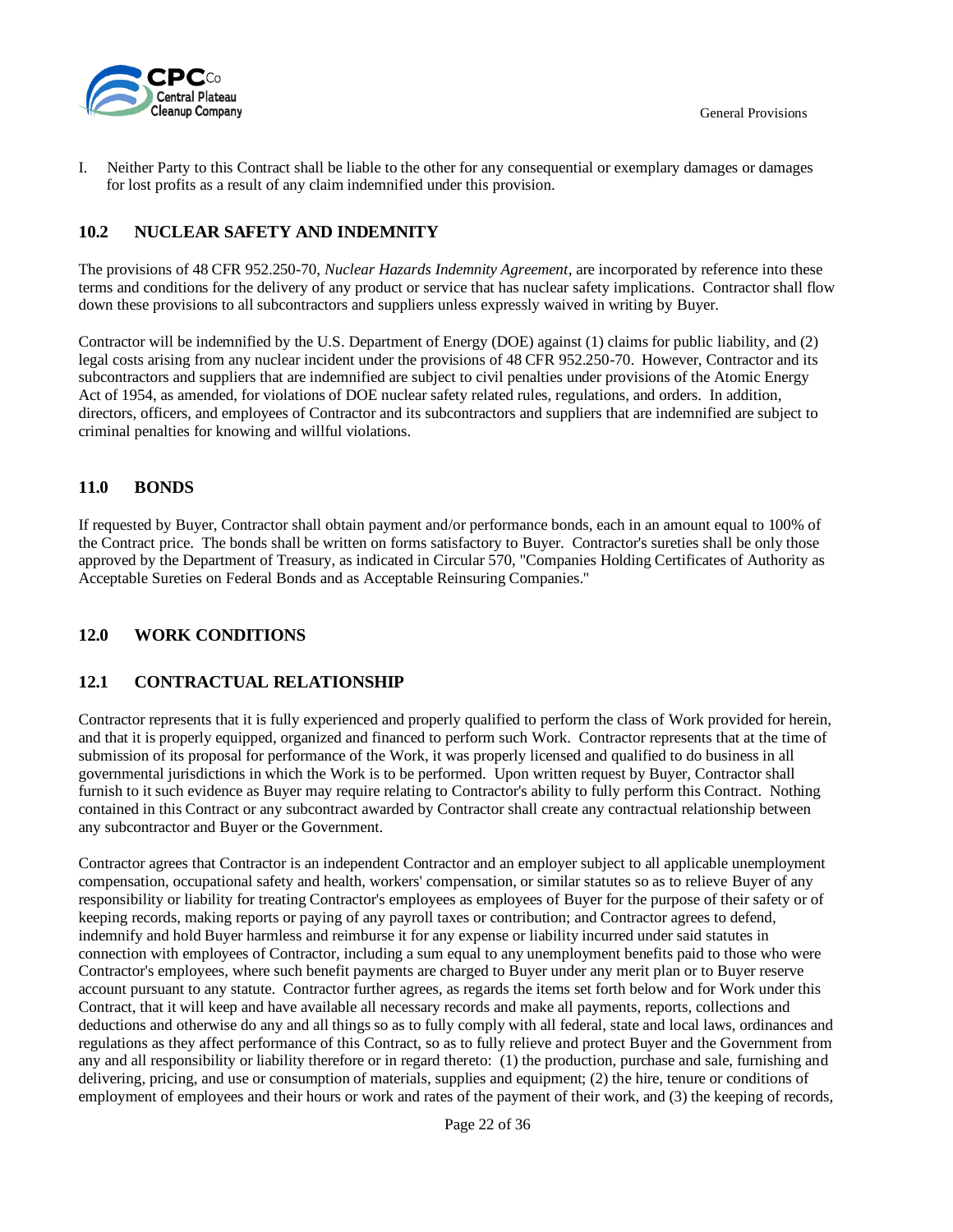

making of reports, and the payment, collection and/or deduction of federal, state, commonwealth and local taxes, contributions, pension funds, welfare funds or similar assessments.

## <span id="page-22-0"></span>**12.2 PERMITS AND LICENSES**

Contractor shall promptly apply for and procure without additional compensation all permits (except for such permits as may be specifically set forth as Buyer responsibility elsewhere in this Contract), certificates and licenses required by governmental authorities having jurisdiction over the Work, Contractor or the location of the Work.

#### <span id="page-22-1"></span>**12.3 INDEPENDENT CONTRACTOR**

By accepting this Contract, Contractor certifies that it is acting as an independent Contractor with responsibility for and control over the details and means for performing the Work. Anything in this Contract, which may appear to give Buyer the right to direct Contractor as to the details of the performance of the Work or to exercise a measure of control over Contractor, shall mean that Contractor shall follow the desires of Buyer only as to the intended results of the Work. Nothing in this Contract shall be deemed to represent that Contractor or any of Contractor's employees or agents, are the agents, representatives or employees of Buyer or the Government.

## <span id="page-22-2"></span>**12.4 UNCLASSIFIED COMPUTER SECURITY REQUIREMENTS**

When made available by Buyer as part of this Contract, Buyer's telecommunications and computer systems may be used only in performance of this Contract. Contractor will ensure that personnel who are allowed access to the Hanford Local Area Network (HLAN) understand and comply with Buyer's Computer Access and data security rules. Foreign Nationals may not be granted access until cleared by the Foreign National Visits and Assignments office.

When authorized to connect Contractor-owned computers to HLAN, Contractor will:

- Identify a single contact responsible for coordinating appropriate controls with the CH2M HILL Plateau Remediation Company Computer Protection Program Manager (CPPM).
- Obtain approval from the CPPM prior to making any connections
- Ensure that any computer connected to the HLAN must be physically separated from any other network by Buyer-approved means
- Allow Buyer unrestricted access to those computers for periodic inspection and to verify that all "data in all forms" is erased prior to final payment on the Contract (41 CFR 109-43).

## <span id="page-22-3"></span>**12.5 CONFIDENTIAL AND CONTROLLED-USE INFORMATION**

- A. Performance of work under this Contract may result in the Contractor having access to Confidential and/or Controlled Unclassified Information, including Official Use Only information, via written or electronic documents, or by virtue of having access to DOE's electronic or other systems (hereinafter referred to as CUI).
- B. Such CUI includes personally identifiable information (such as social security account numbers) or proprietary business, technical, or financial information belonging to the Buyer, the Government or other companies or organizations. CUI can include Classified, Unclassified Controlled Nuclear Information (UCNI), Export-Controlled Information (ECI), and Naval Nuclear Propulsion Information (NNPI)), designs, drawings, technical experience, software, processing systems, databases, financial information, intellectual property, trade secrets, customers,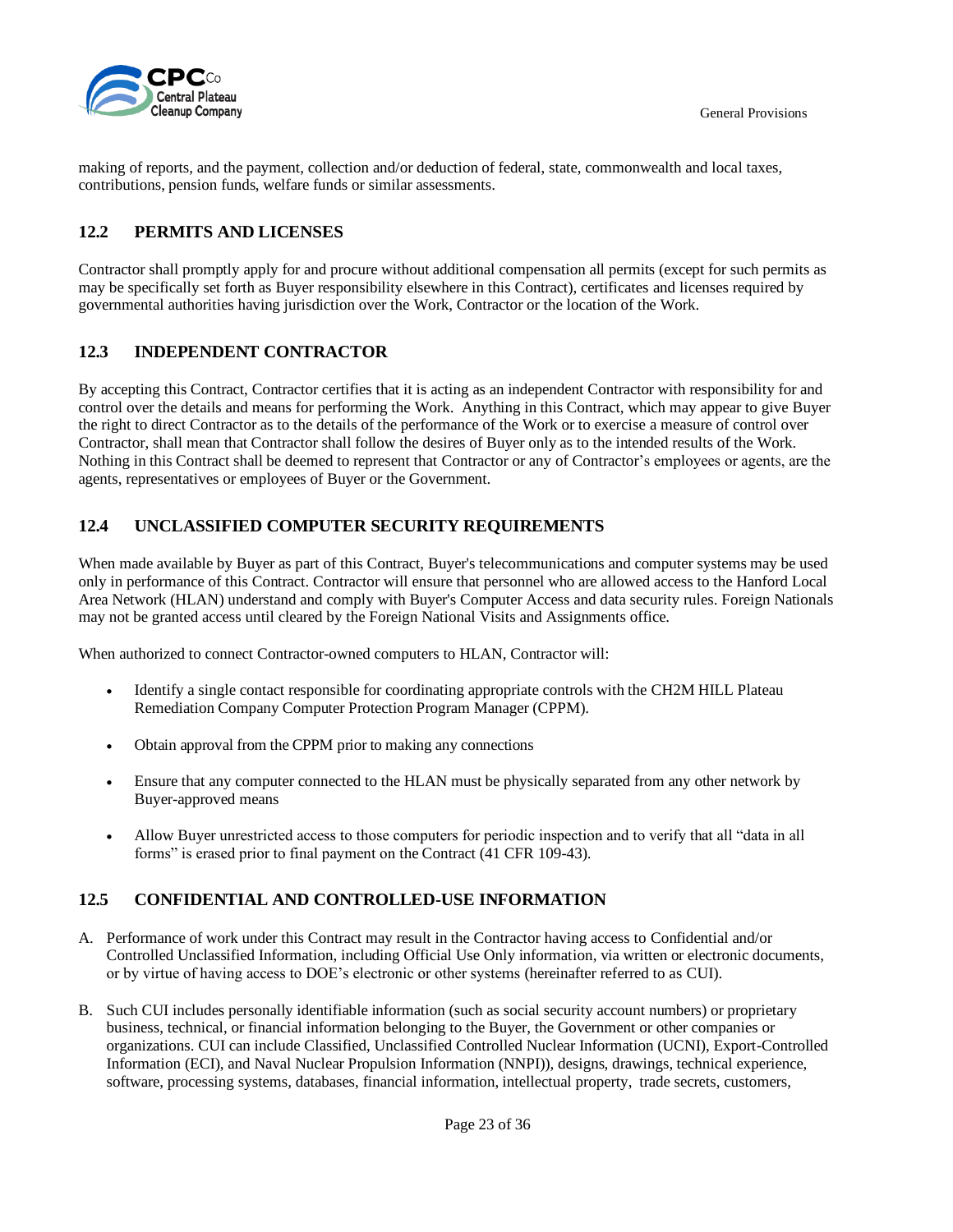

vendors, personnel records, research, development, inventions, plans, manufacturing, engineering, accounting, bid data, sales, marketing, contract terms, and any information generated pursuant to work performed in accordance with the contract.

- C. CUI constitutes a commercial asset or information relating to national security of considerable value to Buyer and the Government. The Contractor shall treat this information as confidential and agrees not to use this information for its own purposes, or to disclose the information to third parties, unless specifically authorized to do so in writing by the Buyer.
- D. The restrictions set out in paragraph (C) above, however, do not apply to:
	- 1. Information which, at the time of receipt by the Contractor, is in the public domain;
	- 2. Information which, subsequent to receipt by the Contractor, becomes part of the public domain through no fault or action of the Contractor;
	- 3. Information which the Contractor can demonstrate was previously in its possession and was not acquired directly or indirectly as a result of access obtained by performing work under this contract;
	- 4. Information which the Contractor can demonstrate was received from a third party who did not require the Contractor to hold it in confidence; or
	- 5. Information which is subject to release under applicable law.
- E. The Contractor shall obtain a written agreement from each of its employees who are granted access to, or furnished with, confidential information, whereby the employee agrees that he or she will not discuss, divulge, or disclose any such information to any person or entity except those persons within the Contractor's organization directly concerned with the performance of the contract. The agreement shall be in a form satisfactory to the Buyer.
- F. Upon request of the Buyer, the Contractor agrees to execute an agreement with any party which provides CUI to the Contractor pursuant to this contract, or whose facilities the Contractor is given access to that restrict use and disclosure of CUI obtained by the Contractor. A copy of the agreement, which shall include all material aspects of this clause, shall be provided to the Buyer for approval.
- G. Upon request of the Buyer, the Contractor shall supply the Buyer with reports itemizing the confidential or proprietary information it receives under this contract and identify the source (company, companies or other organizations) of the information.
- .H. Nothing contained in the Contract, or in any disclaimer made by Buyer or the Government, shall be construed to grant Contractor any license or other rights in or to disclose confidential information or any patent, trademark, or copyright that has been or may be issued unless expressly conveyed by written agreement exclusive of the Contract.
- I. In the event that Work performed by Contractor in accordance with the Contract involves the collection or generation of data on persons or associations, Contractor shall maintain strict confidentiality of records in accordance with the laws of the State of Washington; the Privacy Act of 1974 (5 U.S.C. 552a); provisions of the Fair Credit Reporting Act (15 U.S.C. 1681); and other applicable federal and state agency regulations. Violations of these statutes may result in criminal penalties.
- J. The Contractor agrees to flow down this clause to all subcontracts that are provided access to confidential or CUI information under this contract

#### <span id="page-23-0"></span>**12.6 PROPRIETARY RIGHTS**

All materials which Contractor is required to prepare or develop in the performance and completion of Contractor's scope of Work hereunder, including documents, calculations, maps, sketches, notes, reports, data, models and samples, and any and all inventions and copyrightable material contained therein, shall become the sole and exclusive property of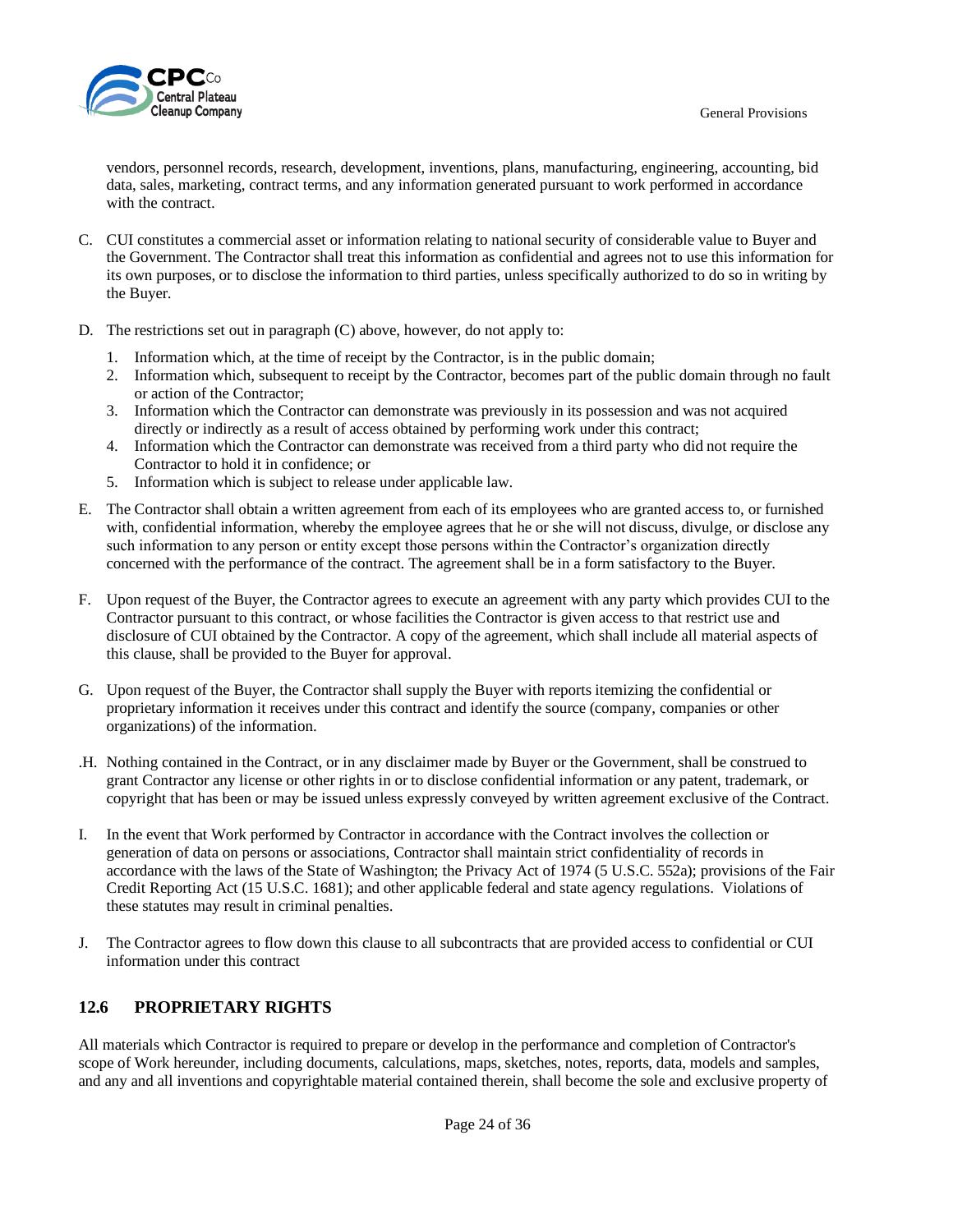

Buyer. Contractor agrees to execute all documents and to take all steps requested by Buyer which may be required to complete transfer of such ownership and property rights.

## <span id="page-24-0"></span>**12.7 PUBLICITY**

Contractor shall not make news releases, publicize or issue advertising pertaining to the Work or this Contract without first obtaining the written approval of Buyer.

#### <span id="page-24-1"></span>**12.8 DOE-H-2064 USE OF INFORMATION TECHNOLOGY EQUIPMENT, SOFTWARE, AND THIRD PARTY SERVICES – ALTERNATE I (OCT 2014)**

- A. Acquisition of Information Technology. The Buyer may provide Government-owned information technology equipment, existing computer software (as described in 48 CFR 27.405), and third party services for the Contractor's use in the performance of the contract; and the Buyer may provide guidance to the Contractor regarding usage of such equipment, software, and third party services. The Contractor is not authorized to acquire (lease or purchase) information technology equipment, existing computer software, or third party services at the Buyer's direct expense without prior written approval of the Contract Specialist. Should the Contractor propose to acquire information technology equipment, existing computer software, or third party services, the Contractor shall provide to the Buyer justification for the need, including a complete description of the equipment, software or third party service to be acquired, and a lease versus purchase analysis if appropriate.
- B. The Contractor shall immediately provide written notice to the Buyer when an employee of the Contractor no longer requires access to the Buyer-furnished information technology systems.
- C. The Contractor shall not violate any software licensing agreement, or cause the Buyer to violate any licensing agreement.
- D. The Contractor agrees that its employees will not use, copy, disclose, modify, or reverse engineer existing computer software provided to it by the Buyer except as permitted by the license agreement or any other terms and conditions under which the software is made available to the Contractor.
- E. If at any time during the performance of this contract, the Contractor has reason to believe that its utilization of Buyer-furnished existing computer software may invoice or result in a violation of the software licensing agreement, the Contractor shall promptly notify the Buyer, in writing, of the pertinent facts and circumstances. Pending direction from the Contract Specialist, the Contractor shall continue performance of the work required under this contract without utilizing the software.
- F. The Contractor agrees to include the requirements of this clause in all subcontracts at any tier.
- G. The Contractor shall comply with the requirements of those DOE directives, or parts thereof, identified within the contract in implementing the requirements of this clause. Consistent with the Changes clause of this contract, the Buyer, may, at any time, amend this clause in order to add, modify or delete specific requirements.

#### <span id="page-24-2"></span>**12.9 BASIC SAFEGUARDING OF COVERD CONTRACTOR INFORMATION SYSTEMS – FAR 52.204-21 (JUN 2016)**

(a) *Definitions*. As used in this clause–

*Covered contractor information system* means an information system that is owned or operated by a contractor that processes, stores, or transmits Federal contract information.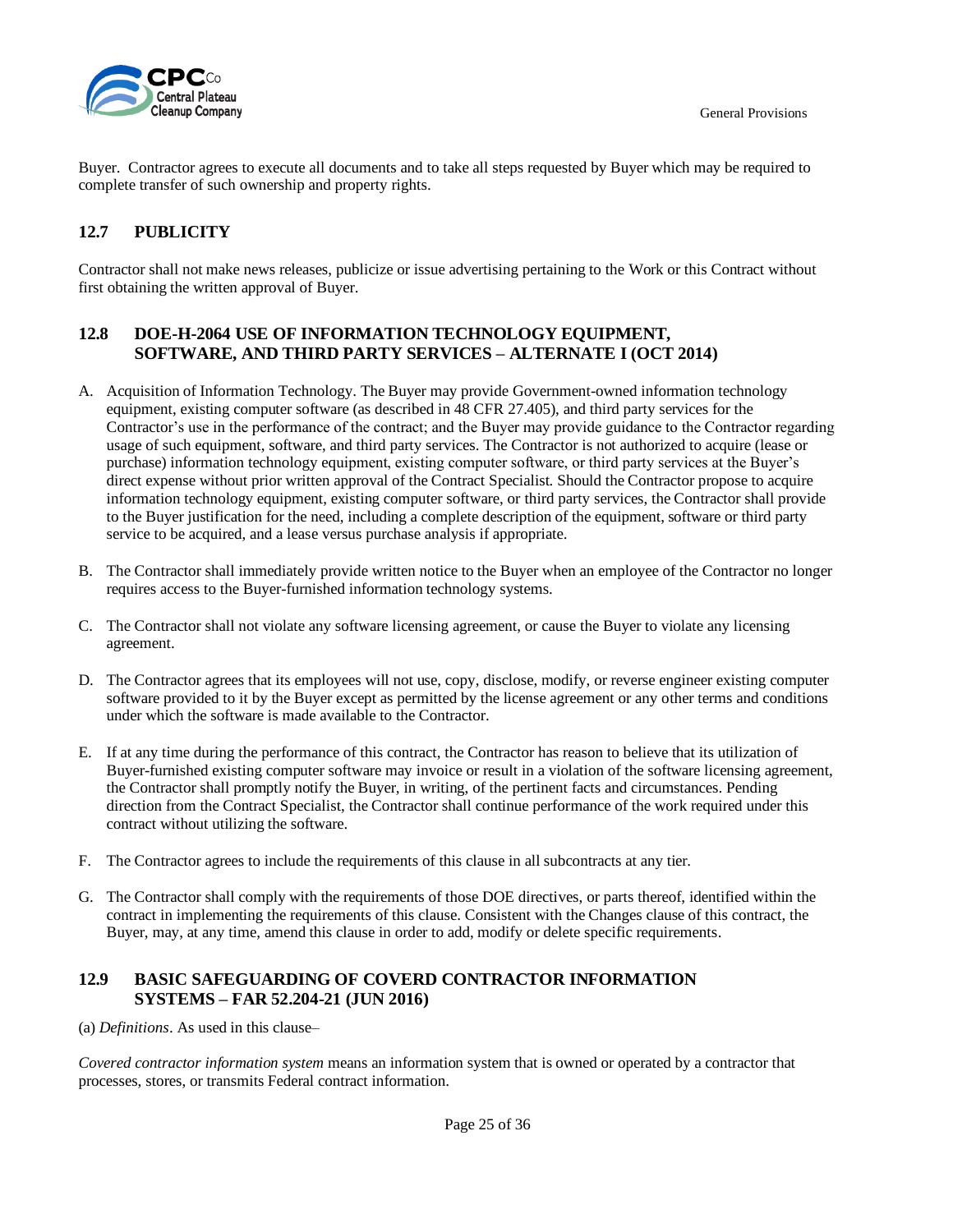

*Federal contract information* means information, not intended for public release, that is provided by or generated for the Government under a contract to develop or deliver a product or service to the Government, but not including information provided by the Government to the public (such as on public websites) or simple transactional information, such as necessary to process payments.

*Information* means any communication or representation of knowledge such as facts, data, or opinions, in any medium or form, including textual, numerical, graphic, cartographic, narrative, or audiovisual (Committee on National Security Systems Instruction (CNSSI) 4009).

*Information system* means a discrete set of information resources organized for the collection, processing, maintenance, use, sharing, dissemination, or disposition of information [\(44 U.S.C. 3502\)](http://uscode.house.gov/browse.xhtml;jsessionid=114A3287C7B3359E597506A31FC855B3).

*Safeguarding* means measures or controls that are prescribed to protect information systems.

(b) Safeguarding requirements and procedures.

(1) The Contractor shall apply the following basic safeguarding requirements and procedures to protect covered contractor information systems. Requirements and procedures for basic safeguarding of covered contractor information systems shall include, at a minimum, the following security controls:

(i) Limit information system access to authorized users, processes acting on behalf of authorized users, or devices (including other information systems).

(ii) Limit information system access to the types of transactions and functions that authorized users are permitted to execute.

(iii)Verify and control/limit connections to and use of external information systems.

(iv) Control information posted or processed on publicly accessible information systems

(v) Identify information system users, processes acting on behalf of users, or devices.

(vi) Authenticate (or verify) the identities of those users, processes, or devices, as a prerequisite to allowing access to organizational information systems.

(vii) Sanitize or destroy information system media containing Federal Contract Information before disposal or release for reuse.

(viii ) Limit physical access to organizational information systems, equipment, and the respective operating environments to authorized individuals.

(ix) Escort visitors and monitor visitor activity; maintain audit logs of physical access; and control and manage physical access devices.

(x) Monitor, control, and protect organizational communications (*i.e*., information transmitted or received by organizational information systems) at the external boundaries and key internal boundaries of the information systems.

(xi) Implement subnetworks for publicly accessible system components that are physically or logically separated from internal networks.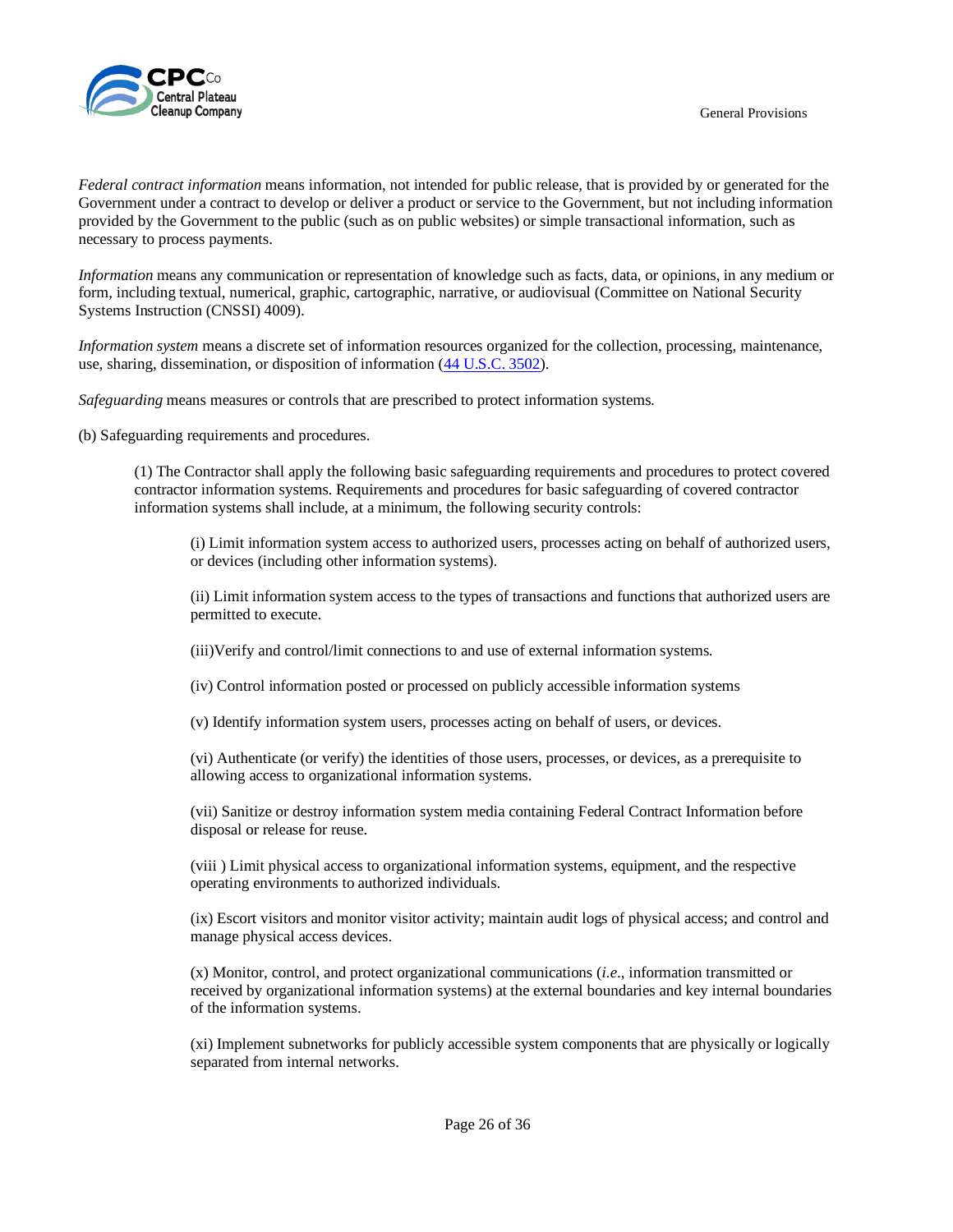

(xii) Identify, report, and correct information and information system flaws in a timely manner.

(xiii) Provide protection from malicious code at appropriate locations within organizational information systems.

(xiv) Update malicious code protection mechanisms when new releases are available.

(xv) Perform periodic scans of the information system and real-time scans of files from external sources as files are downloaded, opened, or executed.

(2) *Other requirements.* This clause does not relieve the Contractor of any other specific safeguarding requirements specified by Federal agencies and departments relating to covered contractor information systems generally or other Federal safeguarding requirements for controlled unclassified information (CUI) as established by Executive Order 13556.

(c) *Subcontracts.* The Contractor shall include the substance of this clause, including this paragraph (c), in subcontracts under this contract (including subcontracts for the acquisition of commercial items, other than commercially available off-the-shelf items), in which the subcontractor may have Federal contract information residing in or transiting through its information system.

#### <span id="page-26-0"></span>**13.0 INVOICING AND PAYMENTS**

#### <span id="page-26-1"></span>**13.1 TAXES**

Unless the Contractor is issued a direct pay permit by the Buyer, the Contractor is required to collect the applicable Washington State sales or use tax and include this on each applicable invoice. Sales tax must be listed as a separate line item on the invoice. If the Contractor is an out of state vendor with no nexus in the State of Washington, taxes will be paid by Buyer. Contractor shall notify the Buyer's contract specialist if the Contractor does not have a nexus in the State of Washington. All other Federal, State, county, municipal or other taxes not excluded by the Washington State Department of Revenue Direct Pay Permit must be included in the contract amount. If as a result of this contract, the Contractor becomes eligible for Washington State Business and Occupation Tax Credit for Research and Development spending, the Contractor shall take such tax credit and assign such tax credit to the Buyer. If the Contractor applies for the Washington State Business and Occupation Tax Credit for Research and Development spending, the Contractor shall notify the Buyer. The Contractor shall fully cooperate with the Buyer in any tax audits, tax assessment reviews, or tax challenges.

#### <span id="page-26-2"></span>**13.2 INVOICING**

- A. Contractor shall prepare all invoices in a form satisfactory to and approved by Buyer. Except to the extent expressly stated elsewhere in this Contract, the Contract price shall be payable thirty (30) calendar days after receipt by Buyer of a proper invoice. All unit pricing, and payments made, shall be in U.S. dollars only, in the forms of cash, check or electronic transfer as may be agreed upon.
- B. As a minimum, the invoice shall clearly identify the invoice number, Contract, release and/or item number(s) for which payment is being requested, and contain a corresponding description of each item billed, and amount being billed. Submittal of an invoice constitutes Contractor's certification that the invoice is correct, payable, and that the materials, Work and/or services have been delivered and are in accordance with all terms of the Contract.
- C. Contractor understands that submission of a false or fraudulent invoice to Buyer under this Contract may constitute a violation of the Federal False Claims Act.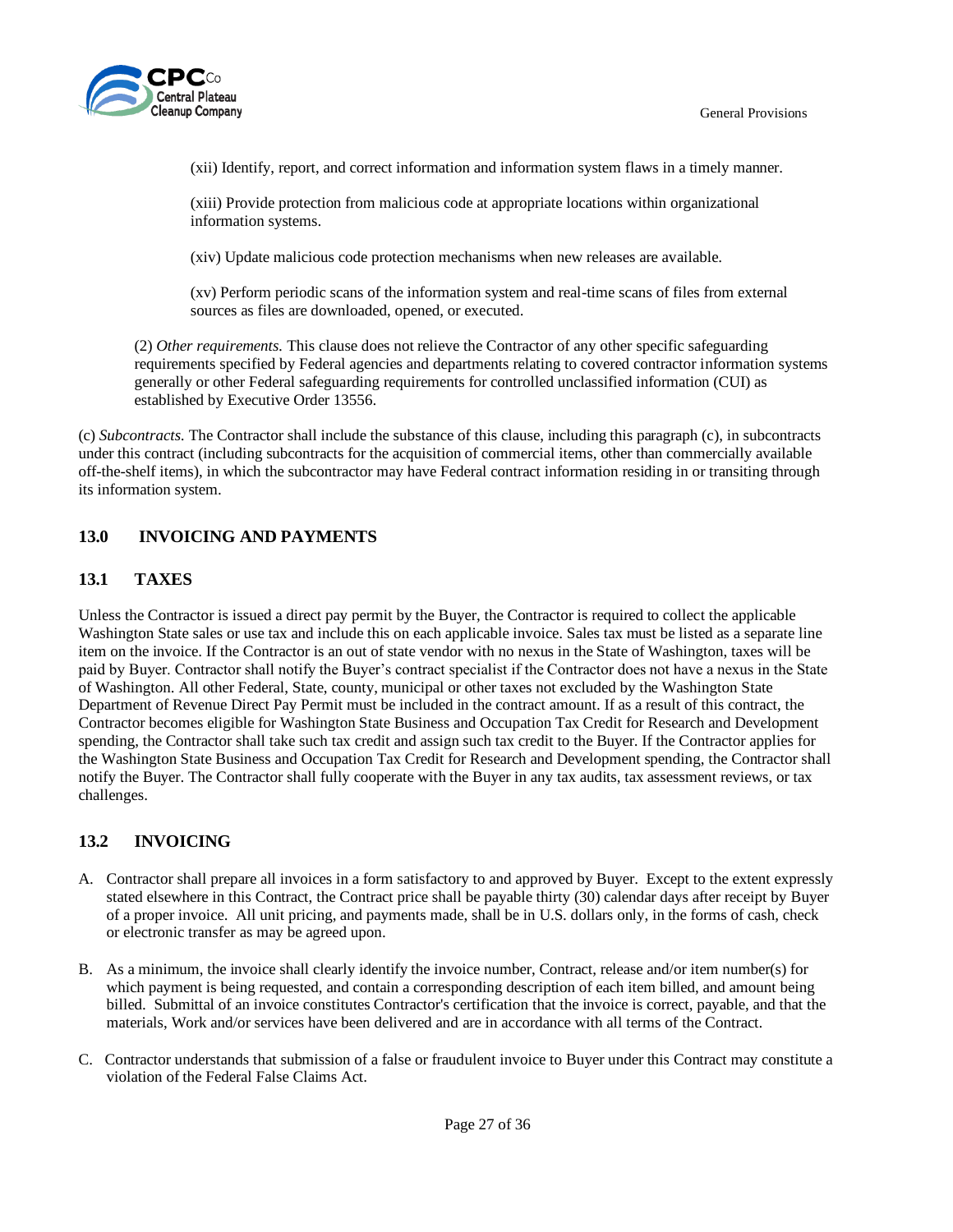

- D. At Buyer's request Contractor shall furnish evidence, satisfactory to Buyer, that all labor and materials furnished and equipment used during the period covered by any invoice has been paid for in full and that the Work is not subject to liens or claims on account thereof. Buyer may withhold payment of invoices until Contractor furnishes such evidence.
- E. In the event an invoice is submitted, in accordance with Contract terms, for Work accomplished on a reimbursable or unit price/unit rate basis, it shall be accompanied by documentation supporting each element of measurement and/or cost. The final invoice shall be submitted for payment after completion and acceptance of Work by Buyer and compliance by Contractor with all terms of this Contract. It shall be supported by a written acceptance of the Work signed by Buyer, and a certification and release.
- F. Any invoice submitted, which fails to comply in whole or in part with the terms of this Contract, including the requirements of form, accuracy, and supporting documentation, may be returned to Contractor. Any costs or payment delays associated with the resubmission of a proper invoice shall be to Contractor's account. Final payment shall not relieve Contractor of any obligation under this Contract.

## <span id="page-27-0"></span>**13.3 LIMITATION OF FUNDS**

Contractor shall notify the Contract Specialist in writing, whenever it has reason to believe that the costs it expects to invoice under this Contract in the next 30 days, when added to all costs previously invoiced, will exceed 75 percent of the total Contract value. The notice shall state the estimated date when such allotted amount will be reached.

## <span id="page-27-1"></span>**13.4 RIGHT TO OFFSET**

Buyer, without waiver or limitation of any rights or remedies of Buyer, shall be entitled to deduct from any amounts owing to Contractor in connection with this Contract any and all amounts owed Buyer or the Government under this Contract or any other Contract with Buyer.

# <span id="page-27-2"></span>**13.5 BACKCHARGES**

Costs sustained by Buyer as a result of (1) Contractor's non-compliance with any law, ordinance, regulation, rule or order, or this Contract, including its Safety provisions; (2) delays to Contract performance attributable to unsatisfactory Contractor performance; or (3) damage to or loss of property (including the property of Buyer or the Government) resulting from any acts or omissions of Contractor or its subcontractors, shall be backcharged to Contractor. Backcharges may include, but are not limited to, costs of labor, material, or equipment; taxes, levies, duties and assessments; and markups for indirect costs, overhead, supervision, and administration. Such backcharges shall offset payments due Contractor from pending invoices. If the backcharges exceed invoiced amounts, backcharges will be invoiced by Buyer to Contractor. Backcharges are payable within 30 days from receipt of Buyer's invoice.

## <span id="page-27-3"></span>**13.6 LIENS**

A. To the full extent permitted by applicable law, Contractor hereby waives and releases any and all rights of materialmen or mechanics' liens and similar rights for payment for services, labor, equipment, or materials furnished by Contractor in performance of the Work and granted by law to persons supplying materials, equipment, services and other things of value to approve or modify land or structures hereon, which Contractor may have against the Government's premises, property belonging to Buyer or the Government, or to either of them, or funds payable by the Government to Buyer.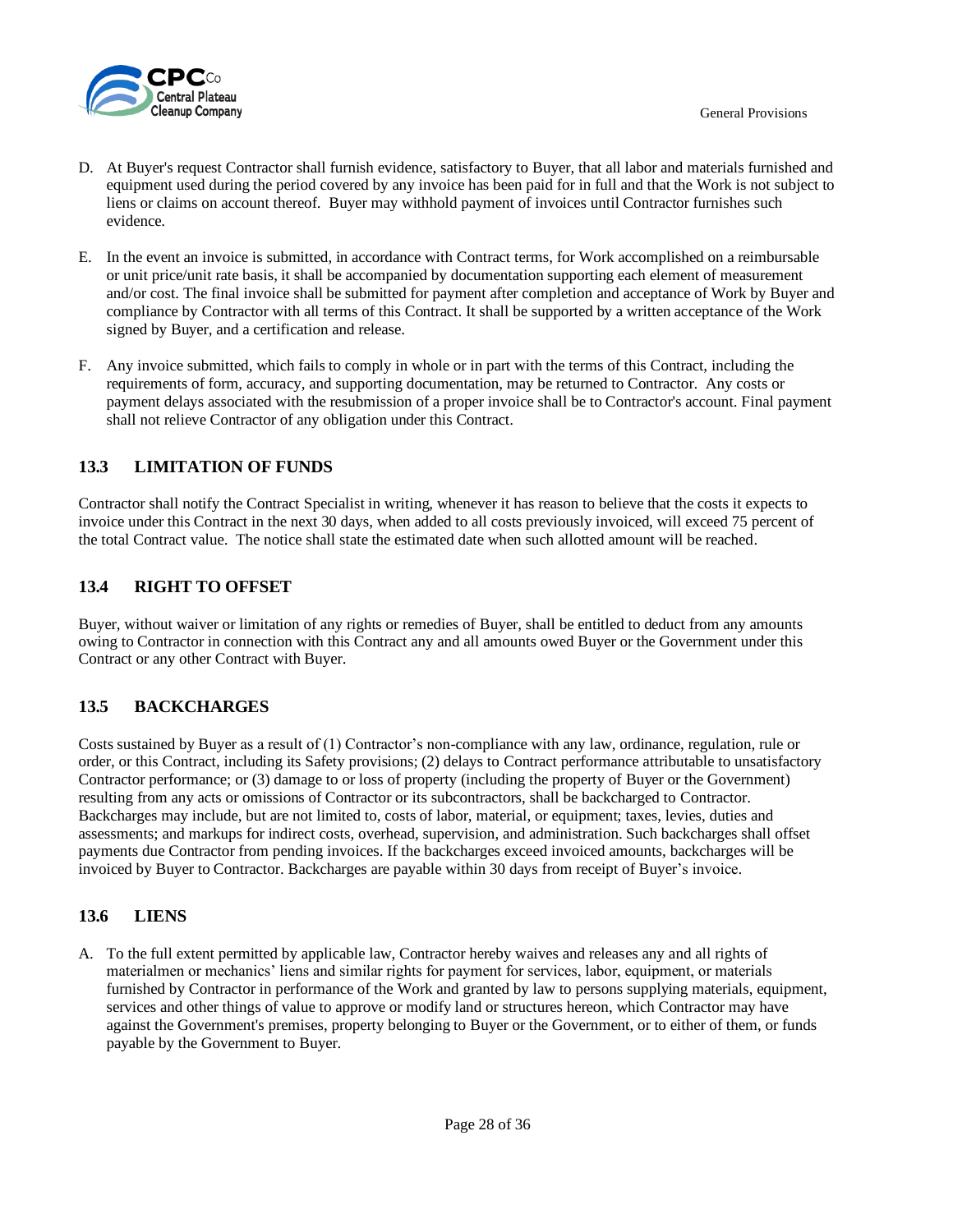

B. Contractor shall at all times promptly pay for all services, materials, equipment and labor used or furnished by Contractor in the performance of the Work under this Contract and shall, to the fullest extent allowed by law, at its expense keep the Government's premises and all property belonging to Buyer and the Government, or to either of them, free and clear of any and all of the above mentioned liens and rights of lien arising out of services, labor, equipment or materials furnished by Contractor or its employees, materialmen or subcontractors in the performance of the Work. If Contractor fails to release and discharge any lien or threatened lien against the Government's premises or the property of Buyer and the Government, or of either of them, arising out of performance of the Work within five (5) working days after receipt of written notice from Buyer to remove such claim of lien or otherwise deal with the lien claimant, Contractor shall pay Buyer any and all costs and expenses of Buyer in so doing, including reasonable attorney's fees incurred by Buyer.

## <span id="page-28-0"></span>**13.7 FINAL PAYMENT CERTIFICATION AND RELEASE**

Buyer is not be obligated to make final payment to Contractor until Contractor has delivered to Buyer a certificate and release satisfactory to Buyer that Contractor has fully performed under this Contract and that all claims of Contractor for the Work are satisfied upon the making of such final payment, that no property of the Government or property used in connection with the Work is subject to any unsatisfied lien or claim as a result of the performance of the Work, that all rights of lien against the Government's property in connection with the Work are released (including without limitation, if Buyer requests, releases of lien satisfactory in form to Buyer executed by all persons who by reason of furnishing material, labor or other services to Contractor for the Work or potential liens against the Governments property), and that Contractor has paid in full all outstanding obligations against the Work.

## <span id="page-28-1"></span>**13.8 INTEREST PAYMENT**

No interest is payable to Seller for any claim it may have, except that specifically imposed by a court of competent jurisdiction on any judgment (and then only from the date of the entry of judgment).

## <span id="page-28-2"></span>**13.9 OTHER DIRECT COSTS**

Unless specifically identified in the Contract, Other Direct Costs (ODCs), including travel, may not be charged to this Contract. If authorized in the Contract, to be considered for reimbursement, Other Direct Costs must be:

- A. Directly **Allocable** to performance of this Contract,
- B. **Allowable** in accordance with FAR part 31,
- C. **Reasonable** in accordance with FAR cost and pricing principles, and
- D. Invoiced in a timely manner with accurate, detailed, and sufficient documentation, as required in the Contract or by regulation, to verify the ODC, the authorized approval for incurrence of the ODC, and an explanation of the Contractual purpose for the ODC.
- E. In addition to the above, when travel is authorized in the Contract:
	- a. Travel must be performed, invoiced and supported in accordance with the Federal Travel Regulations in effect at the time of the travel as identified on the GSA.GOV web site,
	- b. Must be accomplished with reasonable steps to mitigate the amount of travel expense. When Work assignments are such that travel for any one employee would exceed a short term (typically more than 30 days), Contractor is expected to propose and implement lower cost alternatives (such as long term lodging, temporary relocation, long term car rental, etc.).
	- c. Invoices for authorized travel expenses must: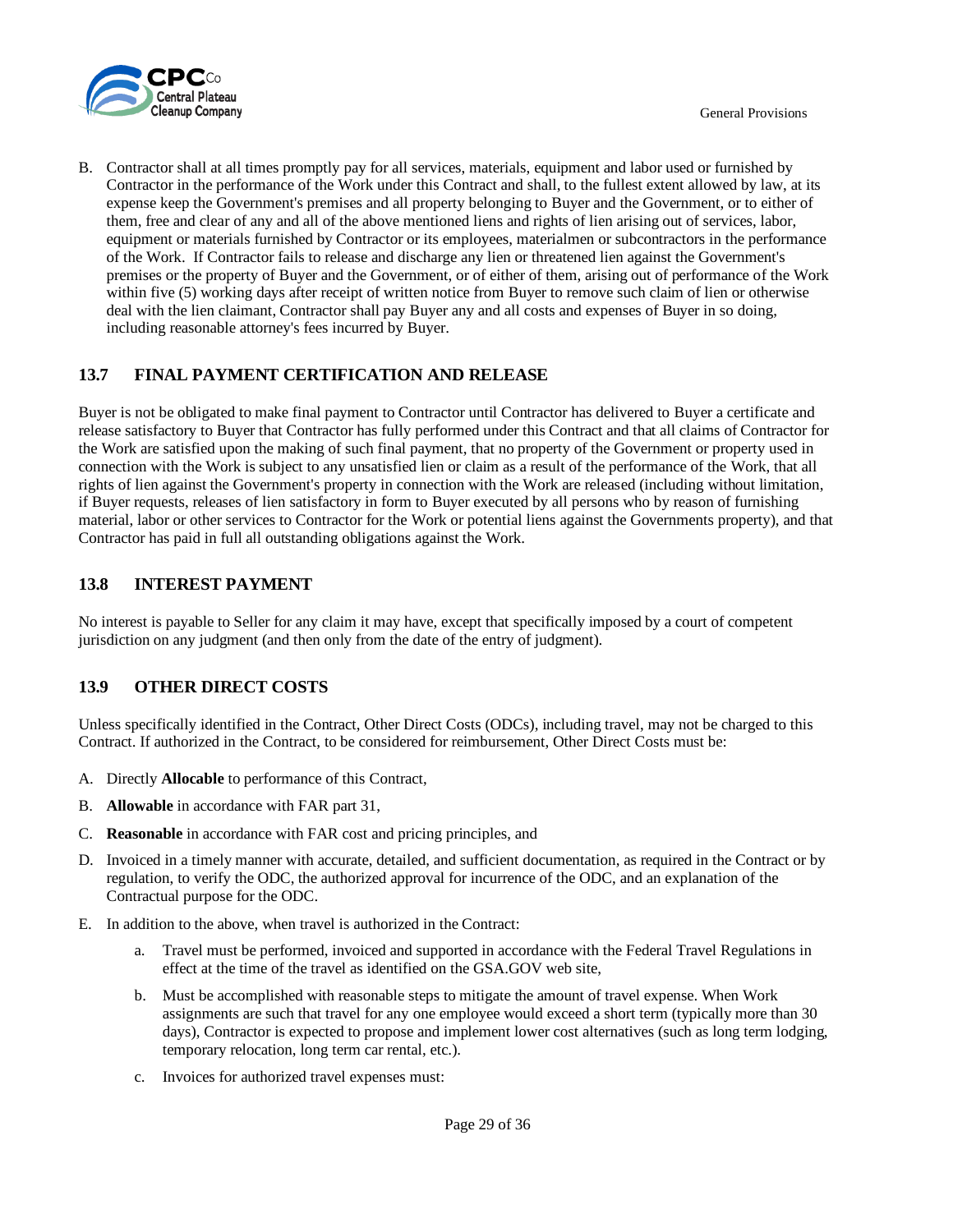

General Provisions

- i. Identify the name(s), purpose, destination(s) and details of the travel,
- ii. Be supported by original or legible copies of receipts for
	- 1. Actual airfare or other public conveyance expenses,
	- 2. Car rental expenses for each rental day, and
	- 3. Lodging expenses.

Submittal of an invoice for ODCs constitutes Contractor's certification to the above.

## <span id="page-29-0"></span>**13.10 ACCOUNTS RECORDS AND INSPECTION**

- A. Contractor shall maintain detailed, complete and accurate accounts, records, documents, and other evidence showing and supporting all costs and credits applicable to this Contract. The system of accounts employed by Contractor shall be in accordance with generally accepted accounting principles consistently applied.
- B. All books of account and records relating to this Contract shall be subject to inspection and audit by DOE, or its designees, including Buyer, at all reasonable times until a minimum of three years after the final payment has been made. Contractor shall afford Buyer and DOE facilities for such inspection and audit.
- C. The Comptroller General of the United States, or an authorized representative, shall have access to and the right to examine any of Contractor's directly pertinent records involving transactions related to this Contract or a subcontract hereunder. This paragraph may not be construed to require Contractor or subcontractor to create or maintain any record that Contractor or subcontractor does not maintain in the ordinary course of business or pursuant to a provision of the law.

## <span id="page-29-1"></span>**14.0 LAWS AND REGULATIONS**

## <span id="page-29-2"></span>**14.1 GOVERNING LAW**

- A. Irrespective of the place of performance, this Contract will be construed and interpreted according to the Federal Common Law of Government Contracts as enunciated and applied by Federal judicial bodies, Boards of Contract Appeals and quasi-judicial agencies of the Federal Government. To the extent that the Federal Common Law of Government Contracts is not dispositive, the law of the State of Washington shall apply. In the event that either party hereto must resort to litigation to enforce a right or remedy conferred by law, equity or the provisions of this Contract, the parties hereby consent to the action being brought in the court of competent jurisdiction in the state of Washington.
- B. Contractor shall comply strictly with local, municipal, state, federal and governmental laws, orders, codes, rules, ordinances, and regulations applicable to Contractor's operations in the performance of the Work hereunder. Omission of any applicable law or regulations from the contract does not affect the obligation of the Contractor to comply with such law or regulation pursuant to this paragraph.
- C. Contractor shall comply with the requirements of those DOE directives, or parts thereof identified in this contract including those applicable directives listed in Section J, Attachment J-2 of the Buyer's prime contract.
- D. Contractor shall not, under any circumstances, apply to or enter into negotiations with any governmental authority or agency for acceptance of variations from or revisions to safety or health, or air, water, or noise pollution laws or regulations relating to this Contract or to the performance thereof, without Buyer's prior written approval.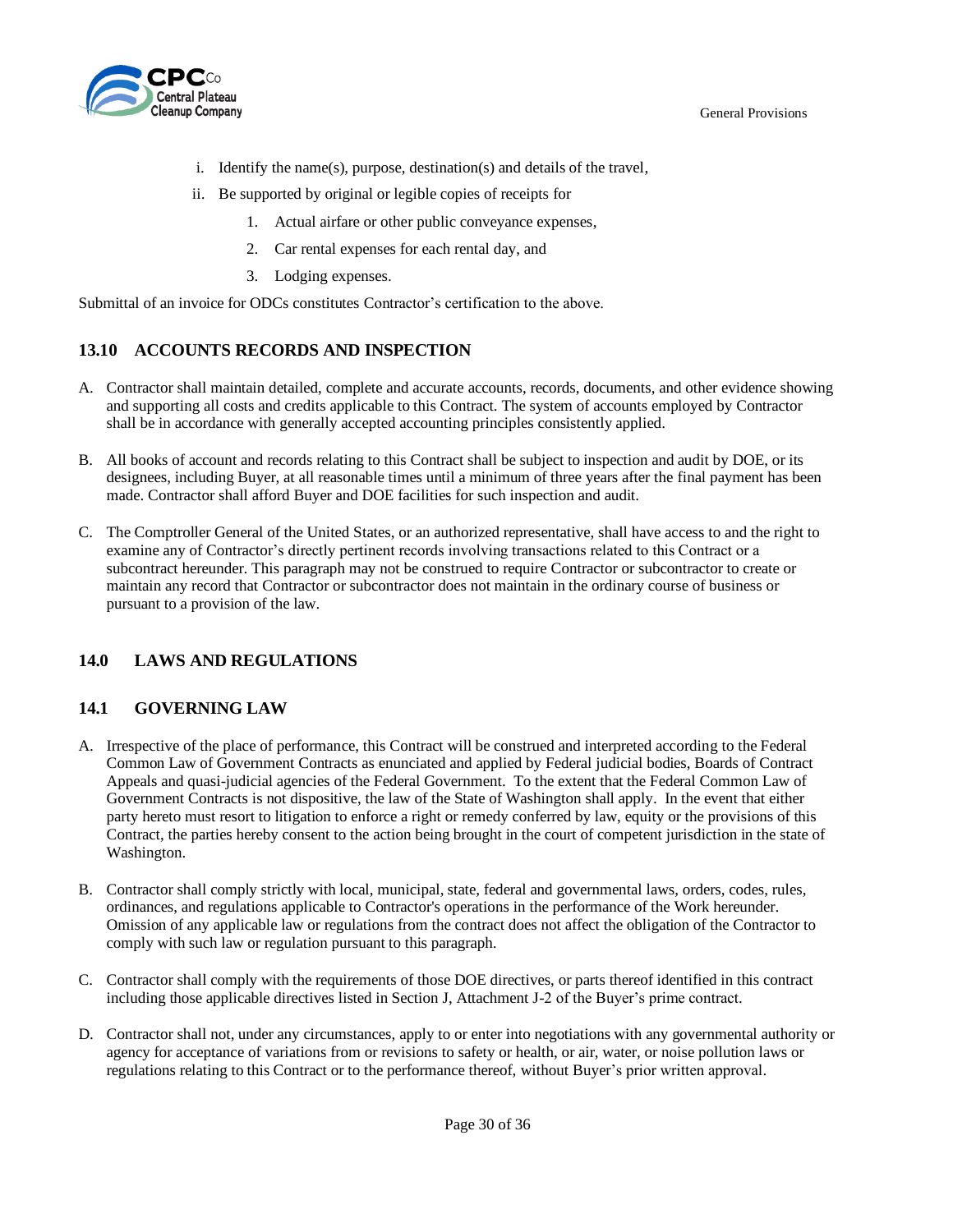

E. Regardless of the performer of the work, the Contractor is responsible for compliance with the requirements of this clause. The Contractor is responsible for flowing down the requirements of the clause to the subcontracts at any tier to the extent necessary to ensure the Contractor's compliance with the requirements.

## <span id="page-30-0"></span>**14.2 ASSIGNMENT**

- A. Neither this Contract nor any interest therein nor claim hereunder shall be assigned or transferred by Contractor except as expressly authorized in writing by Buyer. This shall include assignments of Contractor's accounts receivable.
- B. In accordance with DOE-H-2043 "Assignment and Transfer of Prime Contracts and Subcontracts (Oct 2014)(Revised)" of the Buyer's prime contract with DOE, Buyer may assign this Contract, in whole or in part to DOE or to such party as DOE may designate to perform Buyer's obligations hereunder. The transfer and assignment may be to another DOE prime contractor or to DOE. Upon assignment, the Contractor agrees to negotiate in good faith any mandatory flow-down provisions and seek to accept such provision at no additional costs to the Government. Upon receipt by Contractor of written notice that the DOE or a party so designated by DOE or Buyer has accepted an assignment of this Contract, Buyer will be relieved of all responsibility hereunder and Contractor shall thereafter look solely to such assignee for performance of Buyer's obligations.

## <span id="page-30-1"></span>**14.3 ARBITRATION OPTION**

**I**n the event that Buyer is required to arbitrate a dispute with a third party, which dispute arises out of or is directly related to this Contract, Contractor agrees to join in such arbitration proceeding as Buyer may direct and shall submit to such jurisdiction and be finally bound by the judgment rendered in accordance with the arbitration rules as may be established therein.

#### <span id="page-30-2"></span>**14.4 SEVERABILITY**

In the event any provision, or any part or portion of any provision of this Contract should be found to be invalid, void or otherwise unenforceable, such finding shall not affect the remaining part or portions of that provision, or any other provision.

## <span id="page-30-3"></span>**14.5 WAIVER**

Buyer's failure to insist on performance of any term, condition, or instruction, or to exercise any right or privilege included in this Contract, or its waiver of any breach, shall not thereafter waive any such term, condition, instruction, and/or any right or privilege. No asserted waiver of any right or benefit by Buyer shall be valid unless such waiver is in writing, signed by Buyer, supported by consideration and specifies the extent and nature of the rights or benefits being waived.

#### <span id="page-30-4"></span>**14.6 GRATUITIES**

- A. Contractor, its employees, agents or representatives shall not offer or give to an officer, director, agent, consultant, official or employee of Buyer or the Government, any gifts, entertainment, payments, loans or other gratuities to influence the award of a pending Contract or obtain favorable treatment under a contract.
- B. Violation of this Clause may be deemed by Buyer to be a material breach of this Contract and any other contract with Buyer and subject all contracts with Contractor to Termination for Default, as well as any other remedies at law or in equity.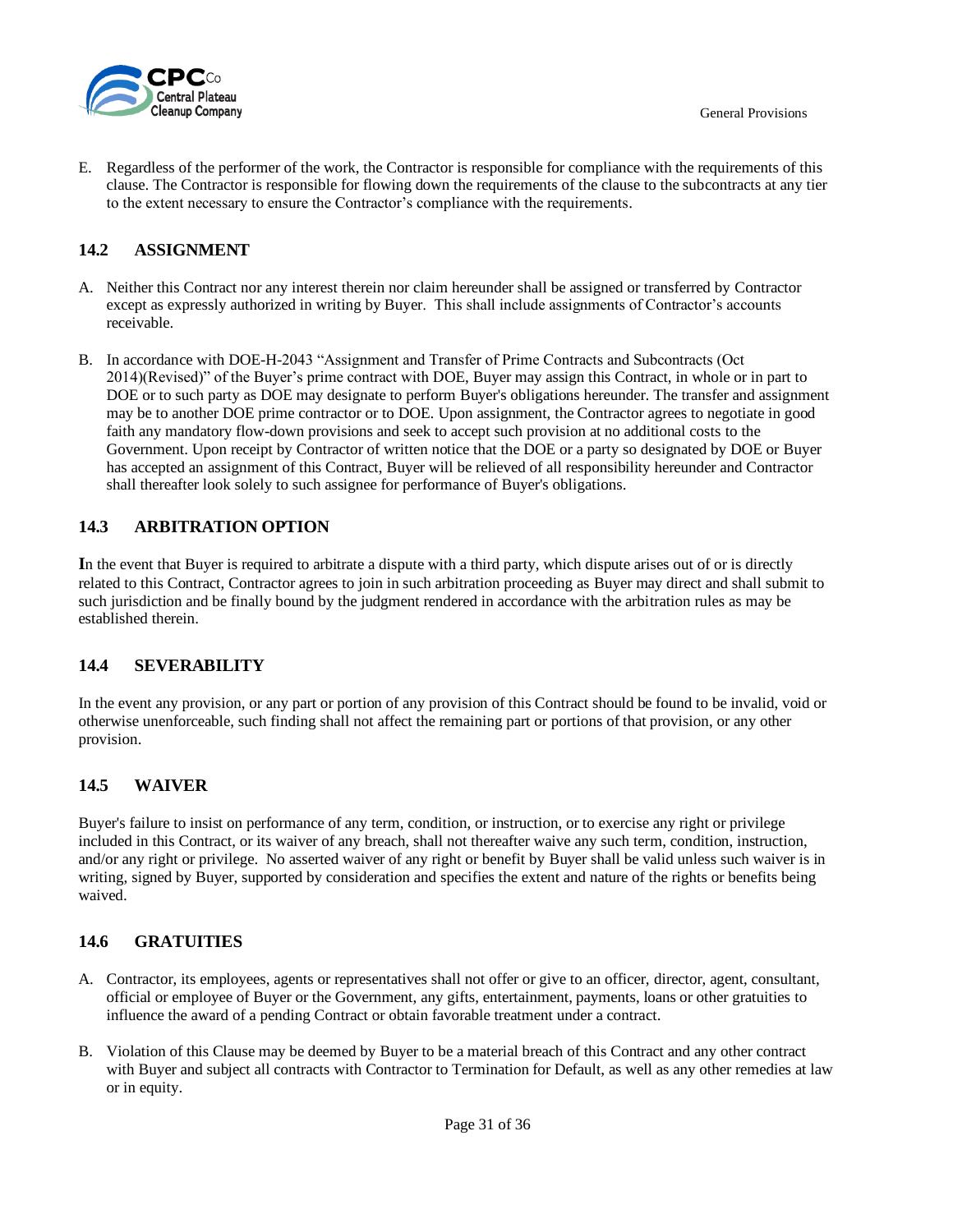

#### <span id="page-31-0"></span>**14.7 INTERPRETATION**

Heading and titles of Clauses, Sections, paragraphs or other subparts of this Contract are for convenience of reference only and shall not be considered in interpreting the text of this Contract. No provision in this Contract is to be interpreted for or against any party because that party or its counsel drafted such provision.

#### <span id="page-31-1"></span>**14.8 SURVIVAL**

The provisions of this Contract which by their nature are intended to survive the termination, cancellation, completion or expiration of this Contract shall continue as valid and enforceable obligations of the parties notwithstanding any such termination, cancellation, completion or expiration.

#### <span id="page-31-2"></span>**14.9 TRIAL**

Contractor hereby knowingly, voluntarily and intentionally waives (to the extent permitted by applicable law) any right it may have to a trial by jury of any dispute arising under or relating in any way to this Contract and agrees that any such dispute may, at Buyer's option, be tried before a judge sitting without a jury.

#### <span id="page-31-3"></span>**14.10 IMPLEMENTATION OF SECTION 3161 POLICY ON WORKFORCE RESTRUCTURING**

- A. Pursuant to the requirements of Section 3161 of the National Defense Authorization Act for Fiscal Year 1993 (Pub. L. 102-484) preference is to be provided to displaced Contractor employees whose eligibility is defined in the DOE guidelines on work force restructuring or the site work force restructuring plan, including lower tier subcontractor employees, for work at the Hanford Site in accordance with the following unless modified by final Section 3161 guidance issued by DOE. Contractor shall:
	- 1. Require subcontractors and sub-tier subcontractors offering or bidding to perform a work activity to provide hiring preference, to the extent practicable, in filling vacancies to displaced employees who meet the eligibility criteria contained in the DOE's Work Force Restructuring Guidelines and who are qualified for the prospective work or, through further retraining, can become qualified within the time frames and dollar amounts provided for in the guidelines (displaced workers with the hiring preference are listed on the Department's Job Opportunity Bulletin Board System {JOBBS} along with their qualifications); consistent with applicable law or employment seniority plans or practices of the DOE, with Section 3152 of the National Defense Authorization Act for Fiscal Years 1990 and 1991, and with the terms of any legally enforceable affirmative action plan.
	- 2. Provide, or through its subcontractors provide, the training contemplated by subparagraph A.1. above; and
	- 3. Discuss with affected unions or subcontractors and bargain where required by law regarding the implementation of the hiring preference provided by subparagraph A.1. above.
- B. Contractor and any lower tier subcontractor subject to subparagraph A.1. above shall negotiate with affected unions to implement the hiring preference. This includes if necessary, special agreements for allocation of work or arrangements for exceptions to internal union rules that might otherwise be obstacles to implementation of the hiring preference, consistent with the Departmental guidance regarding Section 3161.
- C. Contractor and any subcontractor shall comply with plans issued by DOE pursuant to Section 3161.
- D. Nothing in this Clause shall be construed to excuse Contractor or any subcontractor from compliance with the requirements of any applicable law.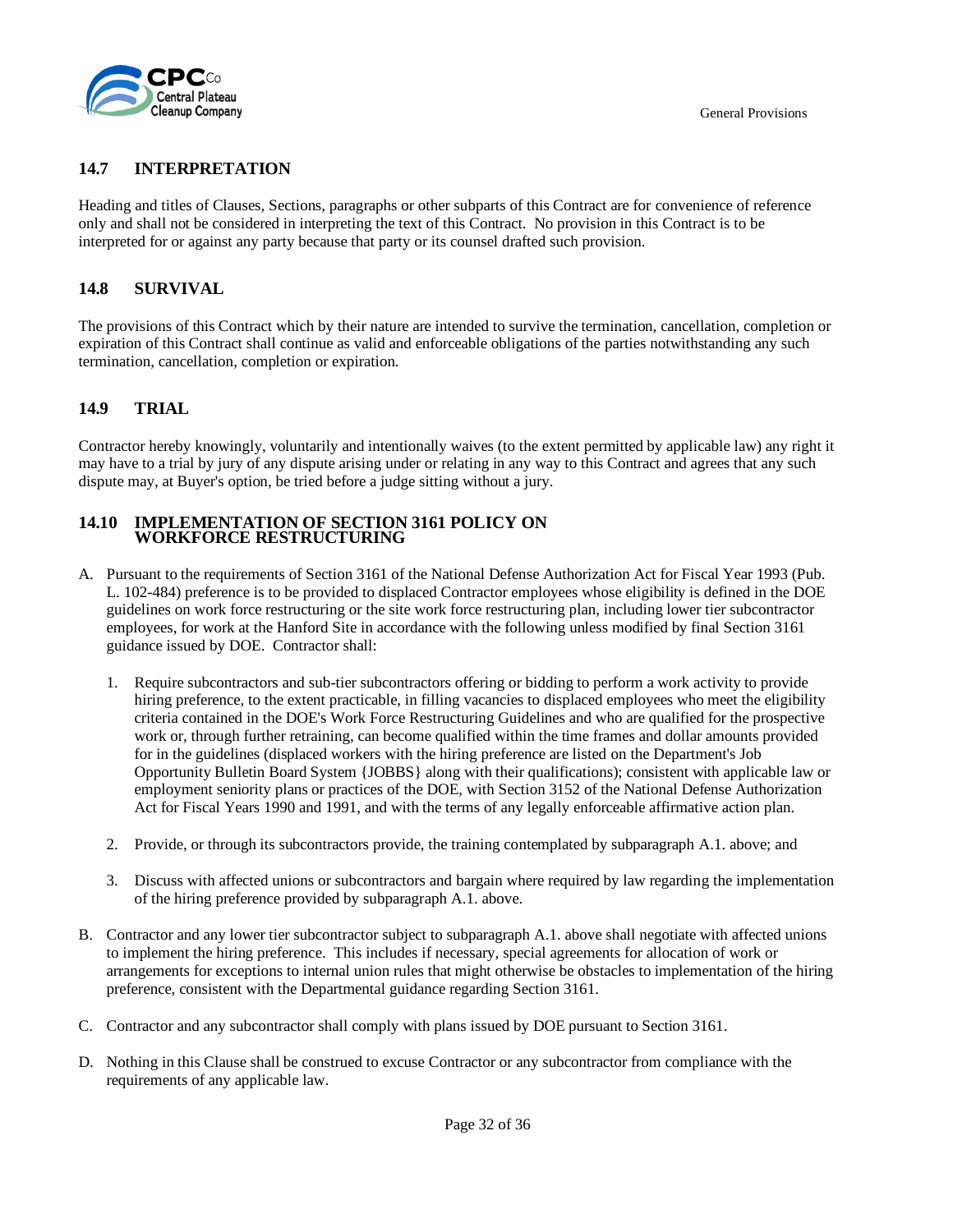

E. Nothing in this Clause is intended to create rights in third parties or persons.

# <span id="page-32-0"></span>**14.11 TOXIC SUBSTANCES CONTROL ACT**

Contractor warrants that each and every chemical substance delivered under this Contract, if any, shall, at the time of sale, transfer or delivery, be on the list of chemical substances compiled and published by the Administrator of the Environmental Protection Agency pursuant to Section 2607(b) of the Toxic Substances Control Act (15 U.S.C. 2601- 2629).14.12

## <span id="page-32-1"></span>**14.12 DISPUTES**

- A. All disputes arising under or relating to this Contract shall be resolved under this Clause.
- B. "Claim," as used in this Clause, means a written demand or written assertion by one of the Contracting parties seeking, as a matter of right, the payment of money in a sum certain, the adjustment or interpretation of Contract terms, or other relief arising under or relating to this Contract.
- C. If the parties fail to reach agreement on the terms of any change order for Buyer-directed work under Section 6.2 or resolution of a request for equitable adjustment under Section 6.1, Contractor's sole remedy shall be to file a Claim with Buyer as provided for in this Section 14.12 C.
	- 1. Contractor shall file its Claim within 45 days after the date of Buyer's final offer made in accordance with the "Changes" clause.
	- 2. Contractor's Claim shall be deemed to cover all changes in cost and time (including direct, indirect, impact, and consequential) to which Contractor may be entitled, shall be fully substantiated and documented, and certified in accordance with Section 14.12 D.3 and 4.
	- 3. To assist in the review of Contractor's Claim, Buyer may request additional information in order to fully evaluate the issues raised by the Claim. Contractor shall have 14 days from the request to provide such additional information.
	- 4. Buyer shall issue a written decision within 90 days after receipt of the Claim or receipt of the additional information, if requested by Buyer. Buyer's written decision shall be final and conclusive as to all matters set forth in the Claim.
	- 5. If Contractor contests Buyer's written decision, either party may pursue litigation or alternative dispute resolution (ADR).
	- 6. FAILURE OF CONTRACTOR TO GIVE NOTICE OF CLAIM AND CLAIM SUBSTANTIATION WITHIN THE DESIGNATED TIME PERIOD AND TO STRICTLY COMPLY WITH THE REQUIREMENTS SET FORTH IN THIS SECTION 14.12C SHALL CONSTITUTE AN ABSOLUTE AND COMPLETE WAIVER, RELEASE AND BAR OF SUCH CLAIM UNLESS Buyer HAS AGREED IN WRITING TO AN EXTENSION OR REVISION TO THE GENERAL PROCEDURE FOR GIVING NOTICE AND SUBSTANTIATION OF CLAIMS AS STATED HEREIN.
- D. A Contractor Claim that does not arise under the Changes Clause of the Contract shall be submitted in writing to the Contract Specialist for a decision within six years after accrual of the Claim, unless the Contracting parties agreed to a shorter time period. A Claim by Buyer against Contractor shall be subject to a written decision by the Contract Specialist.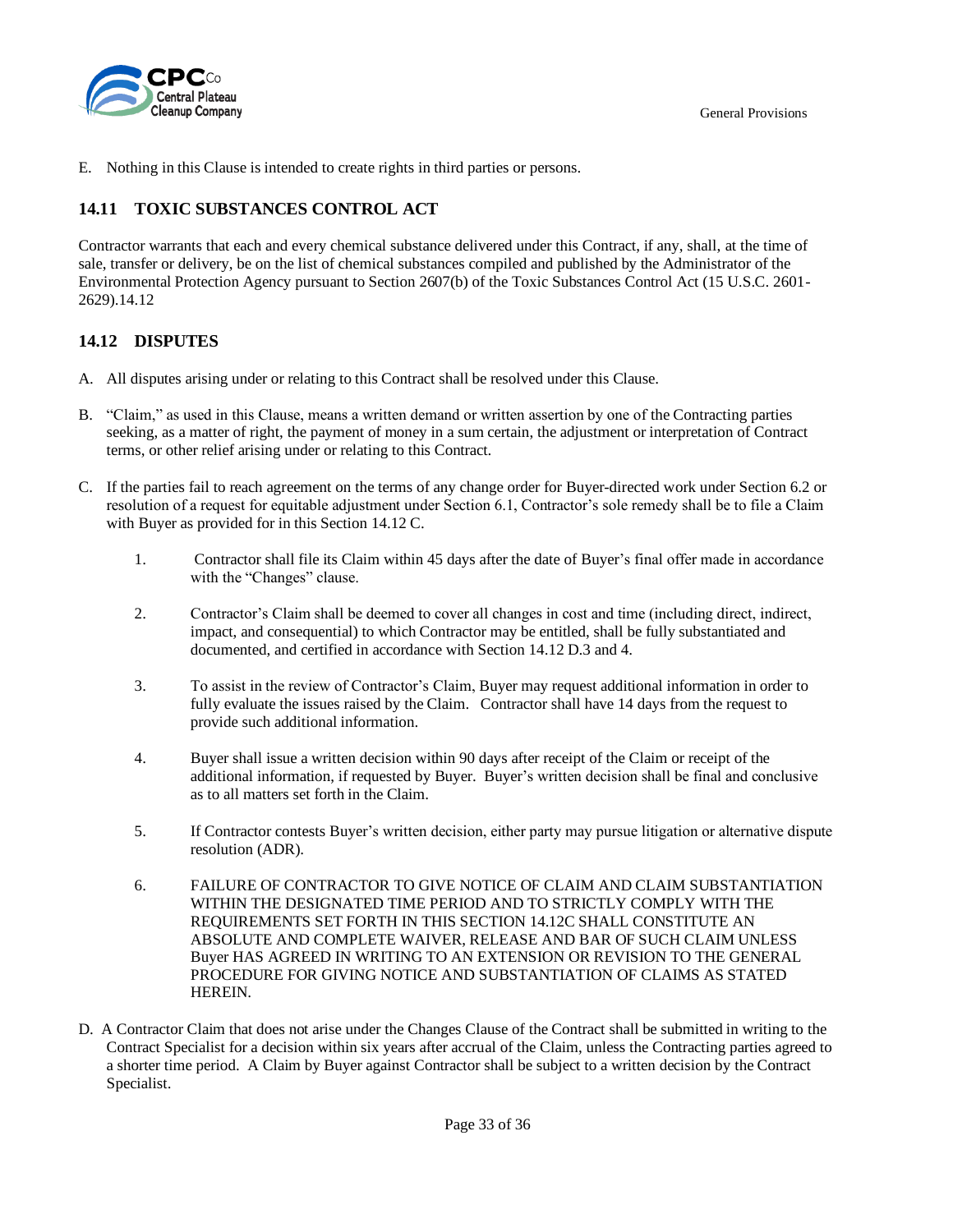General Provisions



- 1. Contractor shall provide the certification specified in paragraph C. 3 and 4 of this Clause when submitting any Claim.
- 2. The certification requirement does not apply to issues in controversy that have not been submitted as all or part of a Claim.
- 3. The certification shall state as follows: "I certify that the Claim is made in good faith; that the supporting data are accurate and complete to the best of my knowledge and belief; that the amount requested accurately reflects the Contract adjustment for which Contractor believes Buyer is liable; and that I am duly authorized to certify the Claim on behalf of Contractor."
- 4. The certification may be executed by any person duly authorized to bind Contractor with respect to the claim.
- E. Buyer's decision shall be final unless Contractor appeals or files a suit.
- F. If the Claim by Contractor is submitted to Buyer or a Claim by Buyer is presented to Contractor, the parties, by mutual consent, may agree to use alternative dispute resolution (ADR). If Contractor refuses an offer for ADR, Contractor shall inform Buyer, in writing, of Contractor's specific reasons for rejecting the offer.
- G. Contractor shall proceed diligently with performance of this Contract, pending final resolution of any request for relief, Claim, appeal, or action arising under or relating to the Contract, and comply with any decision of Buyer.

| <b>FAR/DEAR</b><br><b>REFERENCE</b> | <b>CLAUSE TITLE</b>                                                                                                                              |
|-------------------------------------|--------------------------------------------------------------------------------------------------------------------------------------------------|
| FAR 52.203-3                        | Gratuities (Apr 1984)                                                                                                                            |
| FAR 52.203-5                        | Covenant Against Contingent Fees (May 2014)                                                                                                      |
| FAR 52.203-6                        | Restrictions On Subcontractor Sales To The Government (Sept 2006)                                                                                |
| FAR 52.203-7                        | Anti-Kickback Procedures (May 2014)                                                                                                              |
| FAR 52.203-8                        | Cancellation, Rescission, And Recovery Of Funds For Illegal Or Improper Activity (May<br>2014)                                                   |
| FAR 52.203-10                       | Price Or Fee Adjustment For Illegal Or Improper Activity (May 2014)                                                                              |
| FAR 52.203-12                       | Limitation On Payments To Influence Certain Federal Transactions (Oct 2010)                                                                      |
| FAR 52.203-13                       | Contractor Code of Business Ethics and Conduct (Oct 2015)                                                                                        |
| FAR 52.230-14                       | Display of Hotline Poster(s) (Oct 2015)                                                                                                          |
| FAR 52.203-17                       | Contractor Employee Whistleblower Rights and Requirements to Inform Employees of<br>Whistleblower Rights (Apr 2014)                              |
| FAR 52.203-19                       | Prohibition on Requiring Certain Internal Confidentially Agreements or Statements (Jan<br>2017)                                                  |
| FAR 52.204-4                        | Printed Or Copied Double-Sided on Postconsumer Fiber Content Paper (May 2011)                                                                    |
| FAR 52.204-9                        | Personal Identity Verification Of Contractor Personnel (Jan 2011)                                                                                |
| FAR 52.204-23                       | Prohibition on Contracting for Hardware, Software, and Services Developed or Provided by<br>Kaspersky Labs and Other Covered Entities (Jul 2018) |
| FAR 52.204-25                       | Prohibition on Contracting for Certain Telecommunications and Video Surveillance<br>Services and Equipment (Aug 2020)                            |

## <span id="page-33-0"></span>**15.0 CLAUSES INCORPORATED BY REFERENCE**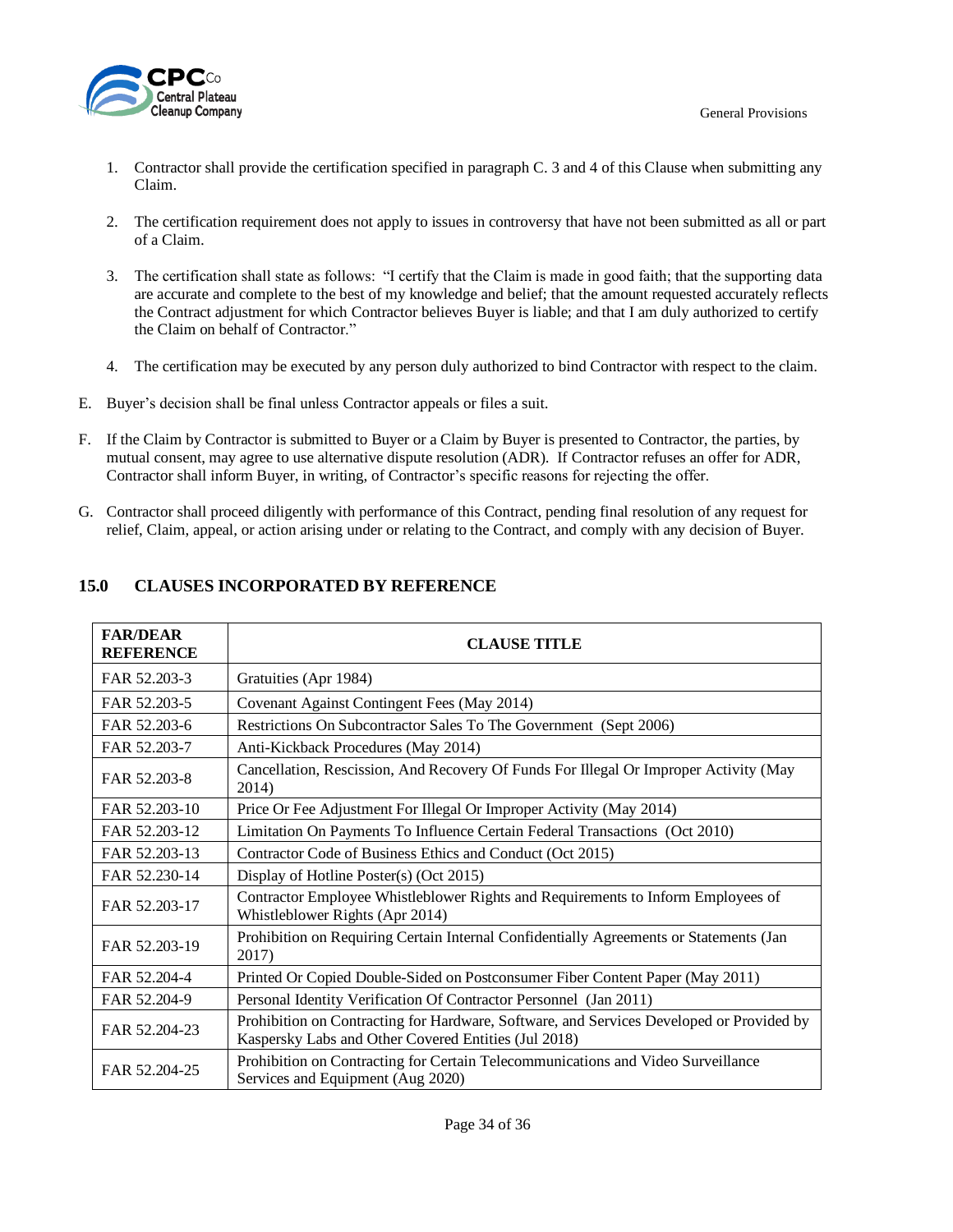

| FAR 52.209-6  | Protecting The Government's Interest When Subcontracting With Contractors Debarred,<br>Suspended, Or Proposed For Debarment (Oct 2015) |
|---------------|----------------------------------------------------------------------------------------------------------------------------------------|
| FAR 52.215-2  | Audit and Records-Negotiation (Oct 2010)                                                                                               |
| FAR 52.215-10 | Price Reduction for Defective Certified cost or Pricing Data (Aug 2011)                                                                |
| FAR 52.215-11 | Price Reduction for Defective Cost or Pricing Data - Modifications (Aug 2011)                                                          |
| FAR 52.215-12 | Subcontractor Certified Cost Or Pricing Data (Oct 2010)                                                                                |
| FAR 52.215-13 | Subcontractor Certified Cost or Pricing Data - Modifications (Oct 2010)                                                                |
| FAR 52.215-14 | Integrity Of Unit Prices (Oct 2010)                                                                                                    |
| FAR 52.215-15 | Pension Adjustments and Asset Reversions (Oct 2010)                                                                                    |
| FAR 52.215-18 | Reversion or Adjustment of Plans for Post-Retirement Benefits (PRB) Other Than Pensions<br>$($ Jul 2005 $)$                            |
| FAR 52.215-19 | Notification Of Ownership Changes (Oct 1997)                                                                                           |
| FAR 52.215.20 | Requirements for Certified Cost or Pricing Data and Data Other Than Certified Cost or<br>Pricing Data (Oct 2010)                       |
| FAR 52.215.21 | Requirements for Certified Cost or Pricing Data and Data Other Than Certified Cost or<br>Pricing Data - Modifications (Oct 2010)       |
| FAR 52.219-8  | Utilization Of Small Business Concerns (Oct 2018)                                                                                      |
| FAR 52.219-9  | Small Business Subcontracting Plan (Oct 2018)                                                                                          |
| FAR 52.222-1  | Notice To The Government Of Labor Disputes (Feb 1997)                                                                                  |
| FAR 52.222-3  | Convict Labor (June 2003)                                                                                                              |
| FAR 52.222-4  | Contract Work Hours and Safety Standards - Overtime Compensation (May 2018)                                                            |
| FAR 52.222-17 | Nondisplacement of Qualified Workers (May 2014)                                                                                        |
| FAR 52.222-20 | Contracts for Materials, Supplies, Articles, and Equipment Exceeding \$15,000 (May 2014)                                               |
| FAR 52.222-21 | Prohibition Of Segregated Facilities (Apr 2015)                                                                                        |
| FAR 52.222-26 | Equal Opportunity (Sep 2016)                                                                                                           |
| FAR 52.222-37 | Employment Reports On Special Disabled Veterans, Veterans Of The Vietnam Era, And<br>Other Eligible Veterans (Feb 2016)                |
| FAR 52.222-40 | Notification of Employee Rights under the National Labor relations Act (Dec 2010)                                                      |
| FAR 52.222-41 | Service Contract Labor Standards (Aug 2018)                                                                                            |
| FAR 52.222-50 | Combating Trafficking In Persons (Jan 2019)                                                                                            |
| FAR 52.222-54 | Employment Eligibility Verification (Oct 2015)                                                                                         |
| FAR 52.222-55 | Minimum Wages Under Executive Order 13658 (Dec 2015)                                                                                   |
| FAR 52.222-62 | Paid Sick Leave Under Executive Order 13706 (Jan 2017)                                                                                 |
| FAR 52.223-3  | Hazardous Material Identification and Material Safety Data (Jan 1997) – Alternate I (Jul<br>1995)                                      |
| FAR 52.223-11 | Ozone-Depleting Substances and High Global Warming Potential Hydrofluorocarbons (Jun<br>2016)                                          |
| FAR 52.223-12 | Maintenance, Service, Repair, or Disposal of Refrigeration Equipment And Air<br>Conditioners (Jun 2016)                                |
| FAR 52.223-14 | Acquisition of EPEAT® - Registered Televisions (Jun 2014)                                                                              |
| FAR 52.223-15 | Energy Efficiency in Energy-Consuming Products (Dec 2007)                                                                              |
| FAR 52.223-16 | Acquisition of EPEAT® - Registered Personal Computer Products (Oct 2015)                                                               |
| FAR 52.223-17 | Affirmative Procurement of EPA-Designated Items in Service and Construction Contracts<br>(Aug 2018)                                    |